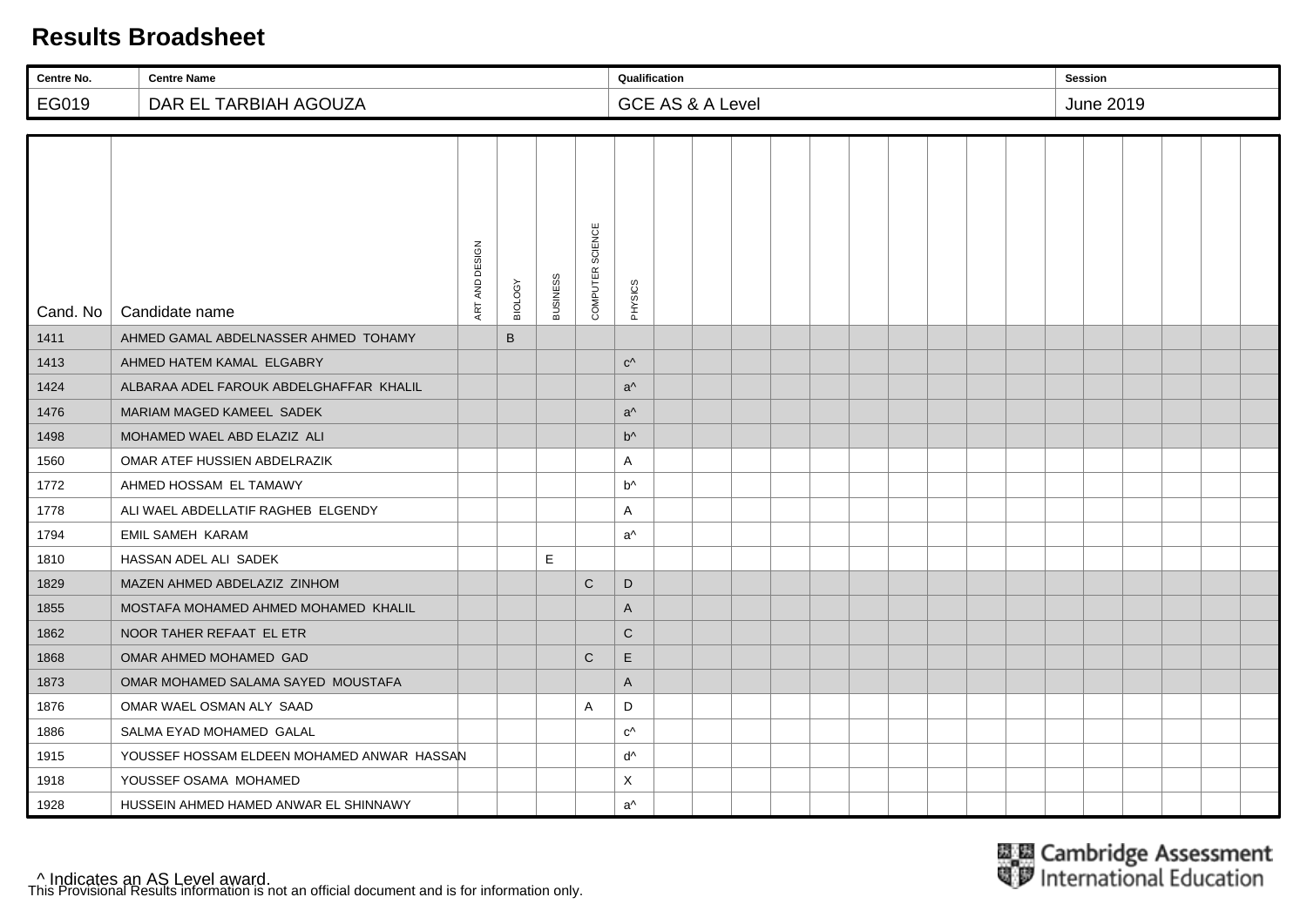| Centre No. | <b>Centre Name</b>            |                |         |          |                  | Qualification |                  |  |  |  |  | Session |                  |  |  |
|------------|-------------------------------|----------------|---------|----------|------------------|---------------|------------------|--|--|--|--|---------|------------------|--|--|
| EG019      | DAR EL TARBIAH AGOUZA         |                |         |          |                  |               | GCE AS & A Level |  |  |  |  |         | <b>June 2019</b> |  |  |
|            |                               |                |         |          |                  |               |                  |  |  |  |  |         |                  |  |  |
| Cand. No   | Candidate name                | ART AND DESIGN | BIOLOGY | BUSINESS | COMPUTER SCIENCE | PHYSICS       |                  |  |  |  |  |         |                  |  |  |
| 1932       | MOUSTAFA ALI MOUSTAFA AMER    |                |         |          |                  | $\sf U$       |                  |  |  |  |  |         |                  |  |  |
| 2084       | SALMA MOHAMED MOHAMED IBRAHIM | $\mathsf X$    |         |          |                  |               |                  |  |  |  |  |         |                  |  |  |
|            |                               |                |         |          |                  |               |                  |  |  |  |  |         |                  |  |  |
|            |                               |                |         |          |                  |               |                  |  |  |  |  |         |                  |  |  |
|            |                               |                |         |          |                  |               |                  |  |  |  |  |         |                  |  |  |
|            |                               |                |         |          |                  |               |                  |  |  |  |  |         |                  |  |  |
|            |                               |                |         |          |                  |               |                  |  |  |  |  |         |                  |  |  |
|            |                               |                |         |          |                  |               |                  |  |  |  |  |         |                  |  |  |
|            |                               |                |         |          |                  |               |                  |  |  |  |  |         |                  |  |  |
|            |                               |                |         |          |                  |               |                  |  |  |  |  |         |                  |  |  |
|            |                               |                |         |          |                  |               |                  |  |  |  |  |         |                  |  |  |
|            |                               |                |         |          |                  |               |                  |  |  |  |  |         |                  |  |  |
|            |                               |                |         |          |                  |               |                  |  |  |  |  |         |                  |  |  |
|            |                               |                |         |          |                  |               |                  |  |  |  |  |         |                  |  |  |
|            |                               |                |         |          |                  |               |                  |  |  |  |  |         |                  |  |  |
|            |                               |                |         |          |                  |               |                  |  |  |  |  |         |                  |  |  |
|            |                               |                |         |          |                  |               |                  |  |  |  |  |         |                  |  |  |
|            |                               |                |         |          |                  |               |                  |  |  |  |  |         |                  |  |  |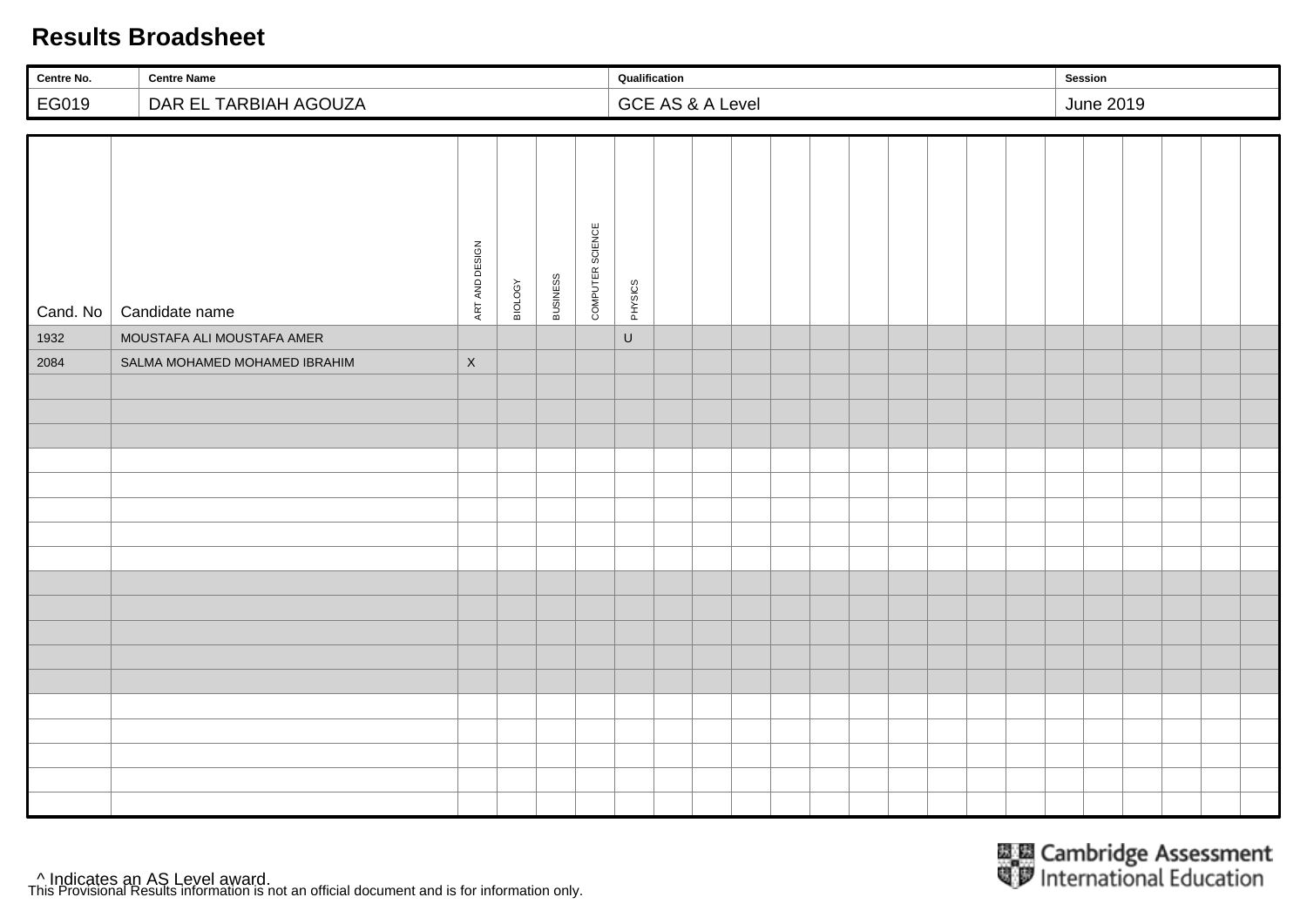| Centre No. | <b>Centre Name</b>                   |              |                |                  |                  | Qualification    |           |                                 |                       |                         |                         |                               |              |           |                        | <b>Session</b> |                  |  |  |
|------------|--------------------------------------|--------------|----------------|------------------|------------------|------------------|-----------|---------------------------------|-----------------------|-------------------------|-------------------------|-------------------------------|--------------|-----------|------------------------|----------------|------------------|--|--|
| EG019      | DAR EL TARBIAH AGOUZA                |              |                |                  |                  | <b>IGCSE</b>     |           |                                 |                       |                         |                         |                               |              |           |                        |                | <b>June 2019</b> |  |  |
|            |                                      |              |                |                  |                  |                  |           |                                 |                       |                         |                         |                               |              |           |                        |                |                  |  |  |
| Cand. No   | Candidate name                       | ACCOUNTING   | ART AND DESIGN | BUSINESS STUDIES | <b>CHEMISTRY</b> | COMPUTER SCIENCE | ECONOMICS | SECOND LANGUAGE<br>ENGLISH AS A | FIRST LANGUAGE ARABIC | FOREIGN LANGUAGE FRENCH | FOREIGN LANGUAGE GERMAN | INFORMATION AND COMMUNICATION | PHYSICS      | SOCIOLOGY | AND TOURISM<br>TRAVEL. |                |                  |  |  |
| 1302       | <b>GAMAL ELDIN AHMED EL MEHREZY</b>  |              |                |                  |                  |                  |           |                                 |                       |                         |                         |                               | B            |           |                        |                |                  |  |  |
| 1371       | AHMED TAREK AHMED F. M. AMIN         | $\mathsf{C}$ |                |                  |                  |                  |           |                                 |                       |                         |                         | A                             |              |           |                        |                |                  |  |  |
| 1372       | YEHIA WALID MAHFOUZ EL-MOKADEM       |              |                |                  |                  |                  |           | D                               |                       | $A^*$                   |                         |                               |              |           |                        |                |                  |  |  |
| 1400       | ABDEL MEGEED KHALED ABDEL HAMEED     |              |                |                  |                  |                  |           |                                 |                       |                         |                         | A                             | $\mathsf{A}$ |           |                        |                |                  |  |  |
| 1401       | ABDELRAHMAN HISHAM HOSNY ALSHAFI     | $\mathsf B$  |                |                  |                  |                  |           |                                 |                       |                         |                         | A                             |              |           |                        |                |                  |  |  |
| 1402       | ABDELRAHMAN MOHAMED FAROUK           | U            |                |                  |                  |                  |           |                                 |                       |                         |                         |                               | X            |           |                        |                |                  |  |  |
| 1403       | ABDELRAHMAN SAID IBRAHIM SHALABY     |              |                |                  |                  |                  |           | B                               |                       |                         |                         | F                             | D            |           |                        |                |                  |  |  |
| 1405       | ABDULRAHMAN MAMDOUH ELSAYED NABIH    |              |                | D                |                  | B                |           |                                 |                       |                         |                         |                               | C            |           |                        |                |                  |  |  |
| 1406       | ADEL SHADY ABDELGHAFFAR              |              |                | $A^*$            |                  |                  |           |                                 |                       |                         | A                       |                               | A            |           |                        |                |                  |  |  |
| 1407       | ADHAM EHAB ANWAR MORSY               | $\mathsf{C}$ |                |                  |                  |                  |           | D                               |                       |                         |                         |                               | B            |           |                        |                |                  |  |  |
| 1408       | AHMED ATEF HUSSEIN                   | $\mathsf{C}$ |                |                  |                  | A                |           | $\mathsf{A}^\star$              |                       |                         |                         |                               | A            |           |                        |                |                  |  |  |
| 1409       | AHMED EMAD MAHMOUD ELZAYAT           |              |                |                  |                  | $A^*$            |           |                                 |                       |                         |                         |                               | $A^*$        |           |                        |                |                  |  |  |
| 1410       | AHMED ESMAT GADELKARIM AHMED         |              |                |                  |                  |                  |           | B                               |                       |                         |                         | A                             | A            |           |                        |                |                  |  |  |
| 1411       | AHMED GAMAL ABDELNASSER AHMED TOHAMY |              |                |                  |                  | $A^*$            |           |                                 |                       |                         |                         | $A^*$                         |              |           |                        |                |                  |  |  |
| 1412       | AHMED HANY MOHAMED SAEED NADEEM      |              |                |                  |                  |                  |           | $\mathbf C$                     |                       |                         |                         |                               | $\sf B$      |           |                        |                |                  |  |  |
| 1413       | AHMED HATEM KAMAL ELGABRY            |              |                |                  |                  | Α                |           |                                 |                       |                         |                         |                               |              |           |                        |                |                  |  |  |
| 1414       | AHMED MAHMOUD MOHAMED ABDELBAKI      | A            |                |                  |                  |                  |           |                                 |                       |                         |                         | Α                             | A            |           |                        |                |                  |  |  |
| 1415       | AHMED MEDHAT ABDELMAKSOUD MOHAMED    |              |                |                  |                  |                  |           | B                               |                       |                         |                         | Α                             | A            |           |                        |                |                  |  |  |
| 1416       | AHMED MOHAMED AHMED ELSAID           | X            |                |                  |                  |                  |           |                                 |                       |                         |                         | B                             |              |           |                        |                |                  |  |  |
| 1417       | AHMED MOHAMED KAMAL                  | A            |                |                  |                  |                  |           |                                 |                       |                         |                         | $A^*$                         |              |           |                        |                |                  |  |  |

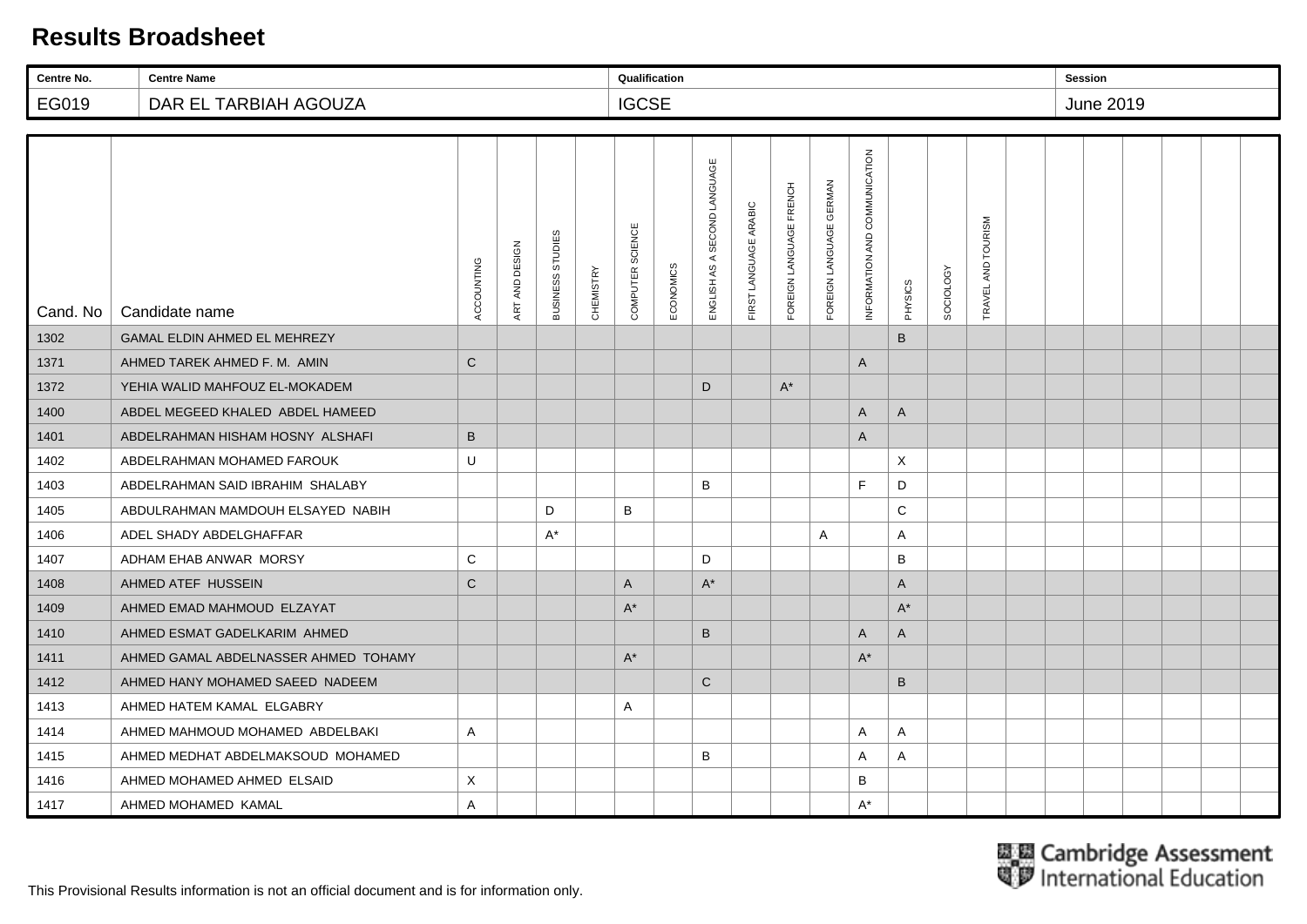| Centre No. | <b>Centre Name</b>               |              |                |                  |                  | Qualification    |           |                              |                       |                         |                         |                               |                      |           |                       | <b>Session</b> |           |  |  |
|------------|----------------------------------|--------------|----------------|------------------|------------------|------------------|-----------|------------------------------|-----------------------|-------------------------|-------------------------|-------------------------------|----------------------|-----------|-----------------------|----------------|-----------|--|--|
| EG019      | DAR EL TARBIAH AGOUZA            |              |                |                  |                  | <b>IGCSE</b>     |           |                              |                       |                         |                         |                               |                      |           |                       |                | June 2019 |  |  |
|            |                                  |              |                |                  |                  |                  |           |                              |                       |                         |                         |                               |                      |           |                       |                |           |  |  |
| Cand. No   | Candidate name                   | ACCOUNTING   | ART AND DESIGN | BUSINESS STUDIES | <b>CHEMISTRY</b> | COMPUTER SCIENCE | ECONOMICS | ENGLISH AS A SECOND LANGUAGE | FIRST LANGUAGE ARABIC | FOREIGN LANGUAGE FRENCH | FOREIGN LANGUAGE GERMAN | INFORMATION AND COMMUNICATION | PHYSICS              | SOCIOLOGY | AND TOURISM<br>TRAVEL |                |           |  |  |
| 1418       | AHMED MOHAMED KAMEL ABO GOLAYL   |              |                |                  |                  | B                |           |                              |                       |                         |                         | A                             | E                    |           |                       |                |           |  |  |
| 1419       | AHMED SAMEH MOHAMED RASHED       |              |                |                  |                  |                  |           | B                            |                       |                         |                         | $\mathsf{A}^{\star}$          | $A^*$                |           |                       |                |           |  |  |
| 1420       | AHMED TAMER FEKRY NASSAR         |              |                |                  |                  | A                |           |                              |                       |                         |                         | $\overline{A}$                | $\mathsf{A}^{\star}$ |           |                       |                |           |  |  |
| 1421       | AHMED TAREK FATHY ELSIOUFY       |              |                |                  |                  | A                |           |                              |                       |                         |                         | $A^*$                         | $\mathsf{A}$         |           |                       |                |           |  |  |
| 1422       | AHMED TAREK AHMED ABU DEIF       | $\mathsf{A}$ |                |                  |                  |                  |           |                              |                       |                         |                         |                               | $\mathsf{A}^{\star}$ |           |                       |                |           |  |  |
| 1423       | AHMED WAEL ALI NOSSEIR           |              |                |                  |                  |                  |           |                              |                       |                         |                         | $\overline{A}$                | A                    |           |                       |                |           |  |  |
| 1425       | ALI MOHAMED MAHMOUD ELTANTAWI    | $\mathsf{C}$ |                | С                |                  |                  |           |                              |                       |                         |                         |                               | C                    |           |                       |                |           |  |  |
| 1427       | ALY AHMED MAHMOUD MAHMOUD        | $A^*$        |                |                  |                  |                  |           |                              |                       |                         |                         | Α                             |                      |           |                       |                |           |  |  |
| 1428       | AMAL AHMED MOHAMED KAMAL FATA    | $A^*$        |                |                  |                  |                  |           | A                            |                       |                         |                         |                               | $A^*$                |           |                       |                |           |  |  |
| 1429       | AMINA MOATAZ M. IBRAHIM ELHANAFY | B            |                |                  |                  |                  |           |                              |                       |                         |                         | A                             | A                    |           |                       |                |           |  |  |
| 1430       | AMMAAR WALID ABDEL MONIEM        | $\mathsf B$  |                |                  |                  |                  |           |                              |                       |                         |                         | A                             | B                    |           |                       |                |           |  |  |
| 1431       | AMR MOHSEN DORGHAM               | $A^*$        |                |                  |                  |                  |           |                              |                       |                         |                         |                               |                      |           |                       |                |           |  |  |
| 1432       | ANAN HATEM SHARAFELDIN MOHAMED   |              |                |                  |                  | A                |           | $\mathsf{A}$                 |                       | $A^*$                   |                         |                               |                      |           |                       |                |           |  |  |
| 1433       | ANAS FOUAD EZZELDIN MOHAMED      |              |                |                  |                  | A                |           |                              |                       |                         |                         |                               | $A^*$                |           |                       |                |           |  |  |
| 1434       | ARWA DESOKY ALY MUHAMED          | G            |                |                  |                  |                  |           |                              |                       |                         |                         |                               | A                    |           |                       |                |           |  |  |
| 1435       | AYA AHMED MOHAMED AHAB           |              |                |                  |                  | $A^*$            |           |                              |                       |                         |                         |                               | $A^*$                |           |                       |                |           |  |  |
| 1436       | AYA MAGDI ABDEL MONEIM           |              |                |                  |                  | Α                |           |                              |                       |                         |                         | A                             | A                    |           |                       |                |           |  |  |
| 1437       | <b>BELAL MOHAMED ABBAS</b>       |              |                |                  |                  |                  |           |                              |                       |                         |                         |                               | A                    | A         |                       |                |           |  |  |
| 1438       | EYAD WALID KAMAL GHAMRY          |              |                |                  |                  |                  |           |                              |                       |                         |                         |                               | A                    | B         |                       |                |           |  |  |
| 1440       | FARAH MOATASEM HASSAN ALI        |              |                |                  |                  |                  |           |                              |                       |                         |                         |                               | $A^*$                |           |                       |                |           |  |  |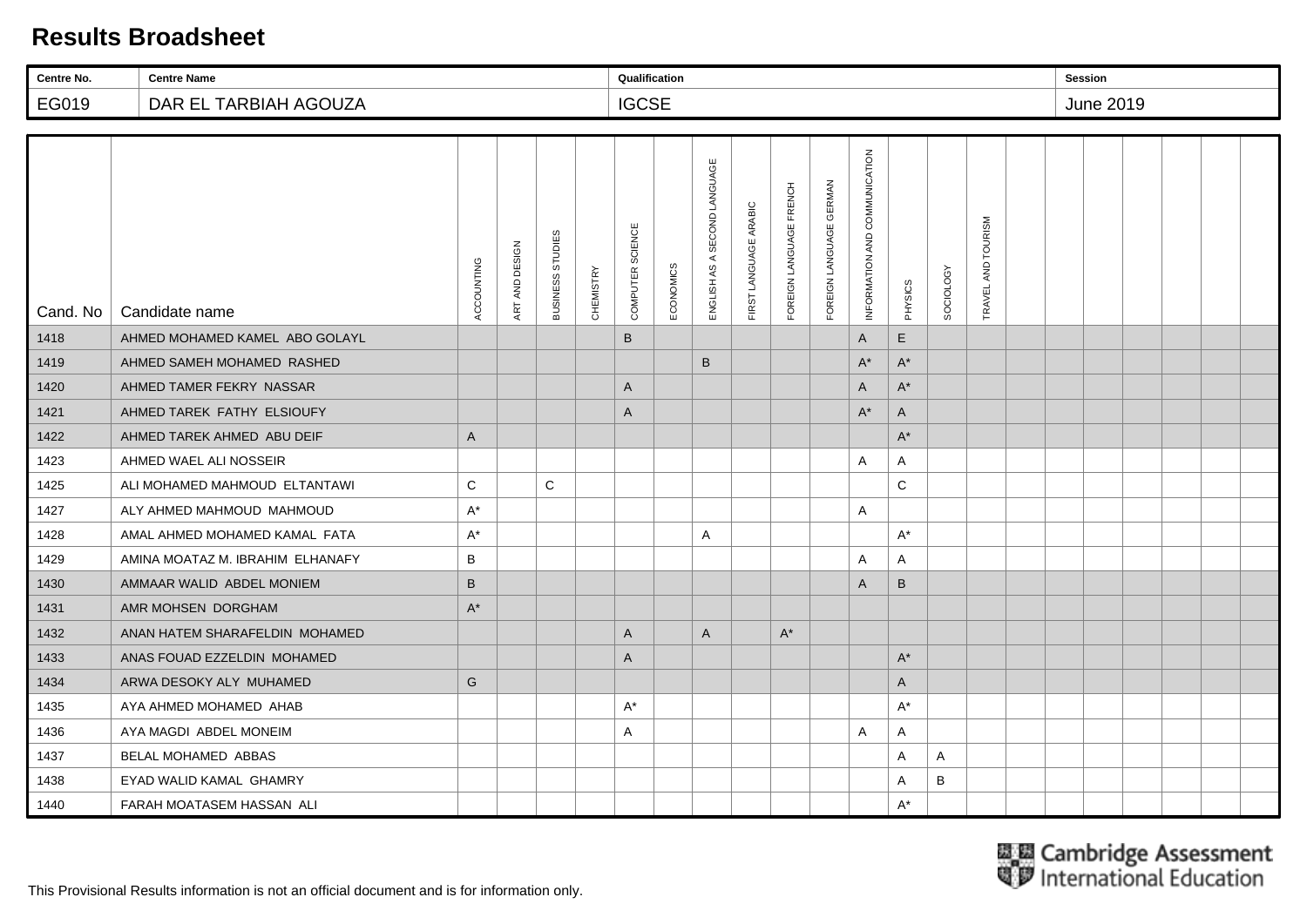| Centre No. | <b>Centre Name</b>                      |              |                |                  |                  | Qualification    |              |                                 |                       |                         |                         |                               |                      |                  |                        | <b>Session</b> |           |  |  |
|------------|-----------------------------------------|--------------|----------------|------------------|------------------|------------------|--------------|---------------------------------|-----------------------|-------------------------|-------------------------|-------------------------------|----------------------|------------------|------------------------|----------------|-----------|--|--|
| EG019      | DAR EL TARBIAH AGOUZA                   |              |                |                  |                  | <b>IGCSE</b>     |              |                                 |                       |                         |                         |                               |                      |                  |                        |                | June 2019 |  |  |
|            |                                         |              |                |                  |                  |                  |              |                                 |                       |                         |                         |                               |                      |                  |                        |                |           |  |  |
| Cand. No   | Candidate name                          | ACCOUNTING   | ART AND DESIGN | BUSINESS STUDIES | <b>CHEMISTRY</b> | COMPUTER SCIENCE | ECONOMICS    | SECOND LANGUAGE<br>ENGLISH AS A | FIRST LANGUAGE ARABIC | FOREIGN LANGUAGE FRENCH | FOREIGN LANGUAGE GERMAN | INFORMATION AND COMMUNICATION | PHYSICS              | <b>SOCIOLOGY</b> | AND TOURISM<br>TRAVEL, |                |           |  |  |
| 1441       | FARAH MOHAMED KAMAL ELESNAWY            |              |                |                  |                  |                  |              |                                 |                       |                         |                         | $\mathsf{C}$                  | $\mathbf C$          |                  |                        |                |           |  |  |
| 1442       | FARAH WAEL FAWZY IBRAHIM                | $\mathsf{A}$ |                |                  |                  |                  |              |                                 |                       |                         |                         |                               | $A^*$                |                  |                        |                |           |  |  |
| 1443       | FARIDA MOHAMED AHMED DARWISH            |              |                |                  |                  |                  |              |                                 |                       | $\mathsf{A}$            |                         | A                             | B                    |                  |                        |                |           |  |  |
| 1444       | FARIDA MOHAMED ISMAIL ELKHAYAT          |              |                |                  |                  | $\mathsf{C}$     |              |                                 |                       |                         |                         | $\mathsf{C}$                  | $\mathbf C$          |                  |                        |                |           |  |  |
| 1445       | <b>GEHAD MOHAMED YEHIA HASSAN</b>       |              |                |                  |                  | $A^*$            |              |                                 |                       |                         |                         | $A^*$                         | $\mathsf{A}^{\star}$ |                  |                        |                |           |  |  |
| 1447       | HABIBA AHMED SAMIR AHMED ELSAWY         |              |                |                  |                  |                  |              |                                 |                       |                         |                         | $A^*$                         | A                    |                  |                        |                |           |  |  |
| 1448       | HABIBA HOSSAMULDEEN FATHY ABDELAZIZ     |              |                |                  |                  | $A^*$            |              |                                 |                       |                         |                         | $A^*$                         | $A^*$                |                  |                        |                |           |  |  |
| 1449       | HABIBA TAREK KAMAL MOHAMED              |              |                |                  |                  |                  | C            |                                 |                       |                         |                         | A*                            | A                    |                  |                        |                |           |  |  |
| 1450       | HAGAR MOHAMED ANWAR ALI                 |              |                |                  |                  | Α                |              |                                 |                       |                         |                         | $A^*$                         | B                    |                  |                        |                |           |  |  |
| 1451       | HAJAR YOUSSRY MOHAMED EL SOUDY          |              |                |                  |                  |                  | C            |                                 |                       |                         |                         |                               | $A^*$                |                  |                        |                |           |  |  |
| 1452       | HALA MOHAMED ABDEL AZEIM                |              |                | D                |                  |                  | $\mathsf{C}$ |                                 |                       |                         |                         |                               |                      |                  |                        |                |           |  |  |
| 1453       | HANA AHMED MOHAMED KAMEL ANOUS          |              |                |                  |                  |                  | A            |                                 |                       |                         |                         |                               | $A^*$                |                  |                        |                |           |  |  |
| 1454       | <b>HANA AHMED SAID</b>                  |              |                | D                |                  |                  | $\mathsf{C}$ |                                 |                       |                         |                         |                               | B                    |                  |                        |                |           |  |  |
| 1455       | HANA HESHAM REFAAT ELHOSSEINY           |              |                |                  |                  | $A^*$            |              |                                 |                       |                         |                         |                               | $A^*$                |                  |                        |                |           |  |  |
| 1456       | HANA MAGDY ALY ABDELKAREEM              | $A^*$        |                |                  |                  |                  |              |                                 |                       |                         |                         | $A^*$                         | $\mathsf{A}^{\star}$ |                  |                        |                |           |  |  |
| 1457       | HASSAN EMAD ABDELMONIEM MAHMOUD         |              |                |                  |                  | $A^*$            |              |                                 |                       |                         |                         |                               | $A^*$                |                  |                        |                |           |  |  |
| 1458       | HOSSAM MAHMOUD MOHAMED SABER ELBASIOUNY |              |                |                  |                  |                  |              |                                 |                       |                         |                         | C                             | G                    |                  |                        |                |           |  |  |
| 1459       | ISLAM KHALED MOHAMED ABDELGHANY         |              |                | G                |                  |                  | U            |                                 |                       |                         |                         |                               | E                    |                  |                        |                |           |  |  |
| 1460       | ISLAM NOUR EL DEEN SALEM MAHMOUD        | $A^*$        |                |                  |                  |                  |              |                                 |                       |                         |                         | $A^*$                         |                      |                  |                        |                |           |  |  |
| 1461       | JOUMANA AHMED MOHAMED SAMIR             |              |                |                  |                  |                  | $A^*$        |                                 |                       |                         |                         |                               |                      |                  |                        |                |           |  |  |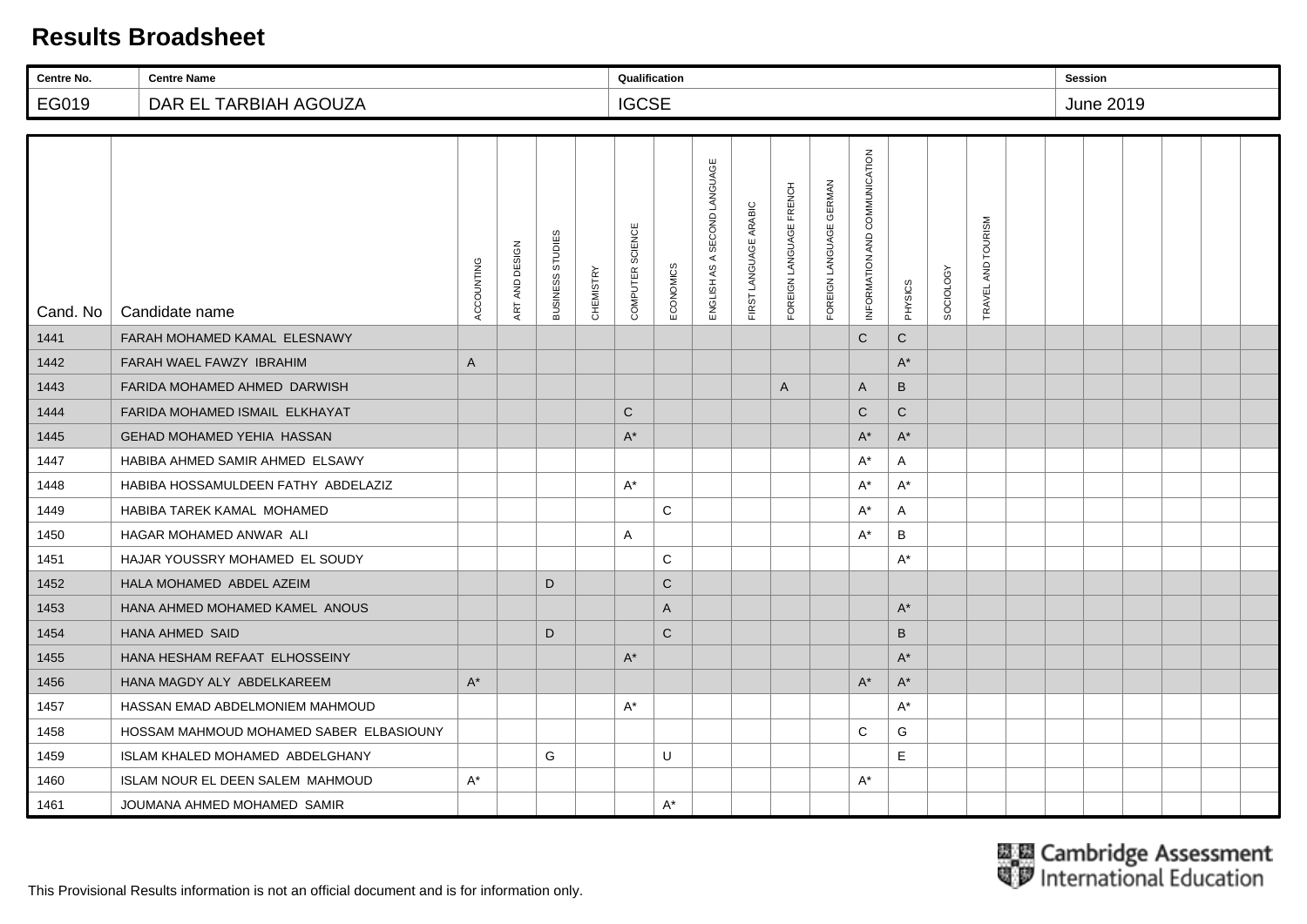| Centre No. | <b>Centre Name</b>                         |              |                |                                   |                  | Qualification             |           |                                 |                       |                         |                         |                               |         |                  |                        | <b>Session</b> |                  |  |  |
|------------|--------------------------------------------|--------------|----------------|-----------------------------------|------------------|---------------------------|-----------|---------------------------------|-----------------------|-------------------------|-------------------------|-------------------------------|---------|------------------|------------------------|----------------|------------------|--|--|
| EG019      | DAR EL TARBIAH AGOUZA                      |              |                |                                   |                  | <b>IGCSE</b>              |           |                                 |                       |                         |                         |                               |         |                  |                        |                | <b>June 2019</b> |  |  |
|            |                                            |              |                |                                   |                  |                           |           |                                 |                       |                         |                         |                               |         |                  |                        |                |                  |  |  |
| Cand. No   | Candidate name                             | ACCOUNTING   | ART AND DESIGN | <b>STUDIES</b><br><b>BUSINESS</b> | <b>CHEMISTRY</b> | COMPUTER SCIENCE          | ECONOMICS | SECOND LANGUAGE<br>ENGLISH AS A | FIRST LANGUAGE ARABIC | FOREIGN LANGUAGE FRENCH | FOREIGN LANGUAGE GERMAN | INFORMATION AND COMMUNICATION | PHYSICS | <b>SOCIOLOGY</b> | AND TOURISM<br>TRAVEL, |                |                  |  |  |
| 1464       | <b>KARIM AHMED SALEH</b>                   | A            |                |                                   |                  |                           |           |                                 |                       |                         |                         | A                             | A       |                  |                        |                |                  |  |  |
| 1465       | KHOLOUD KHALED ABD EL HALIM MOHAMED TAWFIK |              |                |                                   |                  |                           |           |                                 |                       |                         |                         | $\mathsf C$                   |         |                  |                        |                |                  |  |  |
| 1466       | LAILA KHALED IBRAHEM ABDEL RAHMAN          | $\mathsf{A}$ |                |                                   |                  |                           |           |                                 |                       |                         |                         |                               | B       |                  |                        |                |                  |  |  |
| 1467       | LOJAINE IHAB ABDELMAGEED KHALIFA           | $\mathsf{A}$ |                |                                   |                  |                           |           | A                               |                       |                         |                         | $\overline{A}$                |         |                  |                        |                |                  |  |  |
| 1469       | MAHMOUD SHERIF ABBASS                      | $A^*$        |                |                                   |                  | $\boldsymbol{\mathsf{X}}$ |           |                                 |                       |                         |                         |                               | $A^*$   |                  |                        |                |                  |  |  |
| 1470       | MAI MOHAMED ABDALLAH                       |              |                |                                   |                  |                           |           |                                 |                       |                         |                         | $A^*$                         | $A^*$   |                  |                        |                |                  |  |  |
| 1471       | MAI NAGI MOHAMED SABER                     |              |                |                                   |                  | $A^*$                     |           |                                 |                       |                         |                         | $A^*$                         | $A^*$   |                  |                        |                |                  |  |  |
| 1472       | MALAK ABDULLAH MOHAMED MEHANNA             | A            |                |                                   |                  |                           |           |                                 |                       |                         |                         | $A^*$                         | $A^*$   |                  |                        |                |                  |  |  |
| 1473       | MALAK MOHAMED OTHMAN ABDELAZIZ             |              |                |                                   |                  | Α                         |           |                                 |                       |                         |                         | Α                             | A       |                  |                        |                |                  |  |  |
| 1474       | MALEK ESSAM MAHMOUD FAHMY                  |              |                |                                   |                  | $A^*$                     |           |                                 |                       |                         |                         |                               | $A^*$   |                  |                        |                |                  |  |  |
| 1475       | MALEK MOHAMED OSAMA ABOU DOMA              |              |                | X                                 |                  |                           |           |                                 |                       |                         |                         |                               | B       |                  |                        |                |                  |  |  |
| 1477       | MARIAM MOHAMED FARRAG MOHAMED FARRAG       |              |                |                                   |                  |                           | B         |                                 |                       |                         |                         | A                             | A       |                  |                        |                |                  |  |  |
| 1478       | <b>MARK MEDHAT ADEEB</b>                   | A            |                |                                   |                  |                           |           |                                 |                       |                         |                         |                               | A*      |                  |                        |                |                  |  |  |
| 1479       | MARWA ASHRAF ABDELFATTAH FATHALLA          | $A^*$        |                |                                   |                  |                           |           |                                 |                       |                         |                         | $A^*$                         | $A^*$   |                  |                        |                |                  |  |  |
| 1480       | MARWAN MOHAMED ABDELMONEM ELDIFRAWY        | A            |                |                                   |                  | $A^*$                     |           |                                 |                       |                         |                         |                               |         |                  |                        |                |                  |  |  |
| 1481       | MARYAM DIAAELDIN ABDELHAY ELSHAER          |              |                |                                   |                  |                           |           |                                 |                       |                         |                         |                               | D       | C                |                        |                |                  |  |  |
| 1482       | MARYEM MOHAMED A. BADAWI                   | $A^*$        |                |                                   |                  |                           | C         |                                 |                       |                         |                         | $A^*$                         |         |                  |                        |                |                  |  |  |
| 1483       | MATHEW HANY FAEK MEHANY                    | $\mathsf{C}$ |                |                                   |                  |                           |           |                                 |                       |                         |                         |                               |         |                  |                        |                |                  |  |  |
| 1484       | MAYA MAGED MOUNIR ABDELAZIZ                | B            |                |                                   |                  |                           |           | A*                              |                       | A                       |                         |                               | В       |                  |                        |                |                  |  |  |
| 1485       | MENNA TULLAH HESHAM MOHAMED FATHY HAMMOUDA |              |                |                                   |                  | $A^*$                     |           |                                 |                       |                         |                         | $A^*$                         | $A^*$   |                  |                        |                |                  |  |  |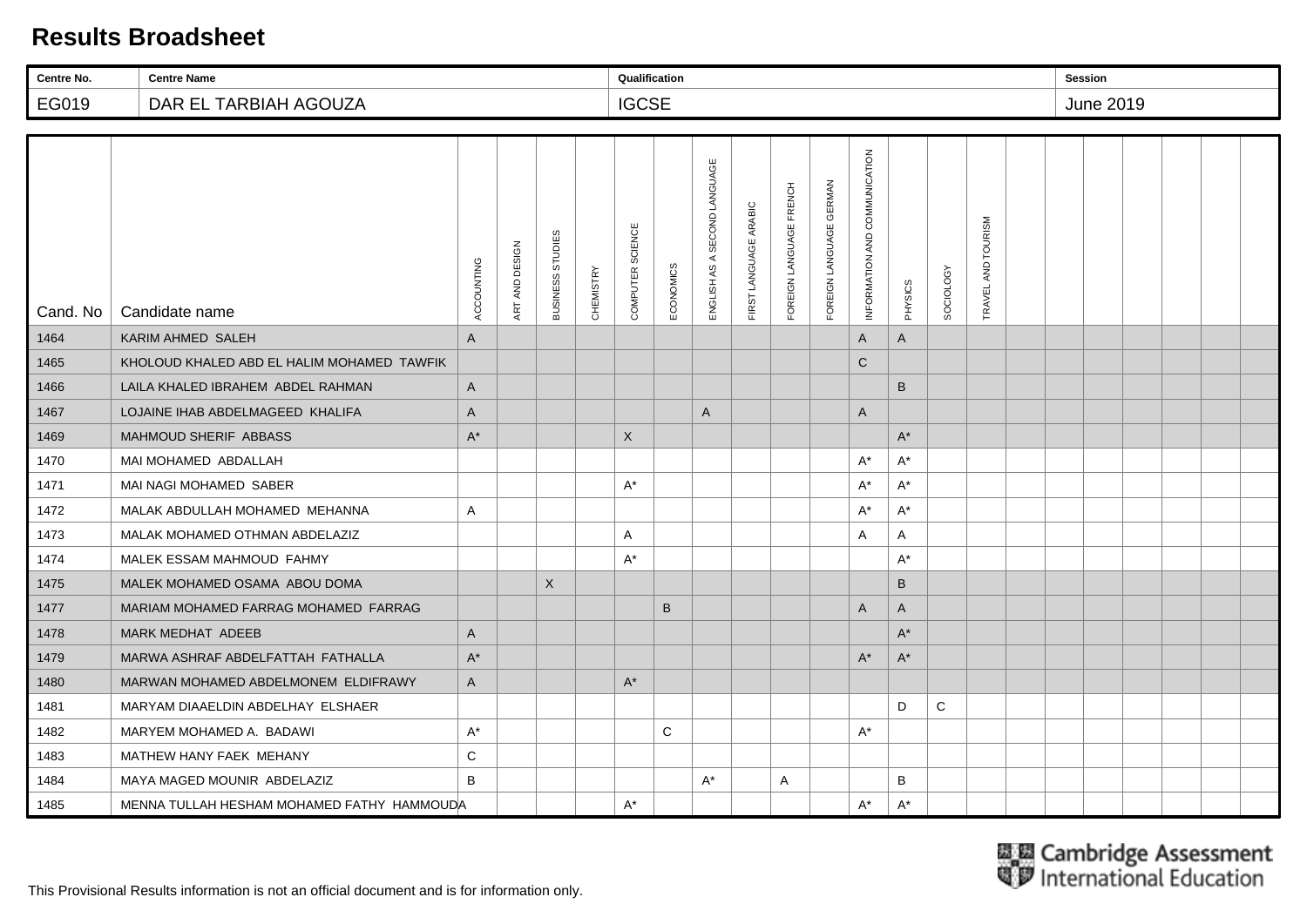| Centre No. | <b>Centre Name</b>                    |            |                |                  |           | Qualification        |           |                                 |                       |                         |                         |                               |                      |                  |                        | <b>Session</b> |                  |  |  |
|------------|---------------------------------------|------------|----------------|------------------|-----------|----------------------|-----------|---------------------------------|-----------------------|-------------------------|-------------------------|-------------------------------|----------------------|------------------|------------------------|----------------|------------------|--|--|
| EG019      | DAR EL TARBIAH AGOUZA                 |            |                |                  |           | <b>IGCSE</b>         |           |                                 |                       |                         |                         |                               |                      |                  |                        |                | <b>June 2019</b> |  |  |
|            |                                       |            |                |                  |           |                      |           |                                 |                       |                         |                         |                               |                      |                  |                        |                |                  |  |  |
| Cand. No   | Candidate name                        | ACCOUNTING | ART AND DESIGN | BUSINESS STUDIES | CHEMISTRY | COMPUTER SCIENCE     | ECONOMICS | SECOND LANGUAGE<br>ENGLISH AS A | FIRST LANGUAGE ARABIC | FOREIGN LANGUAGE FRENCH | FOREIGN LANGUAGE GERMAN | INFORMATION AND COMMUNICATION | PHYSICS              | <b>SOCIOLOGY</b> | AND TOURISM<br>TRAVEL. |                |                  |  |  |
| 1486       | MENNATALLAH MOHAMED SAAD ALI ABDALLAH |            |                |                  |           |                      |           |                                 |                       |                         |                         | A                             | A                    |                  |                        |                |                  |  |  |
| 1487       | MOHAMED AHMED MOHAMED ABDEL MONIEM    | $A^*$      |                |                  |           | $A^*$                |           |                                 |                       |                         |                         |                               | $A^*$                |                  |                        |                |                  |  |  |
| 1488       | MOHAMED AHMED SAMEH ELSAYED           |            |                |                  |           | $\sf B$              |           |                                 |                       |                         |                         | $\overline{A}$                |                      |                  |                        |                |                  |  |  |
| 1489       | MOHAMED AYMAN IBRAHIM EL GAMMAL       |            |                |                  |           | $A^*$                |           |                                 |                       |                         |                         | $A^*$                         |                      |                  |                        |                |                  |  |  |
| 1490       | MOHAMED EMAD IBRAHIM                  |            |                |                  |           | $\mathsf{A}^{\star}$ |           |                                 |                       |                         |                         |                               | $A^*$                |                  |                        |                |                  |  |  |
| 1491       | MOHAMED EMAM BADIE AHMED              |            |                |                  |           | $A^*$                |           | B                               |                       |                         |                         |                               | $A^*$                |                  |                        |                |                  |  |  |
| 1492       | MOHAMED GAMAL MOHAMED AHMED           | C          |                |                  |           |                      |           |                                 |                       |                         |                         |                               |                      |                  |                        |                |                  |  |  |
| 1493       | MOHAMED HOSSAM ALY SAQR SAQR          |            |                |                  |           |                      |           | C                               |                       |                         |                         | $\sf B$                       |                      |                  |                        |                |                  |  |  |
| 1494       | MOHAMED KHALED HASSAN                 | E          |                |                  |           |                      |           |                                 |                       |                         |                         |                               | B                    |                  |                        |                |                  |  |  |
| 1495       | MOHAMED MOSTAFA MOTAWIE               |            |                | E.               |           | Α                    |           |                                 |                       |                         |                         |                               | A                    |                  |                        |                |                  |  |  |
| 1496       | MOHAMED RAAFAT HAMED EL SAYED         |            |                |                  |           |                      |           |                                 |                       |                         |                         |                               | $A^*$                |                  |                        |                |                  |  |  |
| 1497       | MOHAMED SAMEH MOHAMED HAMED ZAKY      |            |                |                  |           |                      |           | A                               |                       |                         |                         | $A^*$                         | $\mathsf{A}^{\star}$ |                  |                        |                |                  |  |  |
| 1498       | MOHAMED WAEL ABD ELAZIZ ALI           |            |                |                  |           | $A^*$                |           |                                 |                       |                         |                         |                               |                      |                  |                        |                |                  |  |  |
| 1499       | MOHANAD MAGDY MOHAMED RAMADAN HAFEZ   |            |                |                  |           |                      |           | A                               |                       |                         |                         |                               | $A^*$                |                  |                        |                |                  |  |  |
| 1500       | MOSTAFA AHMED MAHMOUD ELHELW          |            |                |                  |           | $\sf B$              |           |                                 |                       |                         |                         | B                             | B                    |                  |                        |                |                  |  |  |
| 1501       | MOSTAFA ISLAM ABDELWAHAB              |            |                |                  |           | $A^*$                |           |                                 |                       |                         |                         |                               |                      |                  |                        |                |                  |  |  |
| 1502       | MOSTAFA MOHAMED ASSAD                 | D          |                |                  |           |                      |           | C                               |                       |                         |                         |                               | B                    |                  |                        |                |                  |  |  |
| 1503       | MOUSTAFA FAYEZ KASSEM ABDELRAHMAN     |            |                |                  |           |                      |           |                                 |                       |                         |                         | C                             | B                    |                  |                        |                |                  |  |  |
| 1504       | MOUSTAFA MOHAMED MAGDY MOUSTAFA       | $A^*$      |                |                  |           | $A^*$                |           | $A^*$                           |                       |                         |                         |                               |                      |                  |                        |                |                  |  |  |
| 1505       | MUSTAFA WALID MARZOUK                 |            |                |                  |           | Α                    |           |                                 |                       |                         |                         | $A^*$                         | A                    |                  |                        |                |                  |  |  |

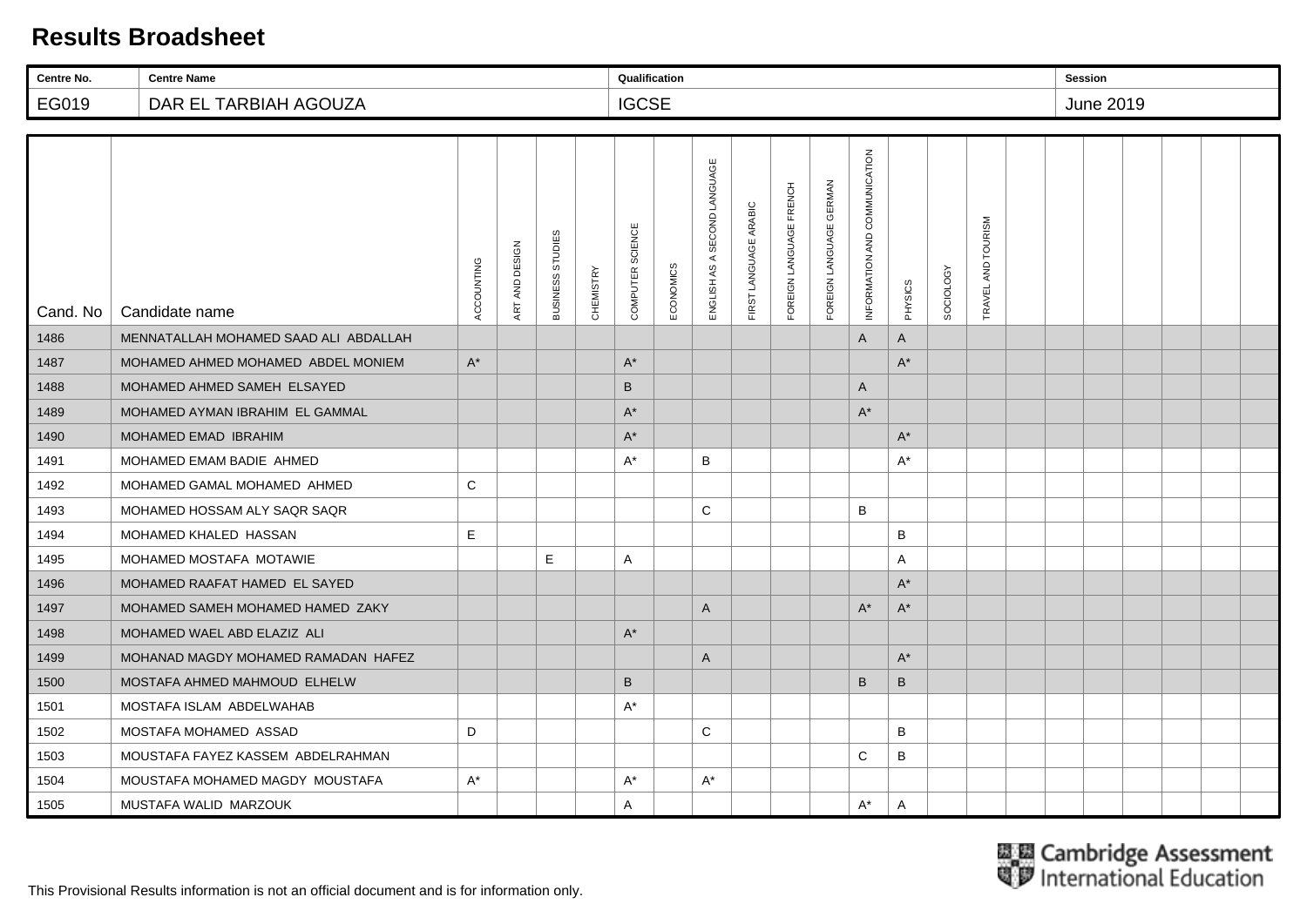| Centre No. | <b>Centre Name</b>                          |              |                |                                   |                  | Qualification    |           |                                 |                       |                         |                            |                               |              |           |                        | <b>Session</b> |           |  |  |
|------------|---------------------------------------------|--------------|----------------|-----------------------------------|------------------|------------------|-----------|---------------------------------|-----------------------|-------------------------|----------------------------|-------------------------------|--------------|-----------|------------------------|----------------|-----------|--|--|
| EG019      | DAR EL TARBIAH AGOUZA                       |              |                |                                   |                  | <b>IGCSE</b>     |           |                                 |                       |                         |                            |                               |              |           |                        |                | June 2019 |  |  |
|            |                                             |              |                |                                   |                  |                  |           |                                 |                       |                         |                            |                               |              |           |                        |                |           |  |  |
| Cand. No   | Candidate name                              | ACCOUNTING   | ART AND DESIGN | <b>STUDIES</b><br><b>BUSINESS</b> | <b>CHEMISTRY</b> | COMPUTER SCIENCE | ECONOMICS | SECOND LANGUAGE<br>ENGLISH AS A | FIRST LANGUAGE ARABIC | FOREIGN LANGUAGE FRENCH | GERMAN<br>FOREIGN LANGUAGE | INFORMATION AND COMMUNICATION | PHYSICS      | SOCIOLOGY | AND TOURISM<br>TRAVEL. |                |           |  |  |
| 1506       | NADA AHMED A.AZIZ MOHAMED                   |              |                |                                   |                  |                  |           | $\mathsf{C}$                    |                       |                         |                            | A                             | $\sf B$      |           |                        |                |           |  |  |
| 1507       | NADEEN ALAA ELDIN ADEL SOBEIH               |              |                |                                   |                  | $A^*$            |           |                                 |                       |                         |                            |                               | A            |           |                        |                |           |  |  |
| 1508       | NATALIE MAGED MOUNIR SHAFIK                 |              |                |                                   |                  |                  |           |                                 |                       |                         |                            |                               | $\mathsf{C}$ |           |                        |                |           |  |  |
| 1509       | NAYERA AHMED MOHAMED BADR                   |              |                |                                   |                  |                  |           |                                 |                       |                         |                            | $\overline{A}$                | B            |           |                        |                |           |  |  |
| 1510       | NOHA AHMED MOHAMED ELSHERBINY               |              |                |                                   |                  |                  |           |                                 |                       | $A^*$                   |                            | $\sf B$                       |              |           |                        |                |           |  |  |
| 1511       | NOUR AHMED MOHAMED ELSHERBINY               | B            |                |                                   |                  |                  |           |                                 |                       |                         |                            | B                             | A            |           |                        |                |           |  |  |
| 1512       | NOURHAN ALAA ELDEEN MOHAMED HAMDY ELKHOLANY |              |                |                                   |                  | $A^*$            |           |                                 |                       |                         |                            |                               | A*           |           |                        |                |           |  |  |
| 1513       | OMAR AHMED BADR BALBOUL                     |              |                |                                   |                  | $A^*$            |           |                                 |                       |                         |                            |                               | $A^*$        |           |                        |                |           |  |  |
| 1514       | OMAR ASHRAF ELSAYED ALI MOSA                |              |                | F.                                |                  |                  |           |                                 |                       |                         |                            | C                             | U            |           |                        |                |           |  |  |
| 1515       | OMAR AYMAN SAYED                            |              |                |                                   |                  |                  |           |                                 |                       |                         |                            | A*                            | $A^*$        |           |                        |                |           |  |  |
| 1516       | OMAR KHALED KOTB                            |              |                |                                   |                  |                  |           |                                 |                       |                         |                            | $\mathsf{C}$                  | B            |           |                        |                |           |  |  |
| 1517       | OMAR MOHAMED A. FATTAH                      | $\mathsf{A}$ |                |                                   |                  | B                |           |                                 |                       |                         |                            |                               |              |           |                        |                |           |  |  |
| 1519       | OMAR MOHAMED HAMED SAYED ABO TALEB          |              |                |                                   |                  | A                |           | B                               |                       |                         |                            | $\sf B$                       | B            |           |                        |                |           |  |  |
| 1520       | OMAR OSAMA MAHMOUD HANAFY HAMMAD            | G            |                |                                   |                  | $\cup$           |           |                                 |                       |                         |                            |                               | U            |           |                        |                |           |  |  |
| 1521       | OMAR SAYED MAHMOUD NOUR                     | $A^*$        |                |                                   |                  | $A^*$            |           |                                 |                       |                         |                            |                               | $A^*$        |           |                        |                |           |  |  |
| 1522       | OMAR TAREK MOKHTAR                          |              |                |                                   |                  |                  |           |                                 |                       |                         |                            | $A^*$                         | $A^*$        |           |                        |                |           |  |  |
| 1523       | RANA ALY SAEED MAHMOUD                      | $A^*$        |                |                                   |                  |                  |           |                                 |                       |                         |                            | Α                             | $A^*$        |           |                        |                |           |  |  |
| 1524       | RAWAN BALIGH HAMDY                          | $\mathsf{C}$ |                |                                   |                  |                  |           |                                 |                       |                         |                            |                               | A            |           |                        |                |           |  |  |
| 1525       | REEM MEDHAT RABIE ABDELKHALEK               |              |                |                                   |                  |                  |           | A                               |                       |                         |                            |                               | $A^*$        |           |                        |                |           |  |  |
| 1526       | RIMAZ KHALED MOHAMED ELABIAD                | A            |                |                                   |                  |                  |           |                                 |                       |                         |                            |                               | B            |           |                        |                |           |  |  |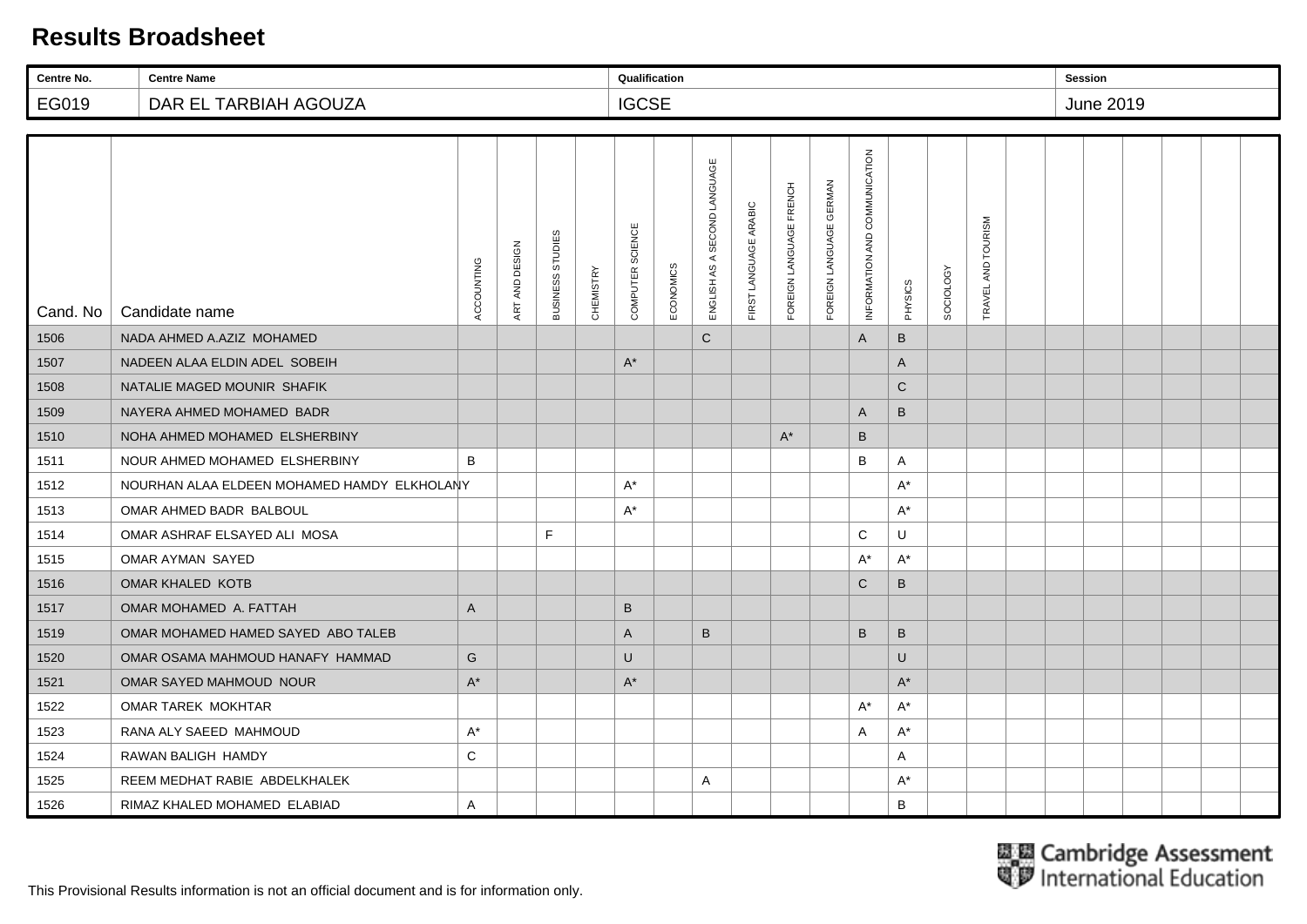| Centre No. | <b>Centre Name</b>              |                |                |                  |                  | Qualification    |           |                                 |                       |                         |                                   |                               |                      |                  |                        | Session |           |  |  |
|------------|---------------------------------|----------------|----------------|------------------|------------------|------------------|-----------|---------------------------------|-----------------------|-------------------------|-----------------------------------|-------------------------------|----------------------|------------------|------------------------|---------|-----------|--|--|
| EG019      | DAR EL TARBIAH AGOUZA           |                |                |                  |                  | <b>IGCSE</b>     |           |                                 |                       |                         |                                   |                               |                      |                  |                        |         | June 2019 |  |  |
|            |                                 |                |                |                  |                  |                  |           |                                 |                       |                         |                                   |                               |                      |                  |                        |         |           |  |  |
| Cand. No   | Candidate name                  | ACCOUNTING     | ART AND DESIGN | BUSINESS STUDIES | <b>CHEMISTRY</b> | COMPUTER SCIENCE | ECONOMICS | SECOND LANGUAGE<br>ENGLISH AS A | FIRST LANGUAGE ARABIC | FOREIGN LANGUAGE FRENCH | <b>GERMAN</b><br>FOREIGN LANGUAGE | INFORMATION AND COMMUNICATION | PHYSICS              | <b>SOCIOLOGY</b> | AND TOURISM<br>TRAVEL. |         |           |  |  |
| 1527       | SAIF ELDIN MOHAMED ZAKI GAMAL   | $\mathsf{A}^*$ |                |                  |                  |                  |           |                                 |                       |                         |                                   | $A^*$                         | $\mathsf{A}^{\star}$ |                  |                        |         |           |  |  |
| 1528       | SALMA AHMED MAHDY               |                |                | A                |                  |                  |           |                                 |                       |                         |                                   |                               |                      |                  |                        |         |           |  |  |
| 1529       | SALMA TAMER MOHAMED NABIL       |                |                |                  |                  | A                |           |                                 |                       |                         |                                   | A                             | $A^*$                |                  |                        |         |           |  |  |
| 1530       | SAMA NADY MOUHAMED AHMED        |                |                |                  |                  |                  |           | $\mathbf C$                     |                       |                         |                                   | $\sf B$                       | A                    |                  |                        |         |           |  |  |
| 1531       | SANDY OSAMA ASSAAD              |                |                | A                |                  |                  |           |                                 |                       |                         |                                   |                               | B                    |                  |                        |         |           |  |  |
| 1532       | SANDY WALEED MOSTAFA            | B              |                | A                |                  |                  |           |                                 |                       |                         |                                   |                               |                      |                  |                        |         |           |  |  |
| 1533       | SARA ABDELRAHMAN ATTA           | A              |                |                  |                  |                  |           |                                 |                       |                         |                                   | $A^*$                         | A                    |                  |                        |         |           |  |  |
| 1534       | SARA WAEL SALAH ELDIN ORABY     |                |                |                  |                  |                  |           | A                               |                       |                         |                                   | Α                             | B                    |                  |                        |         |           |  |  |
| 1535       | SEIFELDIN KHALED ZAKARIA AHMED  | A              |                |                  |                  |                  |           | C                               |                       |                         |                                   |                               | $A^*$                |                  |                        |         |           |  |  |
| 1536       | SEIFELDIN MAHMOUD ALASHIRY      |                |                |                  |                  | D                |           |                                 |                       |                         |                                   |                               | E                    |                  |                        |         |           |  |  |
| 1537       | SHAHD FAYEZ KASSEM ABDELRAHMAN  |                |                |                  |                  |                  |           |                                 |                       |                         |                                   | $\mathsf{C}$                  | $\mathsf{C}$         |                  |                        |         |           |  |  |
| 1538       | SOHAILA KHALED MOHYEDDIN HASSAN | $\mathsf{C}$   |                |                  |                  |                  |           |                                 |                       |                         |                                   |                               | $\sf B$              |                  |                        |         |           |  |  |
| 1539       | WALEED TAREK ABDELMENEAM KOTB   |                |                |                  |                  | A                |           |                                 |                       |                         |                                   | A                             | A                    |                  |                        |         |           |  |  |
| 1540       | YARA KARIM HANY ALY ARAFA       |                |                |                  |                  |                  |           |                                 |                       |                         |                                   | $\mathsf{A}^\star$            | $\mathsf{A}^{\star}$ |                  |                        |         |           |  |  |
| 1541       | YASSIN MOHAMED MOHSEN           |                |                |                  |                  | F                |           | $\sf U$                         |                       |                         |                                   | G                             |                      |                  |                        |         |           |  |  |
| 1542       | YEHIA TAREK RAGAB ABDEL NABY    |                |                |                  |                  | $A^*$            |           |                                 |                       |                         |                                   | $A^*$                         | $A^*$                |                  |                        |         |           |  |  |
| 1543       | YOUMNA MOHAMED ELDESSOUKY       |                |                | $A^*$            |                  |                  |           | A*                              |                       | $A^*$                   |                                   |                               |                      | A                |                        |         |           |  |  |
| 1544       | YOUSEF ABDEL FATAH ZAHARNA      | G              |                |                  |                  |                  |           |                                 |                       |                         |                                   | X                             | Е                    |                  |                        |         |           |  |  |
| 1545       | YOUSSEF AHMED EZZ ELDIN         | $\mathsf C$    |                |                  |                  |                  |           |                                 |                       |                         |                                   | $\mathbf C$                   | В                    |                  |                        |         |           |  |  |
| 1546       | YOUSSEF EMAD SABER ABDO         |                |                |                  |                  | Α                |           |                                 |                       |                         |                                   |                               | A                    |                  |                        |         |           |  |  |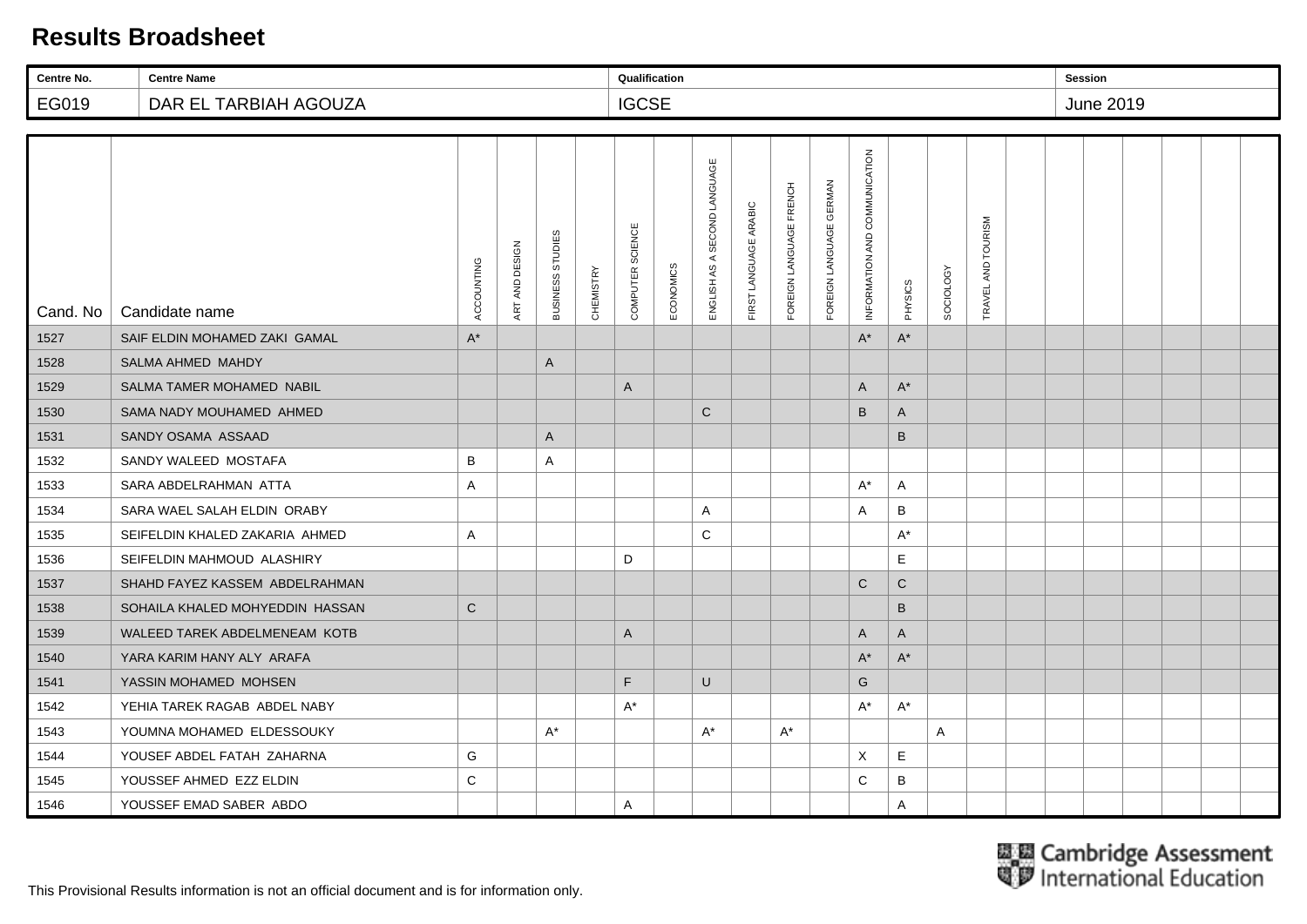| Centre No. | <b>Centre Name</b>                  |              |                |                  |           | Qualification    |           |                                 |                       |                         |                         |                               |                      |                  |                        | <b>Session</b> |           |  |  |
|------------|-------------------------------------|--------------|----------------|------------------|-----------|------------------|-----------|---------------------------------|-----------------------|-------------------------|-------------------------|-------------------------------|----------------------|------------------|------------------------|----------------|-----------|--|--|
| EG019      | DAR EL TARBIAH AGOUZA               |              |                |                  |           | <b>IGCSE</b>     |           |                                 |                       |                         |                         |                               |                      |                  |                        |                | June 2019 |  |  |
|            |                                     |              |                |                  |           |                  |           |                                 |                       |                         |                         |                               |                      |                  |                        |                |           |  |  |
| Cand. No   | Candidate name                      | ACCOUNTING   | ART AND DESIGN | BUSINESS STUDIES | CHEMISTRY | COMPUTER SCIENCE | ECONOMICS | SECOND LANGUAGE<br>ENGLISH AS A | FIRST LANGUAGE ARABIC | FOREIGN LANGUAGE FRENCH | FOREIGN LANGUAGE GERMAN | INFORMATION AND COMMUNICATION | PHYSICS              | <b>SOCIOLOGY</b> | AND TOURISM<br>TRAVEL, |                |           |  |  |
| 1547       | YOUSSEF MAGDI SALAH ELDIN KAMEL     |              |                |                  |           |                  | $A^*$     |                                 |                       |                         |                         |                               |                      |                  |                        |                |           |  |  |
| 1548       | YUSUF HELAL ABDEL SALAM             | $\mathsf{A}$ |                |                  |           |                  |           |                                 |                       |                         |                         |                               | $A^*$                |                  |                        |                |           |  |  |
| 1549       | ZEINA AMR MOHAMED BADAWEY           |              |                |                  |           |                  |           |                                 |                       |                         |                         | $A^*$                         | $\mathsf{A}^{\star}$ |                  |                        |                |           |  |  |
| 1550       | ZEINAH TAREK NABIL AHMED            |              |                |                  |           |                  |           |                                 |                       | $A^*$                   |                         |                               | $A^*$                |                  |                        |                |           |  |  |
| 1551       | ZIAD AHMED HASSAN AZZMY             |              |                |                  |           |                  |           | B                               |                       |                         |                         |                               |                      |                  |                        |                |           |  |  |
| 1552       | ZIAD MOHAMED SAYED REFAI            | $\mathsf{C}$ |                |                  |           |                  |           |                                 |                       |                         |                         |                               |                      |                  |                        |                |           |  |  |
| 1553       | ZIAD TAMER MOHAMED ABDELFATTAH      |              |                |                  |           |                  |           |                                 |                       |                         |                         |                               | $A^*$                |                  |                        |                |           |  |  |
| 1554       | ZIAD WAEL MAMDOUH KHAIRALLAH        | B            |                |                  |           |                  |           | B                               |                       |                         |                         |                               | A                    |                  |                        |                |           |  |  |
| 1555       | ZIAD WAHID ALY SAYED                |              |                |                  |           |                  |           |                                 |                       |                         |                         | $A^*$                         |                      |                  |                        |                |           |  |  |
| 1556       | FARAH WAGIH AHMED METWALLY          |              |                |                  |           |                  |           | B                               |                       |                         |                         |                               |                      |                  |                        |                |           |  |  |
| 1557       | MENNA AHMED MOUSTAFA MAHMOUD ISMAIL |              |                |                  |           | $A^*$            |           | B                               |                       |                         |                         | $A^*$                         | $A^*$                |                  |                        |                |           |  |  |
| 1558       | MOHAMED SAYED ZEIN ELABEDIN GABER   | D            |                |                  |           |                  |           |                                 |                       |                         |                         | B                             |                      |                  |                        |                |           |  |  |
| 1559       | OMAR AHMED MOUSA MOHAMED ZIDAN      |              |                |                  |           |                  |           | $\mathsf{C}$                    |                       |                         |                         |                               |                      |                  |                        |                |           |  |  |
| 1560       | OMAR ATEF HUSSIEN ABDELRAZIK        |              |                | $A^*$            |           |                  |           |                                 |                       |                         |                         |                               |                      |                  |                        |                |           |  |  |
| 1561       | REEM ZAKARIA DOSSOKY HASSAN         |              |                |                  |           |                  |           | $\sf B$                         |                       |                         |                         |                               |                      |                  |                        |                |           |  |  |
| 1562       | HABIBA EHAB MOHAMED SHEBL ELLEBOUDY |              |                | $A^*$            |           |                  |           |                                 |                       |                         |                         |                               | $A^*$                |                  |                        |                |           |  |  |
| 1563       | MAMDOUH MUHAMMAD HAMED MAHMOUD      |              |                | C                |           | $\mathsf C$      |           |                                 |                       |                         |                         |                               | Α                    |                  |                        |                |           |  |  |
| 1564       | FELOBATIR SAFWAT ADLY TAWFIK        |              |                | B                |           |                  |           |                                 |                       |                         |                         |                               |                      |                  |                        |                |           |  |  |
| 1565       | MOHAMED OSAMA FAROUK MEKHEIMAR      |              |                |                  |           | $A^*$            |           |                                 |                       |                         |                         |                               |                      |                  |                        |                |           |  |  |
| 1570       | ABDALLAH HESHAM MOHAMED OSMAN       |              |                |                  |           |                  |           | B                               |                       |                         |                         |                               |                      |                  |                        |                |           |  |  |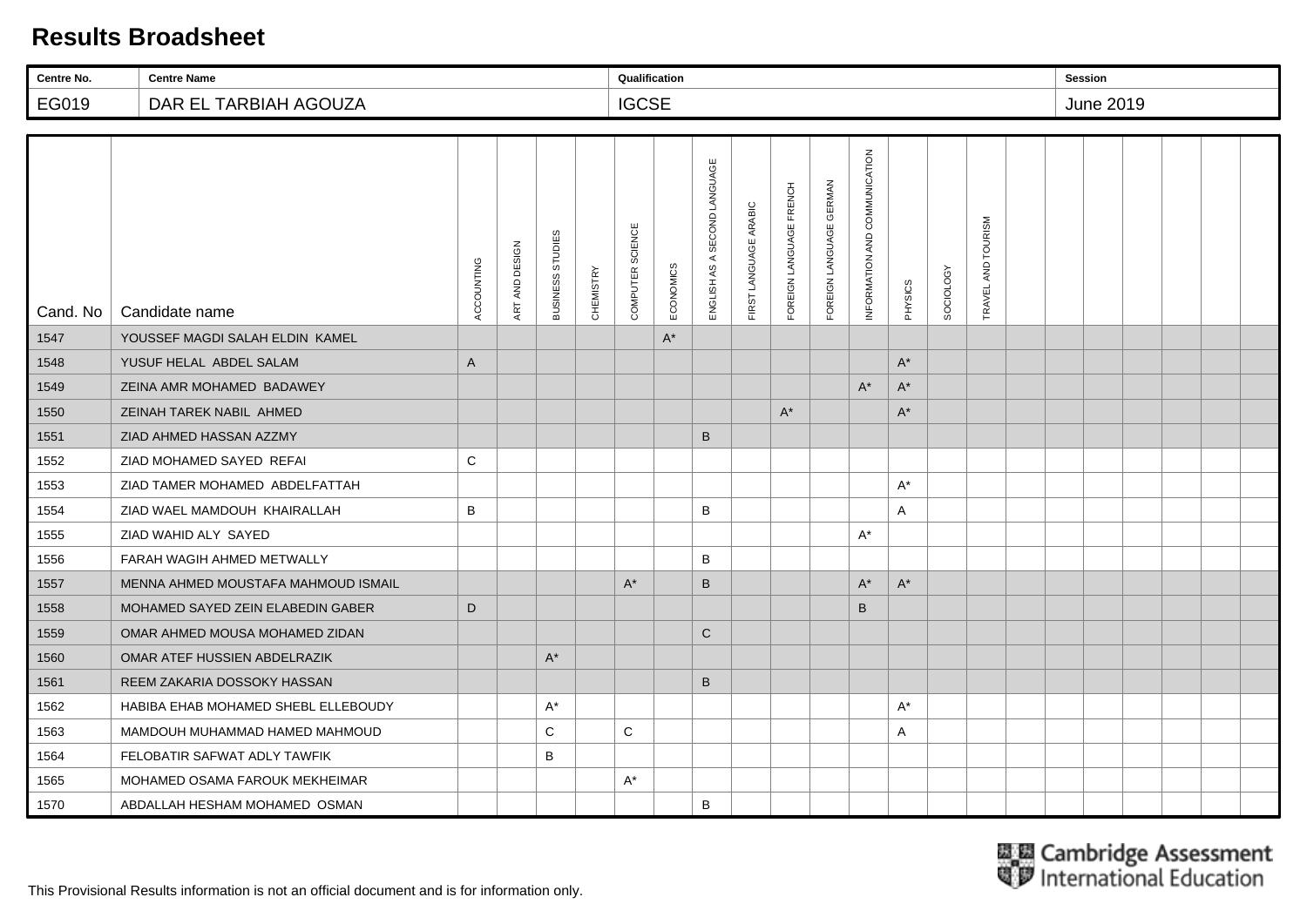| Centre No. | <b>Centre Name</b>                    |            |                |                  |                  | Qualification    |           |                                 |                       |                         |                         |                               |              |                  |                        | <b>Session</b> |           |  |  |
|------------|---------------------------------------|------------|----------------|------------------|------------------|------------------|-----------|---------------------------------|-----------------------|-------------------------|-------------------------|-------------------------------|--------------|------------------|------------------------|----------------|-----------|--|--|
| EG019      | DAR EL TARBIAH AGOUZA                 |            |                |                  |                  | <b>IGCSE</b>     |           |                                 |                       |                         |                         |                               |              |                  |                        |                | June 2019 |  |  |
|            |                                       |            |                |                  |                  |                  |           |                                 |                       |                         |                         |                               |              |                  |                        |                |           |  |  |
| Cand. No   | Candidate name                        | ACCOUNTING | ART AND DESIGN | BUSINESS STUDIES | <b>CHEMISTRY</b> | COMPUTER SCIENCE | ECONOMICS | SECOND LANGUAGE<br>ENGLISH AS A | FIRST LANGUAGE ARABIC | FOREIGN LANGUAGE FRENCH | FOREIGN LANGUAGE GERMAN | INFORMATION AND COMMUNICATION | PHYSICS      | <b>SOCIOLOGY</b> | AND TOURISM<br>TRAVEL, |                |           |  |  |
| 1571       | ABDEL RAHMAN KARIM YOUSSEF            |            |                |                  |                  |                  |           | $\mathsf{C}$                    |                       |                         |                         |                               |              |                  |                        |                |           |  |  |
| 1572       | ABDEL RAHMAN WALID IBRAHIM            |            |                |                  |                  |                  |           | B                               |                       |                         |                         |                               |              |                  |                        |                |           |  |  |
| 1573       | ABDELRAHMAN MOHAMED AHMED FARAG       |            |                |                  |                  |                  |           | $\sf B$                         |                       |                         |                         |                               |              |                  |                        |                |           |  |  |
| 1574       | ABDELWAHAB SOLIMAN GOUDA              |            |                |                  |                  |                  |           | B                               |                       |                         |                         |                               |              |                  |                        |                |           |  |  |
| 1575       | ABDULLAH AHMED IBRAHIM SHAKRON        |            |                |                  |                  |                  |           | A                               |                       |                         |                         |                               | $A^*$        |                  |                        |                |           |  |  |
| 1577       | ADHAM MEDHAT ADLY AHMED               |            |                |                  |                  |                  |           |                                 |                       |                         |                         |                               | B            |                  |                        |                |           |  |  |
| 1578       | AHMED ADEL MOHAMED KHALIL ELSHERIF    |            |                |                  |                  |                  |           | U                               |                       | $\mathsf C$             |                         |                               |              |                  |                        |                |           |  |  |
| 1579       | AHMED AMR MOHAMED ABDEL MONEIM        |            |                |                  |                  |                  |           | D                               |                       |                         |                         |                               |              |                  |                        |                |           |  |  |
| 1580       | AHMED AYMAN ABDELHAMID WAHDAN         |            |                |                  |                  |                  |           | B                               |                       |                         |                         |                               |              |                  |                        |                |           |  |  |
| 1581       | AHMED EHAB ABBAS ELGENIDY             |            |                |                  |                  |                  |           | C                               |                       |                         |                         |                               |              |                  |                        |                |           |  |  |
| 1582       | AHMED HOSAMELDIN AHMED YOSEF          |            |                |                  |                  |                  |           | $\mathsf{A}$                    |                       |                         |                         |                               |              |                  |                        |                |           |  |  |
| 1583       | AHMED HUSSEIN ABDEL RAHIM KASSEM      |            |                |                  |                  |                  |           | B                               |                       |                         |                         |                               |              |                  |                        |                |           |  |  |
| 1584       | AHMED HUSSEIN SAIED AHMED             |            |                |                  |                  |                  |           | D                               |                       |                         |                         |                               |              |                  |                        |                |           |  |  |
| 1585       | AHMED KHALED ABDELSATTAR SALLAM       |            |                |                  |                  |                  |           | $\mathsf{C}$                    |                       |                         |                         |                               | D            |                  |                        |                |           |  |  |
| 1586       | AHMED MOHAMED FAWZY SHALABY           |            |                |                  |                  |                  |           | $\mathsf C$                     |                       |                         |                         |                               | $\mathsf{A}$ |                  |                        |                |           |  |  |
| 1587       | AHMED MOHAMED IBRAHIM MOHAMED MOHAMED |            |                |                  |                  |                  |           | D                               |                       |                         |                         |                               | B            |                  |                        |                |           |  |  |
| 1588       | AHMED OSAMA ABDELMONEM                |            |                |                  |                  |                  |           | U                               |                       |                         |                         |                               |              |                  |                        |                |           |  |  |
| 1589       | AHMED RABIE ALI AZZAZY                |            |                |                  |                  |                  |           | C                               |                       |                         |                         |                               |              |                  |                        |                |           |  |  |
| 1590       | AHMED SAMY AMROUSY MOHSEN             |            |                |                  |                  |                  |           | B                               |                       |                         |                         |                               |              |                  |                        |                |           |  |  |
| 1591       | AHMED YASSER AHMED                    |            |                |                  |                  |                  |           | B                               |                       |                         |                         |                               | $A^*$        |                  |                        |                |           |  |  |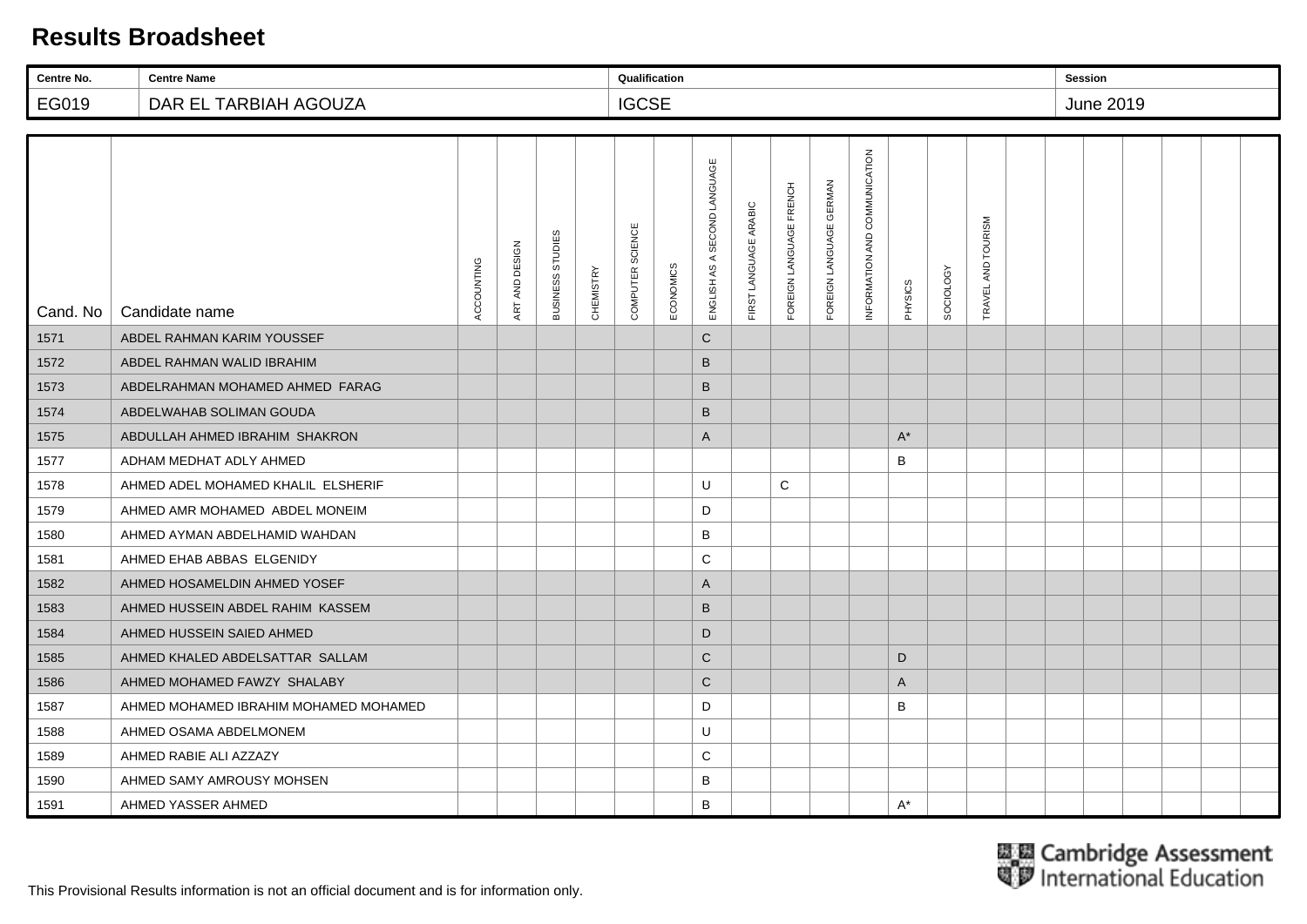| Centre No. | <b>Centre Name</b>                    |            |                |                  |                  | Qualification    |           |                                 |                       |                         |                         |                               |         |                  |                    | <b>Session</b> |           |  |  |
|------------|---------------------------------------|------------|----------------|------------------|------------------|------------------|-----------|---------------------------------|-----------------------|-------------------------|-------------------------|-------------------------------|---------|------------------|--------------------|----------------|-----------|--|--|
| EG019      | DAR EL TARBIAH AGOUZA                 |            |                |                  |                  | <b>IGCSE</b>     |           |                                 |                       |                         |                         |                               |         |                  |                    |                | June 2019 |  |  |
|            |                                       |            |                |                  |                  |                  |           |                                 |                       |                         |                         |                               |         |                  |                    |                |           |  |  |
| Cand. No   | Candidate name                        | ACCOUNTING | ART AND DESIGN | BUSINESS STUDIES | <b>CHEMISTRY</b> | COMPUTER SCIENCE | ECONOMICS | SECOND LANGUAGE<br>ENGLISH AS A | FIRST LANGUAGE ARABIC | FOREIGN LANGUAGE FRENCH | FOREIGN LANGUAGE GERMAN | INFORMATION AND COMMUNICATION | PHYSICS | <b>SOCIOLOGY</b> | TRAVEL AND TOURISM |                |           |  |  |
| 1592       | ALEY DIAA EL-DIN MOUNIR               |            |                |                  |                  |                  |           | $A^*$                           |                       |                         |                         |                               |         |                  |                    |                |           |  |  |
| 1594       | ALI AHMED ABD ELZAHIR                 |            |                |                  |                  |                  |           | $\mathsf{C}$                    |                       |                         |                         |                               |         |                  |                    |                |           |  |  |
| 1595       | ALI ALAA ELDEIN KAMAL MOHAMED ELTOUNY |            |                |                  |                  |                  |           | $\mathsf C$                     |                       |                         |                         |                               |         |                  |                    |                |           |  |  |
| 1596       | ALI KHALED MOHAMED FARID              |            |                |                  |                  |                  |           | U                               |                       |                         |                         |                               | E       |                  |                    |                |           |  |  |
| 1597       | ALI MOHAMED HASSAN ALI FAHMY          |            |                |                  |                  |                  |           | A                               |                       |                         |                         |                               |         |                  |                    |                |           |  |  |
| 1598       | ALI MOHAMMED HAMDY                    |            |                |                  |                  |                  |           | B                               |                       |                         |                         |                               | Α       |                  |                    |                |           |  |  |
| 1599       | ALI OSAMA IBRAHIM YOUNIS              |            |                |                  |                  |                  |           | B                               |                       |                         |                         |                               |         |                  |                    |                |           |  |  |
| 1601       | ALY EMADELDIN ZAKARIA AHMED           |            |                |                  |                  |                  |           | C                               |                       |                         |                         |                               |         |                  |                    |                |           |  |  |
| 1602       | ALY KHALED FATHY FOUAD                |            |                |                  |                  |                  |           | C                               |                       |                         |                         |                               |         |                  |                    |                |           |  |  |
| 1603       | AMENA MOHAMED ALY HAMED ELKASSABY     |            |                |                  |                  |                  |           | B                               |                       |                         |                         |                               |         |                  |                    |                |           |  |  |
| 1604       | ARWA YOUSSEF ALY MOHAMED              |            |                |                  |                  |                  |           | $\sf B$                         |                       |                         |                         |                               |         |                  |                    |                |           |  |  |
| 1606       | BASMALA AYMAN MASLOUB MAHMOUD         |            |                |                  |                  |                  |           | U                               |                       |                         |                         |                               |         |                  |                    |                |           |  |  |
| 1607       | BASMALA SAMIR MOHAMED ABDEL GHAFFAR   |            |                |                  |                  |                  |           | $\sf B$                         |                       |                         |                         |                               |         |                  |                    |                |           |  |  |
| 1608       | <b>BASMALA TAREK FATHY OMAR</b>       |            |                |                  |                  |                  |           | $\mathsf{C}$                    |                       |                         |                         |                               | C       |                  |                    |                |           |  |  |
| 1609       | DAWLAT MOHAMED ABDELSABRIN            |            |                |                  |                  |                  |           | E                               |                       |                         |                         |                               |         |                  |                    |                |           |  |  |
| 1610       | ENGY TAREK ABDEL-BASSET AHMED RADWAN  |            |                |                  |                  |                  |           | Α                               |                       |                         |                         |                               |         |                  |                    |                |           |  |  |
| 1611       | FARAH ESSAM ABOULHAMD                 |            |                |                  |                  |                  |           | A                               |                       | $A^*$                   |                         |                               |         |                  |                    |                |           |  |  |
| 1612       | FARAH KHALED MOHAMED TAWFIK DARWISH   |            |                |                  |                  |                  |           | Α                               |                       |                         |                         |                               |         |                  |                    |                |           |  |  |
| 1613       | FARAH MOHAMED YEHYA ELMESSIDY         |            |                |                  |                  |                  |           | B                               |                       |                         |                         |                               |         |                  |                    |                |           |  |  |
| 1614       | FARIDA AHMED ELBENDARY                |            |                |                  |                  |                  |           | Α                               |                       |                         |                         |                               |         |                  |                    |                |           |  |  |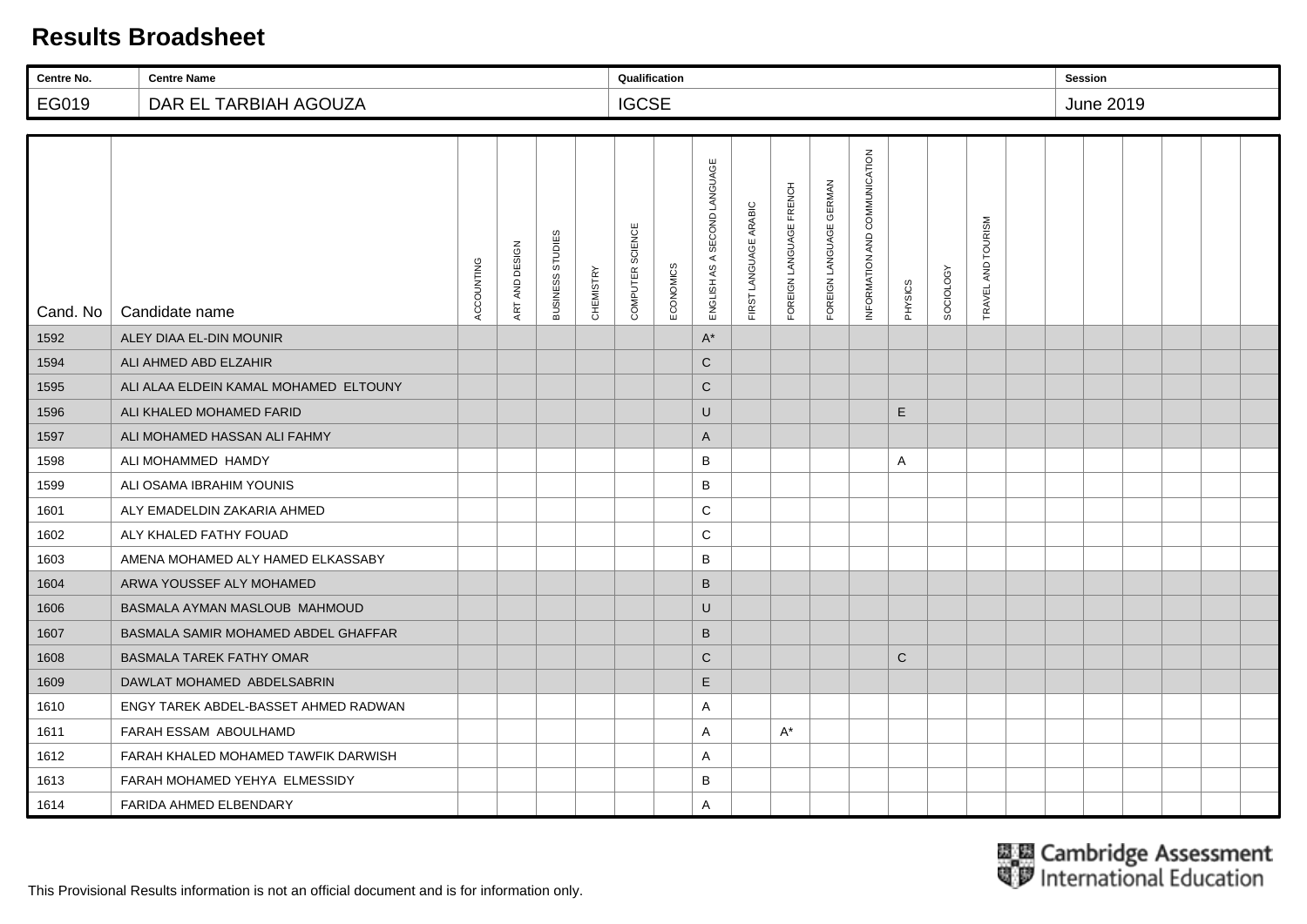| Centre No. | <b>Centre Name</b>                  |            |                |                  |           | Qualification    |           |                                 |                       |                         |                         |                               |         |                  |                        | <b>Session</b> |           |  |  |
|------------|-------------------------------------|------------|----------------|------------------|-----------|------------------|-----------|---------------------------------|-----------------------|-------------------------|-------------------------|-------------------------------|---------|------------------|------------------------|----------------|-----------|--|--|
| EG019      | DAR EL TARBIAH AGOUZA               |            |                |                  |           | <b>IGCSE</b>     |           |                                 |                       |                         |                         |                               |         |                  |                        |                | June 2019 |  |  |
|            |                                     |            |                |                  |           |                  |           |                                 |                       |                         |                         |                               |         |                  |                        |                |           |  |  |
| Cand. No   | Candidate name                      | ACCOUNTING | ART AND DESIGN | BUSINESS STUDIES | CHEMISTRY | COMPUTER SCIENCE | ECONOMICS | SECOND LANGUAGE<br>ENGLISH AS A | FIRST LANGUAGE ARABIC | FOREIGN LANGUAGE FRENCH | FOREIGN LANGUAGE GERMAN | INFORMATION AND COMMUNICATION | PHYSICS | <b>SOCIOLOGY</b> | AND TOURISM<br>TRAVEL. |                |           |  |  |
| 1615       | <b>FARIDA ESSAM KAMAL TOURKY</b>    |            |                |                  |           |                  |           | X                               |                       |                         |                         |                               |         |                  |                        |                |           |  |  |
| 1617       | FATMA GAMAL ZIEN EL-ABDEEN MOHAMED  |            |                |                  |           |                  |           | B                               |                       |                         |                         |                               |         |                  |                        |                |           |  |  |
| 1618       | GANNA ALLAH MOHAMED GALAL OSMAN     |            |                |                  |           |                  |           | D                               |                       |                         |                         |                               |         |                  |                        |                |           |  |  |
| 1619       | <b>HABIBA GAMAL YEHIA ELGENDY</b>   |            |                |                  |           |                  |           | B                               |                       |                         |                         |                               |         |                  |                        |                |           |  |  |
| 1621       | HABIBA HASSAN OMAR HASSAN KENAWY    |            |                |                  |           |                  |           | $A^*$                           |                       |                         |                         |                               |         |                  |                        |                |           |  |  |
| 1622       | <b>HAGER MOHAMMED MOHAMED</b>       |            |                |                  |           |                  |           | E                               |                       |                         |                         |                               |         |                  |                        |                |           |  |  |
| 1623       | HANA HESHAM DARDIR ELSHERIF         |            |                |                  |           |                  |           | A                               |                       |                         |                         |                               |         |                  |                        |                |           |  |  |
| 1624       | HANA MOHAMED ELSAYED ATIA           |            |                |                  |           |                  |           | A                               |                       |                         |                         |                               |         |                  |                        |                |           |  |  |
| 1626       | HANEEN EHAB AHMED BASHA ABDELRAHMAN |            |                |                  |           |                  |           | A                               |                       |                         | $A^*$                   |                               |         |                  |                        |                |           |  |  |
| 1627       | HASSAN HAZEM HASSAN RAAFAT          |            |                |                  |           |                  |           | D                               |                       |                         |                         |                               |         |                  |                        |                |           |  |  |
| 1628       | HASSAN HOSSAM HASSAN                |            |                |                  |           |                  |           | B                               |                       |                         |                         |                               |         |                  |                        |                |           |  |  |
| 1629       | HOSSAM AHMED REZK DESOUKY           |            |                |                  |           |                  |           | $\mathsf{C}$                    |                       |                         |                         |                               |         |                  |                        |                |           |  |  |
| 1630       | INGY HAFEZ MAHMOUD BAZARAA          |            |                |                  |           |                  |           | A                               |                       |                         |                         |                               |         |                  |                        |                |           |  |  |
| 1633       | KAREEM ASHRAF MASOUD MOHAMED        |            |                |                  |           |                  |           | $\mathsf{C}$                    |                       |                         |                         |                               |         |                  |                        |                |           |  |  |
| 1634       | KARIM OTHMAN HASSAN OTHMAN          |            |                |                  |           |                  |           | $\sf B$                         |                       |                         |                         |                               | $A^*$   |                  |                        |                |           |  |  |
| 1635       | KENZY HAYTHAM THARWAT EMAM          |            |                |                  |           |                  |           | C                               |                       |                         |                         |                               |         |                  |                        |                |           |  |  |
| 1636       | <b>KENZY MOHAMED SAMIR</b>          |            |                |                  |           |                  |           | $A^*$                           |                       |                         |                         |                               |         |                  |                        |                |           |  |  |
| 1637       | LINA HICHAM MOHAMED GAMAL           |            |                |                  |           |                  |           | A                               |                       | $A^*$                   |                         |                               |         |                  |                        |                |           |  |  |
| 1638       | LOAY MOHAMED ABD ELGAYED MOHAMED    |            |                |                  |           |                  |           | C                               |                       |                         | В                       |                               | C       |                  |                        |                |           |  |  |
| 1640       | LOULOUA AHMED IBRAHIM MOSTAFA       |            |                |                  |           |                  |           | B                               |                       |                         |                         |                               |         |                  |                        |                |           |  |  |

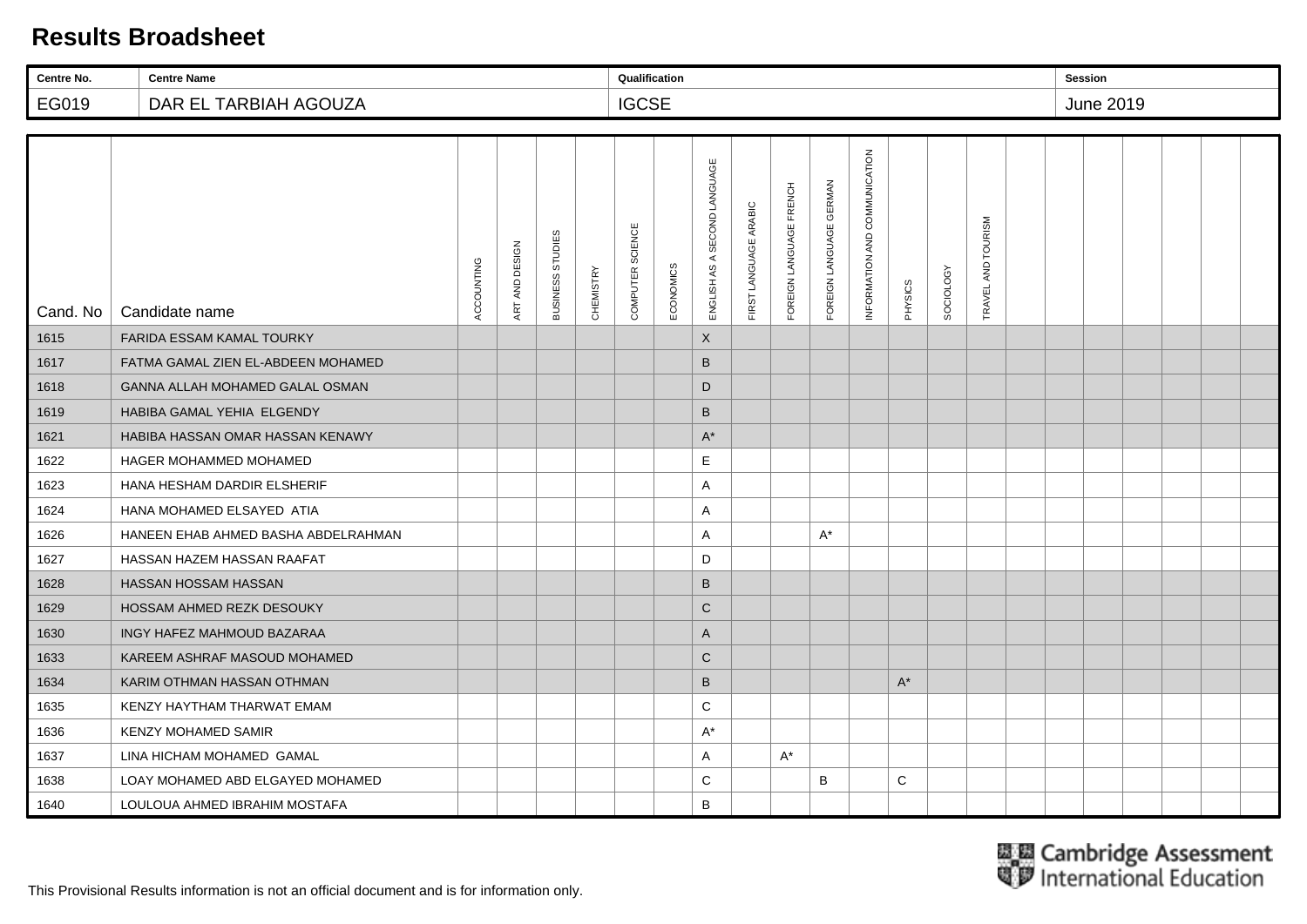| Centre No. | <b>Centre Name</b>                   |            |                |                  |           | Qualification    |           |                                          |                       |                         |                                   |                               |         |                  |                        | <b>Session</b> |           |  |  |
|------------|--------------------------------------|------------|----------------|------------------|-----------|------------------|-----------|------------------------------------------|-----------------------|-------------------------|-----------------------------------|-------------------------------|---------|------------------|------------------------|----------------|-----------|--|--|
| EG019      | DAR EL TARBIAH AGOUZA                |            |                |                  |           | <b>IGCSE</b>     |           |                                          |                       |                         |                                   |                               |         |                  |                        |                | June 2019 |  |  |
|            |                                      |            |                |                  |           |                  |           |                                          |                       |                         |                                   |                               |         |                  |                        |                |           |  |  |
| Cand. No   | Candidate name                       | ACCOUNTING | ART AND DESIGN | BUSINESS STUDIES | CHEMISTRY | COMPUTER SCIENCE | ECONOMICS | SECOND LANGUAGE<br>$\prec$<br>ENGLISH AS | FIRST LANGUAGE ARABIC | FOREIGN LANGUAGE FRENCH | <b>GERMAN</b><br>FOREIGN LANGUAGE | INFORMATION AND COMMUNICATION | PHYSICS | <b>SOCIOLOGY</b> | AND TOURISM<br>TRAVEL. |                |           |  |  |
| 1641       | MAHMOUD AMR MOHAMED ADLY RASLAN      |            |                |                  |           |                  |           | B                                        |                       |                         |                                   |                               |         |                  |                        |                |           |  |  |
| 1642       | MAHMOUD ASHRAF ABDELSATTAR ELHALWAGY |            |                |                  |           |                  |           | D                                        |                       |                         |                                   |                               |         |                  |                        |                |           |  |  |
| 1643       | MAHMOUD HATEM MOHAMED                |            |                |                  |           |                  |           | $\mathsf E$                              |                       |                         |                                   |                               | A       |                  |                        |                |           |  |  |
| 1644       | MAHMOUD WAEL MAHMOUD                 |            |                |                  |           |                  |           | $\mathbf C$                              |                       |                         |                                   |                               |         |                  |                        |                |           |  |  |
| 1645       | MALAK AMR MOHAMED MOHY EL DINE       |            |                |                  |           |                  |           | A                                        |                       |                         |                                   |                               |         |                  |                        |                |           |  |  |
| 1646       | MALAK EMAD EL-SAYED OMAR             |            |                |                  |           |                  |           | Α                                        |                       |                         |                                   |                               |         |                  |                        |                |           |  |  |
| 1647       | MALAK OSAMA AHMED SALEH AMMAR        |            |                |                  |           |                  |           | С                                        |                       |                         |                                   |                               |         |                  |                        |                |           |  |  |
| 1650       | MARIAM AHMED ALI SAIFALDEIN ALGABRY  |            |                |                  |           |                  |           | C                                        |                       | B                       |                                   |                               |         |                  |                        |                |           |  |  |
| 1651       | MARIAM FERNAS ABDEL BASSET           |            |                |                  |           |                  |           | D                                        |                       |                         |                                   |                               |         |                  |                        |                |           |  |  |
| 1652       | MARIAM HAZEM ABDEL SALAM NASEF       |            |                |                  |           |                  |           | A                                        |                       |                         |                                   |                               |         |                  |                        |                |           |  |  |
| 1653       | <b>MARIAM HUSSEIN MOHAMED</b>        |            |                |                  |           |                  |           | $\mathsf{C}$                             |                       |                         |                                   |                               |         |                  |                        |                |           |  |  |
| 1654       | <b>MARIAM IBRAHIM ROMIH</b>          |            |                |                  |           |                  |           | D                                        |                       |                         |                                   |                               |         |                  |                        |                |           |  |  |
| 1656       | MARIO SAMEH FOUAD LOTFY              |            |                |                  |           |                  |           | $\mathsf C$                              |                       |                         |                                   |                               | B       |                  |                        |                |           |  |  |
| 1658       | MAYA MOOTAZ MOHAMED SOLIMAN          |            |                |                  |           |                  |           | B                                        |                       | $A^*$                   |                                   |                               |         |                  |                        |                |           |  |  |
| 1659       | MAZEN ABDELREHEEM SHAMS              |            |                |                  |           |                  |           | $\mathsf C$                              |                       |                         |                                   |                               |         |                  |                        |                |           |  |  |
| 1660       | MAZEN AHMED RAGAB ABDELHAMID         |            |                |                  |           |                  |           | Α                                        |                       |                         |                                   |                               |         |                  |                        |                |           |  |  |
| 1661       | MOHAB HANY ADEL MOHAMED              |            |                |                  |           |                  |           | A                                        |                       |                         |                                   |                               |         |                  |                        |                |           |  |  |
| 1662       | MOHAMED ADEL TALAAT                  |            |                |                  |           |                  |           | D                                        |                       |                         |                                   |                               |         |                  |                        |                |           |  |  |
| 1664       | MOHAMED HOSAMELDIN AHMED YOSEF       |            |                |                  |           |                  |           | B                                        |                       |                         |                                   |                               |         |                  |                        |                |           |  |  |
| 1665       | MOHAMED IBRAHIM AHMED                |            |                |                  |           |                  |           | B                                        |                       |                         |                                   |                               |         |                  |                        |                |           |  |  |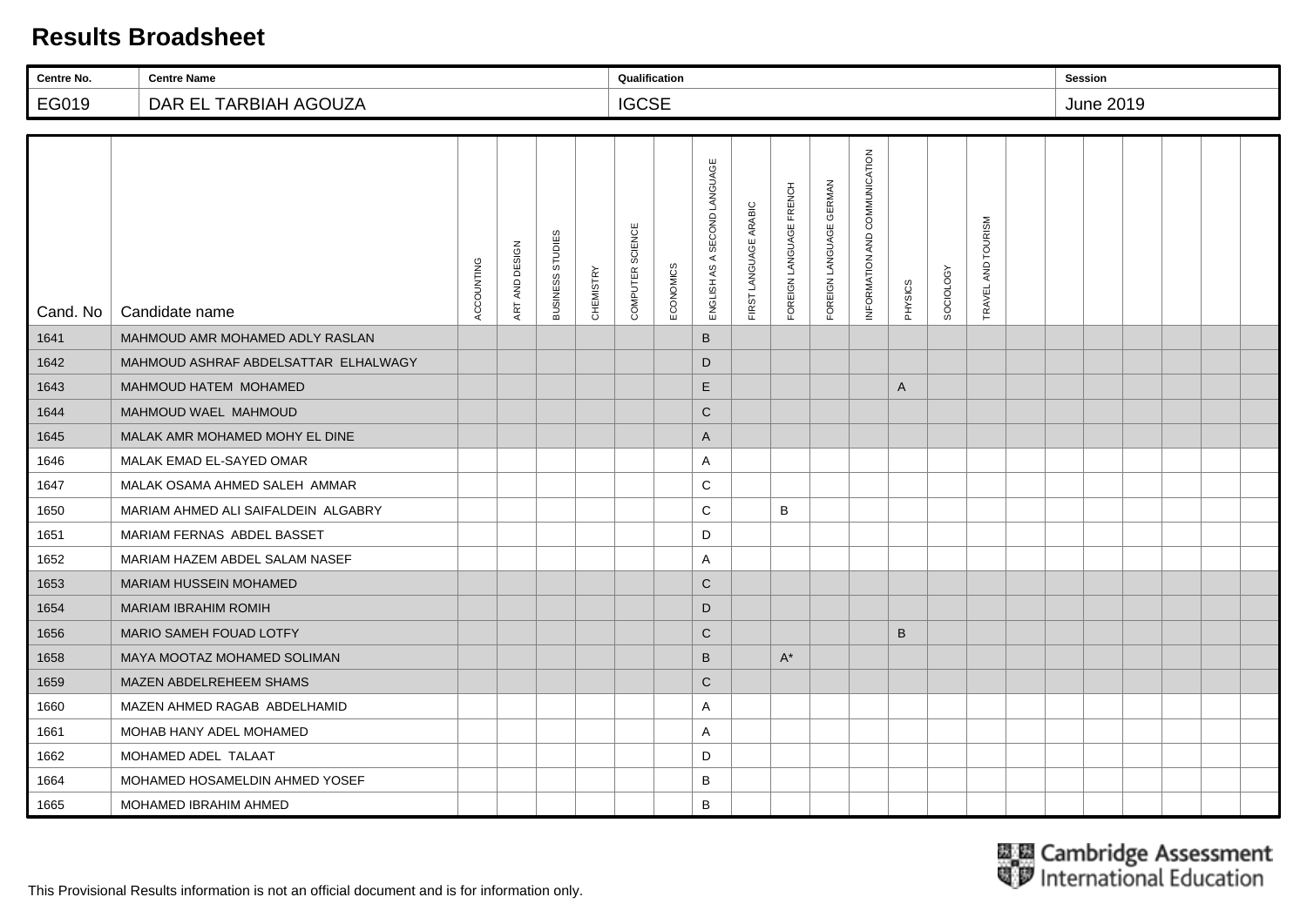| Centre No. | <b>Centre Name</b>                    |            |                |                  |           | Qualification    |           |                                 |                       |                         |                         |                               |         |                  |                        | <b>Session</b> |                  |  |  |
|------------|---------------------------------------|------------|----------------|------------------|-----------|------------------|-----------|---------------------------------|-----------------------|-------------------------|-------------------------|-------------------------------|---------|------------------|------------------------|----------------|------------------|--|--|
| EG019      | DAR EL TARBIAH AGOUZA                 |            |                |                  |           | <b>IGCSE</b>     |           |                                 |                       |                         |                         |                               |         |                  |                        |                | <b>June 2019</b> |  |  |
|            |                                       |            |                |                  |           |                  |           |                                 |                       |                         |                         |                               |         |                  |                        |                |                  |  |  |
| Cand. No   | Candidate name                        | ACCOUNTING | ART AND DESIGN | BUSINESS STUDIES | CHEMISTRY | COMPUTER SCIENCE | ECONOMICS | SECOND LANGUAGE<br>ENGLISH AS A | FIRST LANGUAGE ARABIC | FOREIGN LANGUAGE FRENCH | FOREIGN LANGUAGE GERMAN | INFORMATION AND COMMUNICATION | PHYSICS | <b>SOCIOLOGY</b> | AND TOURISM<br>TRAVEL. |                |                  |  |  |
| 1666       | MOHAMED MOSTAFA AHMED AYOUB           |            |                |                  |           |                  |           | A                               |                       |                         |                         |                               |         |                  |                        |                |                  |  |  |
| 1667       | MOHAMED MOSTAFA IBRAHIM RASHED        |            |                |                  |           |                  |           | A                               |                       |                         |                         |                               | B       |                  |                        |                |                  |  |  |
| 1668       | MOHAMED NEHAD SAYED AHMED ELKANAWATY  |            |                |                  |           |                  |           | $A^*$                           |                       |                         |                         |                               |         |                  |                        |                |                  |  |  |
| 1669       | MOHAMED OSAMA FARAG ELHELW            |            |                |                  |           |                  |           | A                               |                       |                         |                         |                               |         |                  |                        |                |                  |  |  |
| 1670       | MOHAMED SAMEH MOHAMED SHEHATA         |            |                |                  |           |                  |           | A                               |                       |                         |                         |                               |         |                  |                        |                |                  |  |  |
| 1671       | MOHAMED TAMER FAROUK KHALIFA          |            |                |                  |           |                  |           | A                               |                       |                         |                         |                               |         |                  |                        |                |                  |  |  |
| 1672       | MOHAMED TAREK ABDLMJID IBRAHIM        |            |                |                  |           |                  |           | C                               |                       |                         |                         |                               | A       |                  |                        |                |                  |  |  |
| 1673       | MOHAMED WAGUIH RASHED MOSTAFA         |            |                |                  |           |                  |           | C                               |                       |                         |                         |                               |         |                  |                        |                |                  |  |  |
| 1674       | MOSTAFA EID MOHAMED TOEIMA            |            |                |                  |           |                  |           | $\mathsf E$                     |                       |                         |                         |                               | C       |                  |                        |                |                  |  |  |
| 1675       | MOSTAFA FOUAD MOSTAFA ALHADY          |            |                |                  |           |                  |           | B                               |                       |                         |                         |                               |         |                  |                        |                |                  |  |  |
| 1676       | MOSTAFA MOHAMED MOHAMED ELBAHY        |            |                |                  |           |                  |           | E                               |                       |                         |                         |                               |         |                  |                        |                |                  |  |  |
| 1677       | MOUMEN AYMAN MOHAMED ESSA             |            |                |                  |           |                  |           |                                 |                       |                         |                         |                               | E       |                  |                        |                |                  |  |  |
| 1678       | MUHAMED HESHAM ELMEKAWY               |            |                |                  |           |                  |           | D                               |                       |                         |                         |                               |         |                  |                        |                |                  |  |  |
| 1679       | MUSTAFA MOHAMED ISMAIL ELEIMY         |            |                |                  |           |                  |           |                                 |                       |                         |                         |                               | A       |                  |                        |                |                  |  |  |
| 1680       | NADA ABDELREHEEM SHAMS                |            |                |                  |           |                  |           | D                               |                       |                         |                         |                               |         |                  |                        |                |                  |  |  |
| 1681       | NAHAR ADEL FAROUK ABDELGHAFFAR KHALIL |            |                |                  |           |                  |           | B                               |                       |                         |                         |                               |         |                  |                        |                |                  |  |  |
| 1682       | NOUR AKRAM ABDEL WAHAB HASSAN         |            |                |                  |           |                  |           | B                               |                       |                         |                         |                               |         |                  |                        |                |                  |  |  |
| 1683       | NOUR MOSTAFA AHMED ABDEEN             |            |                |                  |           |                  |           | E                               |                       |                         |                         |                               | A*      |                  |                        |                |                  |  |  |
| 1684       | NOUR SALAH IBRAHIM                    |            |                |                  |           |                  |           | B                               |                       |                         |                         |                               |         |                  |                        |                |                  |  |  |
| 1685       | NOURALLAH EHAB SHARAF                 |            |                |                  |           |                  |           | B                               |                       |                         |                         |                               |         |                  |                        |                |                  |  |  |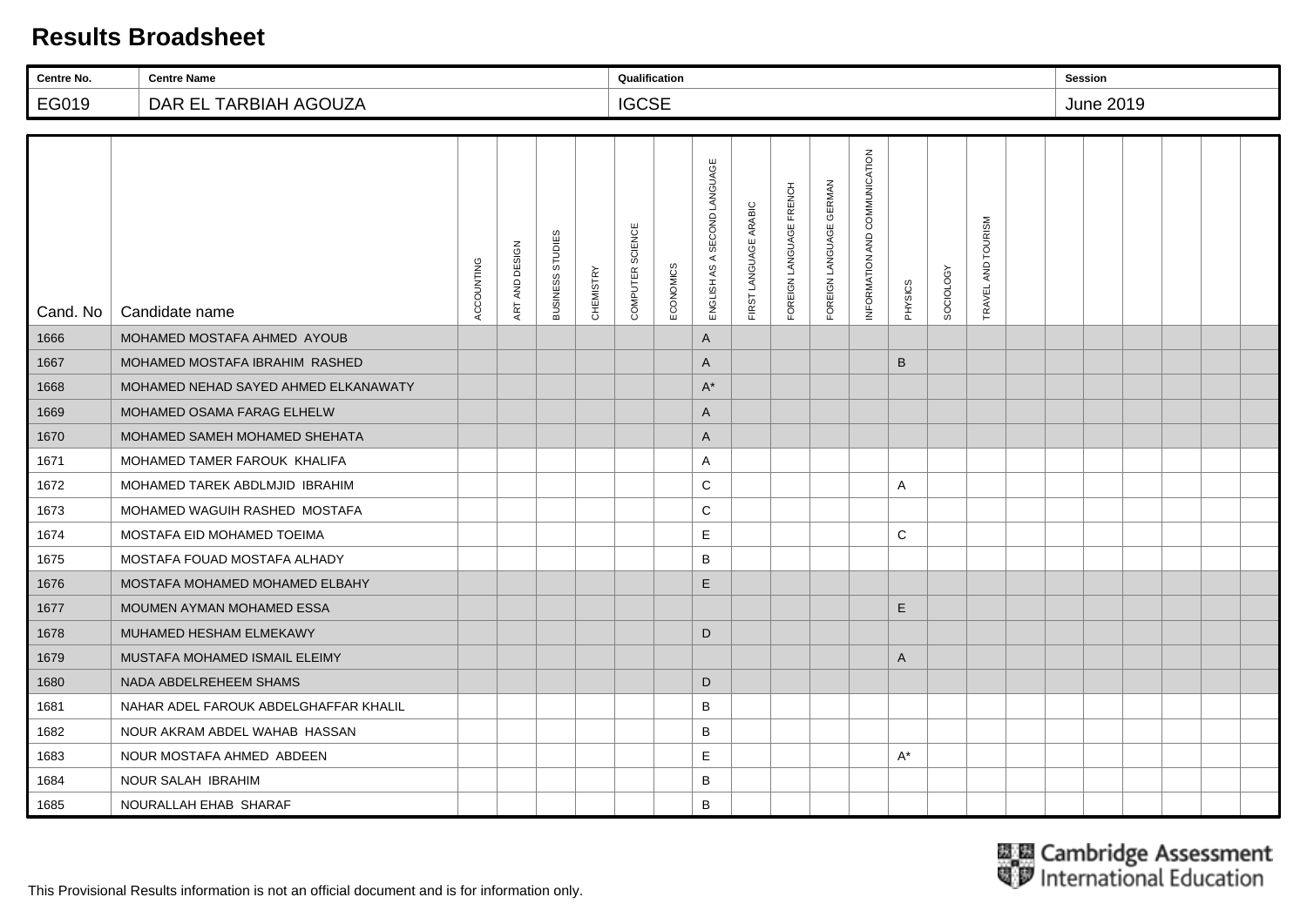| Centre No. | <b>Centre Name</b>               |            |                |                  |           | Qualification    |           |                                 |                       |                         |                         |                               |         |                  |                        | <b>Session</b> |           |  |  |
|------------|----------------------------------|------------|----------------|------------------|-----------|------------------|-----------|---------------------------------|-----------------------|-------------------------|-------------------------|-------------------------------|---------|------------------|------------------------|----------------|-----------|--|--|
| EG019      | DAR EL TARBIAH AGOUZA            |            |                |                  |           | <b>IGCSE</b>     |           |                                 |                       |                         |                         |                               |         |                  |                        |                | June 2019 |  |  |
|            |                                  |            |                |                  |           |                  |           |                                 |                       |                         |                         |                               |         |                  |                        |                |           |  |  |
| Cand. No   | Candidate name                   | ACCOUNTING | ART AND DESIGN | BUSINESS STUDIES | CHEMISTRY | COMPUTER SCIENCE | ECONOMICS | SECOND LANGUAGE<br>ENGLISH AS A | FIRST LANGUAGE ARABIC | FOREIGN LANGUAGE FRENCH | FOREIGN LANGUAGE GERMAN | INFORMATION AND COMMUNICATION | PHYSICS | <b>SOCIOLOGY</b> | AND TOURISM<br>TRAVEL. |                |           |  |  |
| 1687       | NOUREEN AHMED ABDELRAHMAN        |            |                |                  |           |                  |           | B                               |                       |                         |                         |                               |         |                  |                        |                |           |  |  |
| 1688       | OMAR KHALED ABD EL-FATTAH        |            |                |                  |           |                  |           | $\sf B$                         |                       |                         |                         |                               |         |                  |                        |                |           |  |  |
| 1689       | OMAR MOHAMMED ABDELALIM ELDASH   |            |                |                  |           |                  |           | $\mathsf{C}$                    |                       |                         |                         |                               |         |                  |                        |                |           |  |  |
| 1690       | OMAR SHERIF OMAR BATTISHA        |            |                |                  |           |                  |           | B                               |                       |                         | $A^*$                   |                               |         |                  |                        |                |           |  |  |
| 1691       | OMAR SHERIF SAYED HASSAN         |            |                |                  |           |                  |           | A                               |                       |                         |                         |                               |         |                  |                        |                |           |  |  |
| 1692       | RAMIZ ESSAM ALMAHDI              |            |                |                  |           |                  |           | C                               |                       |                         |                         |                               |         |                  |                        |                |           |  |  |
| 1693       | RANA USAMA ELDEEB                |            |                |                  |           |                  |           | В                               |                       |                         |                         |                               |         |                  |                        |                |           |  |  |
| 1694       | RANA WAEL SALAHELDIN ORABY       |            |                |                  |           |                  |           | C                               |                       |                         |                         |                               | A       |                  |                        |                |           |  |  |
| 1696       | RAWAN OSAMA MOHAMED MOSSAD       |            |                |                  |           |                  |           | C                               |                       |                         |                         |                               |         |                  |                        |                |           |  |  |
| 1697       | REEM ASHRAF ABDELRADY MAHMOUD    |            |                |                  |           |                  |           | A                               |                       |                         |                         |                               |         |                  |                        |                |           |  |  |
| 1699       | ROWINA MOHAMED ABDEL AZIZ        |            |                |                  |           |                  |           | D                               |                       |                         |                         |                               |         |                  |                        |                |           |  |  |
| 1700       | SALMA ABDELRAHMAN AHMED GABR     |            |                |                  |           |                  |           | D                               |                       |                         |                         |                               |         |                  |                        |                |           |  |  |
| 1701       | SALMA KHALED SHAFIK ELSHISHTAWI  |            |                |                  |           |                  |           | U                               |                       |                         |                         |                               |         |                  |                        |                |           |  |  |
| 1702       | SALMA SHERIF AHMED ELSAYED ROUBY |            |                |                  |           |                  |           | A                               |                       |                         |                         |                               |         |                  |                        |                |           |  |  |
| 1703       | SANDY AHMED ABDELKARIM SOLIMAN   |            |                |                  |           |                  |           | D                               |                       |                         |                         |                               |         |                  |                        |                |           |  |  |
| 1704       | SANDY SAMY ABDELMESSIAH SOLBAN   |            |                |                  |           |                  |           | U                               |                       |                         |                         |                               | B       |                  |                        |                |           |  |  |
| 1705       | SAWSAN MOHAMED SALAH RASHWAN     |            |                |                  |           |                  |           | A                               |                       |                         |                         |                               |         |                  |                        |                |           |  |  |
| 1706       | SEIFELDIN AMR MOHAMED BADAWEY    |            |                |                  |           |                  |           | D                               |                       |                         |                         |                               |         |                  |                        |                |           |  |  |
| 1707       | SHADEN SHERIF ELNAGGAR           |            |                |                  |           |                  |           | Α                               |                       |                         |                         |                               |         |                  |                        |                |           |  |  |
| 1708       | SHAHD AHMED FAHMY MOHAMED        |            |                |                  |           |                  |           | B                               |                       |                         |                         |                               |         |                  |                        |                |           |  |  |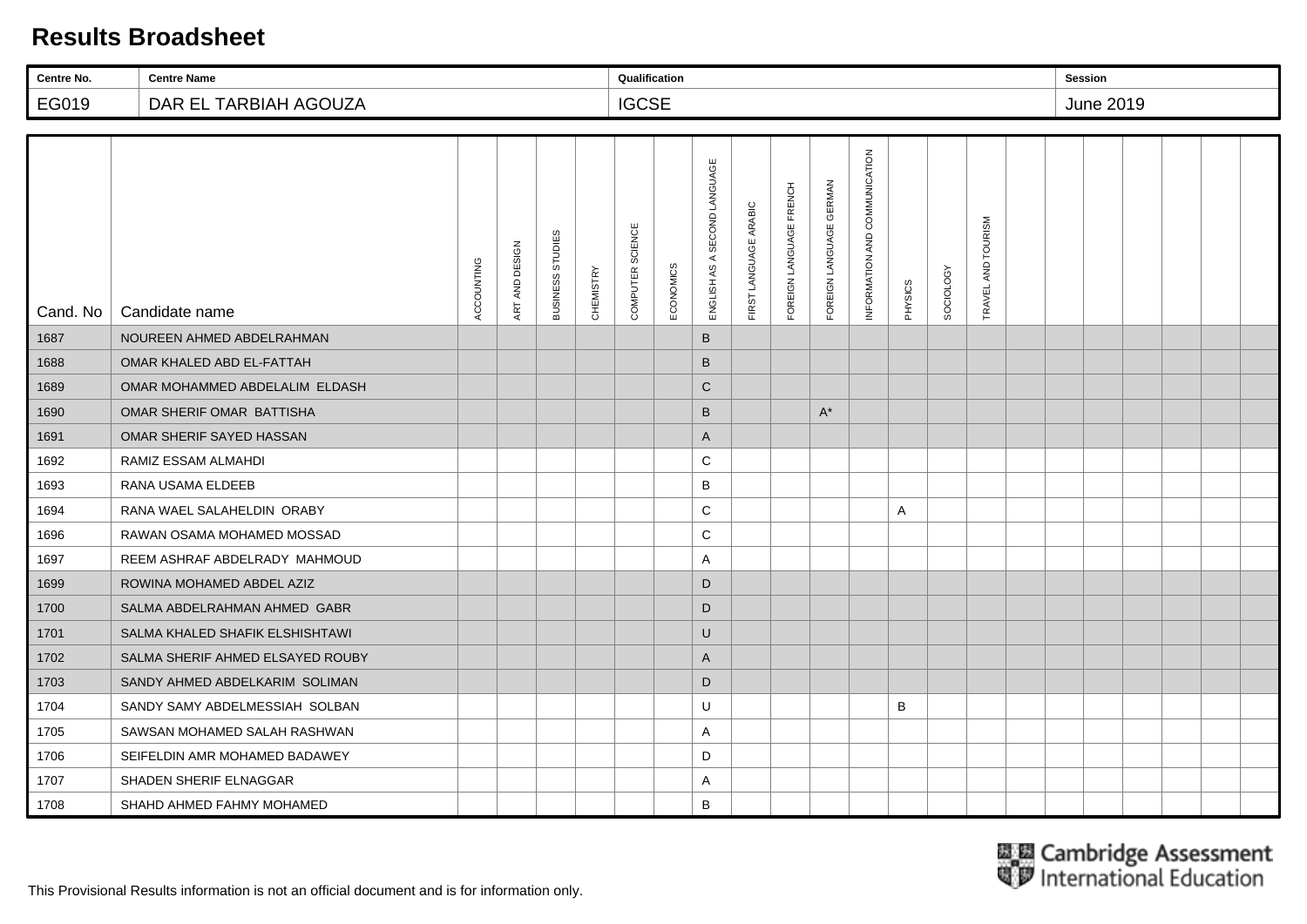| Centre No. | <b>Centre Name</b>                |            |                |                  |           | Qualification    |           |                                 |                       |                         |                         |                               |         |                  |                        | <b>Session</b> |                  |  |  |
|------------|-----------------------------------|------------|----------------|------------------|-----------|------------------|-----------|---------------------------------|-----------------------|-------------------------|-------------------------|-------------------------------|---------|------------------|------------------------|----------------|------------------|--|--|
| EG019      | DAR EL TARBIAH AGOUZA             |            |                |                  |           | <b>IGCSE</b>     |           |                                 |                       |                         |                         |                               |         |                  |                        |                | <b>June 2019</b> |  |  |
|            |                                   |            |                |                  |           |                  |           |                                 |                       |                         |                         |                               |         |                  |                        |                |                  |  |  |
| Cand. No   | Candidate name                    | ACCOUNTING | ART AND DESIGN | BUSINESS STUDIES | CHEMISTRY | COMPUTER SCIENCE | ECONOMICS | SECOND LANGUAGE<br>ENGLISH AS A | FIRST LANGUAGE ARABIC | FOREIGN LANGUAGE FRENCH | FOREIGN LANGUAGE GERMAN | INFORMATION AND COMMUNICATION | PHYSICS | <b>SOCIOLOGY</b> | AND TOURISM<br>TRAVEL. |                |                  |  |  |
| 1710       | SHAHD MOATEZ ELMAHDY              |            |                |                  |           |                  |           | B                               |                       |                         |                         |                               |         |                  |                        |                |                  |  |  |
| 1713       | SHEREEN AMR AHMED IBRAHIM         |            |                |                  |           |                  |           | $A^*$                           |                       |                         |                         |                               |         |                  |                        |                |                  |  |  |
| 1714       | SOHAILA ABDELRAOUF ABOUMOSALAM    |            |                |                  |           |                  |           | B                               |                       |                         |                         |                               |         |                  |                        |                |                  |  |  |
| 1715       | SOHAILA RABIE HAMMAD ABDELDAYEM   |            |                |                  |           |                  |           | B                               |                       |                         |                         |                               | $A^*$   |                  |                        |                |                  |  |  |
| 1716       | SOHAYLA WAEL ALI ABDOU            |            |                |                  |           |                  |           | E                               |                       |                         |                         |                               |         |                  |                        |                |                  |  |  |
| 1717       | TAREK WALEED FATHY                |            |                |                  |           |                  |           | A                               |                       |                         |                         |                               |         |                  |                        |                |                  |  |  |
| 1718       | YAMEN HESHAM SAAD NADA            |            |                |                  |           |                  |           | U                               |                       |                         |                         |                               | C       |                  |                        |                |                  |  |  |
| 1719       | YASSIN AMR ASSAR KHAFAGY          |            |                |                  |           |                  |           | Е                               |                       |                         |                         |                               | F       |                  |                        |                |                  |  |  |
| 1720       | YOUSSEF AHMED MOUNIR              |            |                |                  |           |                  |           | $\mathbf C$                     |                       |                         |                         |                               |         |                  |                        |                |                  |  |  |
| 1721       | YOUSSEF MOHAMED GAMAL AHMED       |            |                |                  |           |                  |           | D                               |                       |                         |                         |                               |         |                  |                        |                |                  |  |  |
| 1722       | YOUSSEF MOHAMED SHAKER            |            |                |                  |           |                  |           | U                               |                       |                         |                         |                               |         |                  |                        |                |                  |  |  |
| 1723       | YOUSSEF OSAMA MOHAMADY MOHAMED    |            |                |                  |           |                  |           | B                               |                       |                         |                         |                               |         |                  |                        |                |                  |  |  |
| 1724       | YOUSSEF RAYMOND BOCHRA            |            |                |                  |           |                  |           | $\sf B$                         |                       |                         |                         |                               | B       |                  |                        |                |                  |  |  |
| 1725       | ZEINA AHMED MOHAMED AHMED ELMORSY |            |                |                  |           |                  |           | B                               |                       |                         |                         |                               |         |                  |                        |                |                  |  |  |
| 1726       | ZEINA MOHAMED ISMAIL              |            |                |                  |           |                  |           | D                               |                       |                         |                         |                               |         |                  |                        |                |                  |  |  |
| 1727       | ZEYAD EHAB MAMDOUH NAFEH          |            |                |                  |           |                  |           | C                               |                       |                         |                         |                               |         |                  |                        |                |                  |  |  |
| 1728       | ZEYAD WAEL ALI ABDOU ELGHADBAN    |            |                |                  |           |                  |           | $\mathbf C$                     |                       |                         |                         |                               |         |                  |                        |                |                  |  |  |
| 1729       | ZIAD HAZEM AHMED SHAFIK           |            |                |                  |           |                  |           | B                               |                       |                         |                         |                               | A       |                  |                        |                |                  |  |  |
| 1730       | ZIAD MOHAMED MAHMOUD ABDEL AL     |            |                |                  |           |                  |           | A                               |                       |                         |                         |                               | A       |                  |                        |                |                  |  |  |
| 1750       | AYA AMR MOHAMED SAMY              | A          |                |                  |           |                  |           |                                 |                       |                         |                         |                               |         |                  |                        |                |                  |  |  |

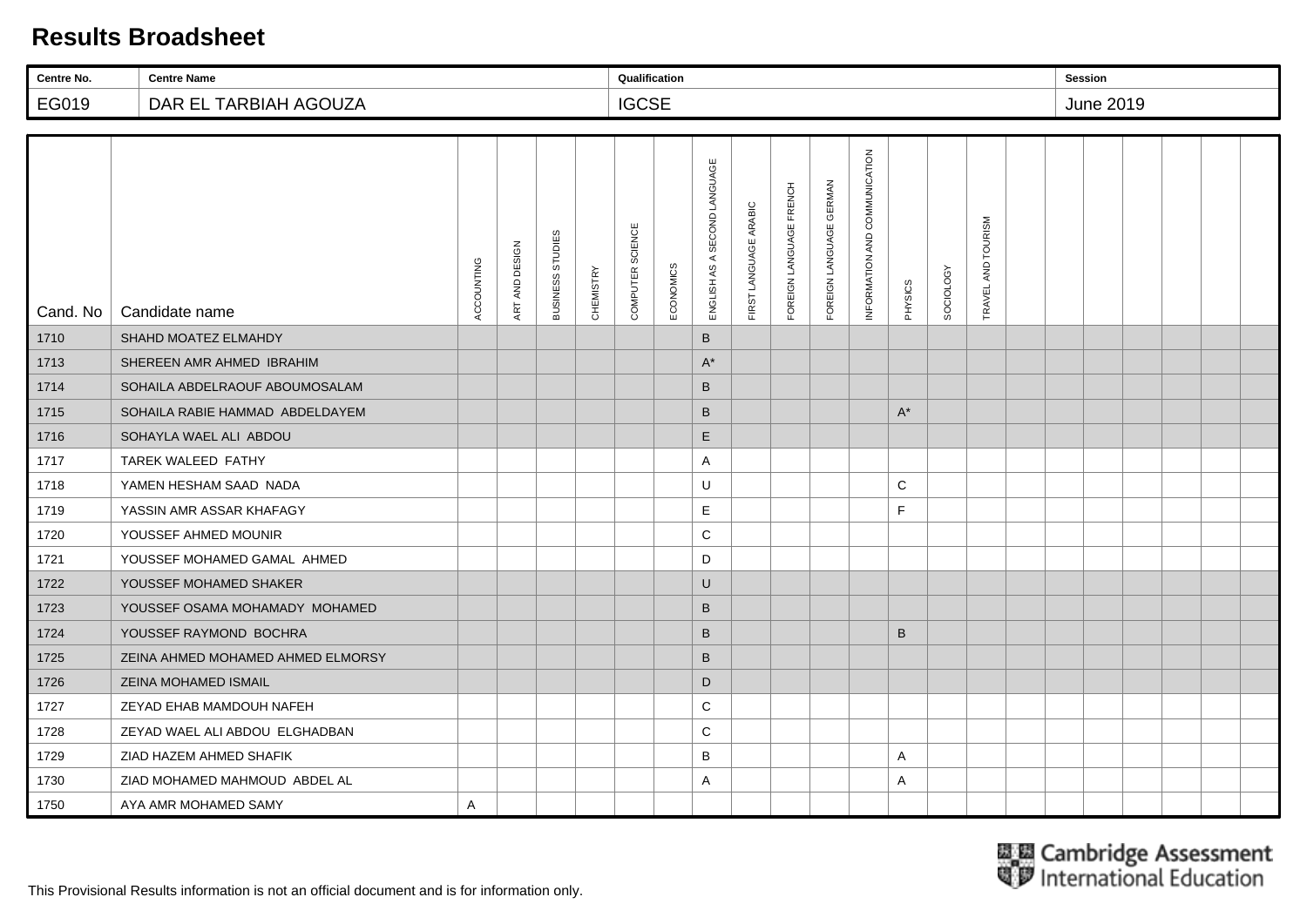| Centre No. | <b>Centre Name</b>                   |              |                |                  |                  | Qualification    |           |                              |                       |                         |                         |                               |         |                  |                        | <b>Session</b> |                  |  |  |
|------------|--------------------------------------|--------------|----------------|------------------|------------------|------------------|-----------|------------------------------|-----------------------|-------------------------|-------------------------|-------------------------------|---------|------------------|------------------------|----------------|------------------|--|--|
| EG019      | DAR EL TARBIAH AGOUZA                |              |                |                  |                  | <b>IGCSE</b>     |           |                              |                       |                         |                         |                               |         |                  |                        |                | <b>June 2019</b> |  |  |
|            |                                      |              |                |                  |                  |                  |           |                              |                       |                         |                         |                               |         |                  |                        |                |                  |  |  |
| Cand. No   | Candidate name                       | ACCOUNTING   | ART AND DESIGN | BUSINESS STUDIES | <b>CHEMISTRY</b> | COMPUTER SCIENCE | ECONOMICS | ENGLISH AS A SECOND LANGUAGE | FIRST LANGUAGE ARABIC | FOREIGN LANGUAGE FRENCH | FOREIGN LANGUAGE GERMAN | INFORMATION AND COMMUNICATION | PHYSICS | <b>SOCIOLOGY</b> | AND TOURISM<br>TRAVEL. |                |                  |  |  |
| 1765       | ABDEL RAHMAN ADEL HASSAN ZALAT       |              |                |                  |                  |                  |           |                              |                       |                         |                         | D                             | F.      |                  |                        |                |                  |  |  |
| 1766       | ABDEL RAHMAN MAGDY MOSTAFA MAHMOUD   |              |                |                  |                  | $\mathsf{A}$     |           |                              |                       |                         |                         |                               |         |                  |                        |                |                  |  |  |
| 1767       | ABDEL RAHMAN MOHAMED ISMAIL ELEIMY   |              |                |                  |                  | A                |           |                              |                       |                         |                         |                               |         |                  |                        |                |                  |  |  |
| 1769       | AGYAD SAYED SAYED ABDEL MOTALEB      |              |                |                  |                  |                  |           |                              |                       |                         |                         | B                             |         |                  |                        |                |                  |  |  |
| 1771       | AHMED HESHAM IBRAHIM                 |              |                |                  |                  | $\sf B$          |           |                              |                       |                         |                         |                               |         |                  |                        |                |                  |  |  |
| 1775       | AHMED WALID MOHAMED ABDELSAMAD       |              |                |                  |                  | Α                |           | C                            |                       |                         |                         |                               |         |                  |                        |                |                  |  |  |
| 1777       | ALI MOHAMED MAHER                    | A            |                |                  |                  |                  |           |                              |                       |                         |                         |                               |         |                  |                        |                |                  |  |  |
| 1779       | ALIAA ALY MOHAMED ALY                |              |                |                  |                  |                  |           | $A^*$                        |                       |                         |                         |                               |         |                  |                        |                |                  |  |  |
| 1780       | ALIAA EHAB AHMED MAHER AZMY          |              |                |                  |                  |                  |           | B                            |                       |                         |                         |                               | $A^*$   |                  |                        |                |                  |  |  |
| 1782       | AMIRA HOSSAM HASSAN                  |              |                |                  |                  |                  |           |                              |                       |                         |                         |                               | B       |                  |                        |                |                  |  |  |
| 1783       | AMIRA MOHAMED A. BADAWI              |              |                | $\mathsf{A}$     |                  |                  |           |                              |                       |                         |                         | A                             |         |                  |                        |                |                  |  |  |
| 1784       | AMR YASSER BAKR MOHAMED              |              |                |                  |                  |                  |           | $A^*$                        |                       |                         |                         |                               |         |                  |                        |                |                  |  |  |
| 1785       | ASAL MOHAMED SAID EL HADAD           | $\mathsf{A}$ |                |                  |                  | $\mathbf C$      |           |                              |                       |                         |                         | A                             |         |                  |                        |                |                  |  |  |
| 1787       | BAHER MAMDOUH AFIFI                  |              |                |                  |                  |                  |           | A                            |                       |                         |                         |                               |         |                  |                        |                |                  |  |  |
| 1788       | <b>BASHEK MOHAMED TAWFIK</b>         | $\times$     |                |                  |                  | $\sf B$          |           |                              |                       |                         |                         |                               | B       |                  |                        |                |                  |  |  |
| 1789       | BASSANT KHALED MAHMOOD HASSAN        | G            |                |                  |                  |                  |           |                              |                       |                         |                         |                               |         |                  |                        |                |                  |  |  |
| 1791       | <b>BESHOY MAGED SAMIR</b>            | F            |                |                  |                  | D                |           | D                            |                       |                         |                         |                               |         |                  |                        |                |                  |  |  |
| 1792       | DINA NAGI MOHAMED SABER              |              |                |                  |                  |                  |           | Α                            |                       |                         |                         |                               |         |                  |                        |                |                  |  |  |
| 1795       | ESRAA ABDEL NASSER MOHAMED EL NAGGAR |              |                |                  |                  | Α                |           | A                            |                       |                         |                         |                               |         |                  |                        |                |                  |  |  |
| 1799       | GAMELA AHMED ADEL ABDEL MAGUID       | $A^*$        |                |                  |                  |                  |           |                              |                       |                         |                         |                               | $A^*$   |                  |                        |                |                  |  |  |

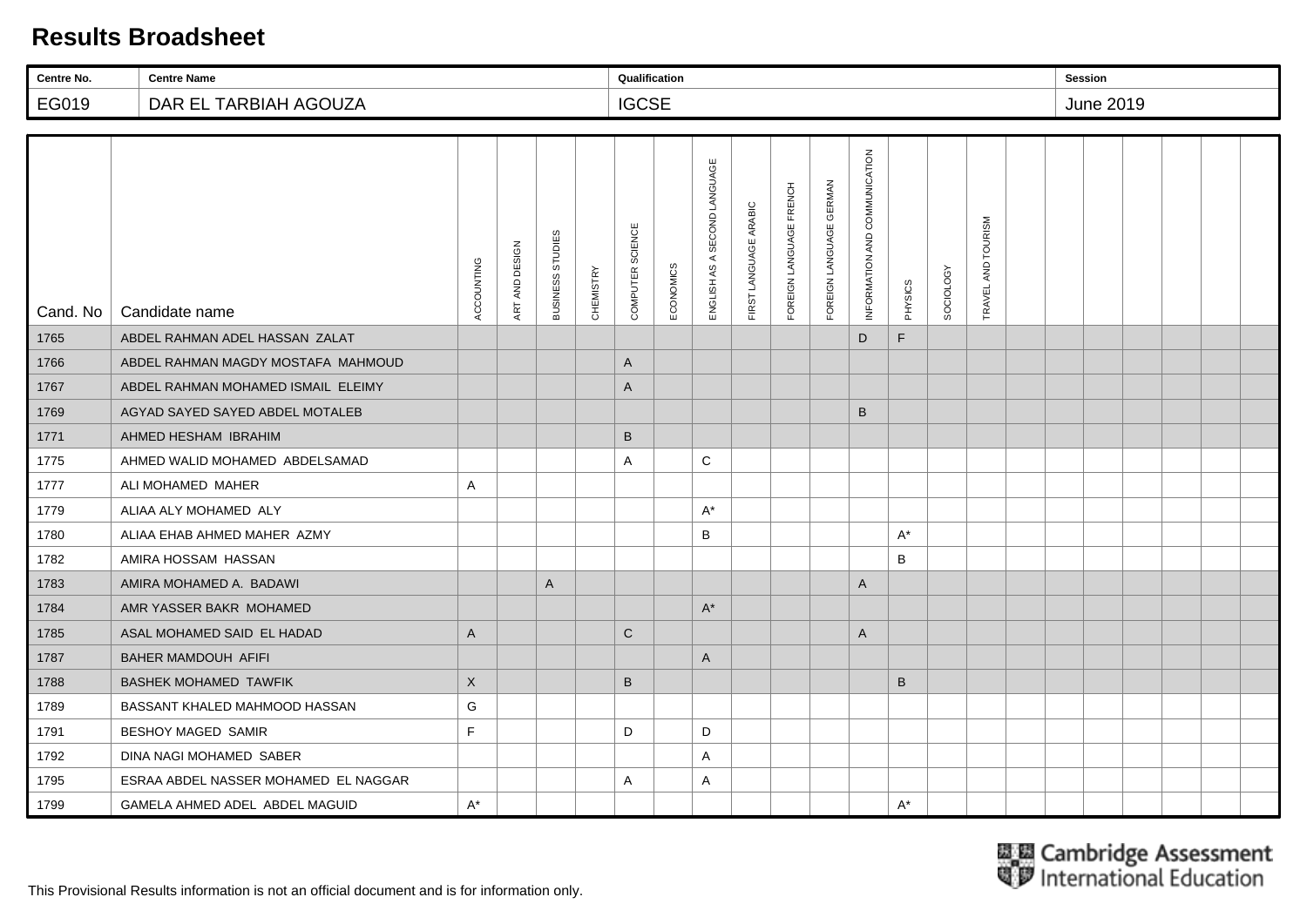| Centre No. | <b>Centre Name</b>                     |            |                |                  |                  | Qualification    |           |                              |                       |                         |                         |                               |         |                  |                    | <b>Session</b> |           |  |  |
|------------|----------------------------------------|------------|----------------|------------------|------------------|------------------|-----------|------------------------------|-----------------------|-------------------------|-------------------------|-------------------------------|---------|------------------|--------------------|----------------|-----------|--|--|
| EG019      | DAR EL TARBIAH AGOUZA                  |            |                |                  |                  | <b>IGCSE</b>     |           |                              |                       |                         |                         |                               |         |                  |                    |                | June 2019 |  |  |
|            |                                        |            |                |                  |                  |                  |           |                              |                       |                         |                         |                               |         |                  |                    |                |           |  |  |
| Cand. No   | Candidate name                         | ACCOUNTING | ART AND DESIGN | BUSINESS STUDIES | <b>CHEMISTRY</b> | COMPUTER SCIENCE | ECONOMICS | ENGLISH AS A SECOND LANGUAGE | FIRST LANGUAGE ARABIC | FOREIGN LANGUAGE FRENCH | FOREIGN LANGUAGE GERMAN | INFORMATION AND COMMUNICATION | PHYSICS | <b>SOCIOLOGY</b> | TRAVEL AND TOURISM |                |           |  |  |
| 1802       | <b>HABIBA MOSTAFA AHMED</b>            |            |                | $A^*$            |                  |                  |           |                              |                       |                         |                         |                               |         |                  |                    |                |           |  |  |
| 1804       | <b>HALA KHALED SAAD</b>                |            |                |                  |                  |                  |           |                              |                       |                         |                         | $\mathsf{A}^{\star}$          |         |                  |                    |                |           |  |  |
| 1805       | HALA YAHIA IBRAHIM                     |            |                | $A^*$            |                  |                  |           |                              |                       |                         |                         |                               | $A^*$   |                  |                    |                |           |  |  |
| 1806       | HAMAD RABIE HAMMAD ABDEL DAYEM         |            |                |                  |                  |                  |           |                              |                       |                         |                         |                               | $A^*$   |                  |                    |                |           |  |  |
| 1807       | HANA KHALED SAYED EL DACKROURY         |            | B              |                  |                  |                  |           |                              |                       |                         |                         |                               |         |                  |                    |                |           |  |  |
| 1808       | HANA MOHAMED ABDEL AZEIM               |            |                |                  |                  |                  | E         |                              |                       |                         |                         |                               |         |                  |                    |                |           |  |  |
| 1809       | HANIA MOHAMED TURKY                    |            |                |                  |                  | Α                |           |                              |                       | $A^*$                   |                         |                               |         |                  |                    |                |           |  |  |
| 1813       | HLA AHMED FOUAD ELMARSAFAWY            |            |                |                  |                  |                  |           |                              |                       |                         |                         | $A^*$                         |         |                  |                    |                |           |  |  |
| 1815       | KARIM EHAB HAMDY ALY AWAD              |            |                | B                |                  |                  |           |                              |                       |                         |                         |                               |         |                  |                    |                |           |  |  |
| 1817       | MAHMOUD MOHAMED KAMEL ABO GOLYL        |            |                |                  |                  |                  |           | A*                           |                       |                         |                         |                               |         |                  |                    |                |           |  |  |
| 1818       | MALAK MOHSEN MAHMOUD ELMOKADEM         | $A^*$      |                |                  |                  |                  |           |                              |                       |                         |                         |                               | $A^*$   |                  |                    |                |           |  |  |
| 1820       | MARIAM AHMED ABDEL AZIZ AHMED          |            |                |                  |                  |                  |           |                              |                       |                         |                         |                               | A       | $\mathsf{C}$     |                    |                |           |  |  |
| 1821       | MARIAM ASHRAF ABDUL FATTAH             |            |                |                  |                  |                  |           | $A^*$                        |                       |                         |                         |                               |         |                  |                    |                |           |  |  |
| 1823       | MARIEM YASSER AHMED ELWAN              |            |                |                  |                  |                  |           |                              |                       |                         |                         |                               | A       |                  |                    |                |           |  |  |
| 1825       | MARWAN HAZEM FAWZY                     | D          |                |                  |                  |                  |           |                              |                       |                         |                         |                               |         |                  |                    |                |           |  |  |
| 1826       | MARWAN MOHAMED ZAKARIA ABDEL KHALEK    |            |                |                  |                  | $\mathsf{C}$     |           | D                            |                       |                         |                         |                               |         |                  |                    |                |           |  |  |
| 1829       | MAZEN AHMED ABDELAZIZ ZINHOM           |            |                |                  |                  | Α                |           |                              |                       |                         |                         |                               |         |                  |                    |                |           |  |  |
| 1830       | MAZEN EYAD AHMED TARRAD                | B          |                |                  |                  |                  |           |                              |                       |                         |                         |                               |         |                  |                    |                |           |  |  |
| 1832       | MENNA ALLAH WAEL MOHAMED               | A          |                |                  |                  |                  |           |                              |                       |                         |                         | $A^*$                         |         |                  |                    |                |           |  |  |
| 1833       | MENNA TALLAH NASSER GALLAL MAHMOUD ALI |            |                |                  |                  |                  |           |                              |                       |                         |                         | Α                             | A       |                  |                    |                |           |  |  |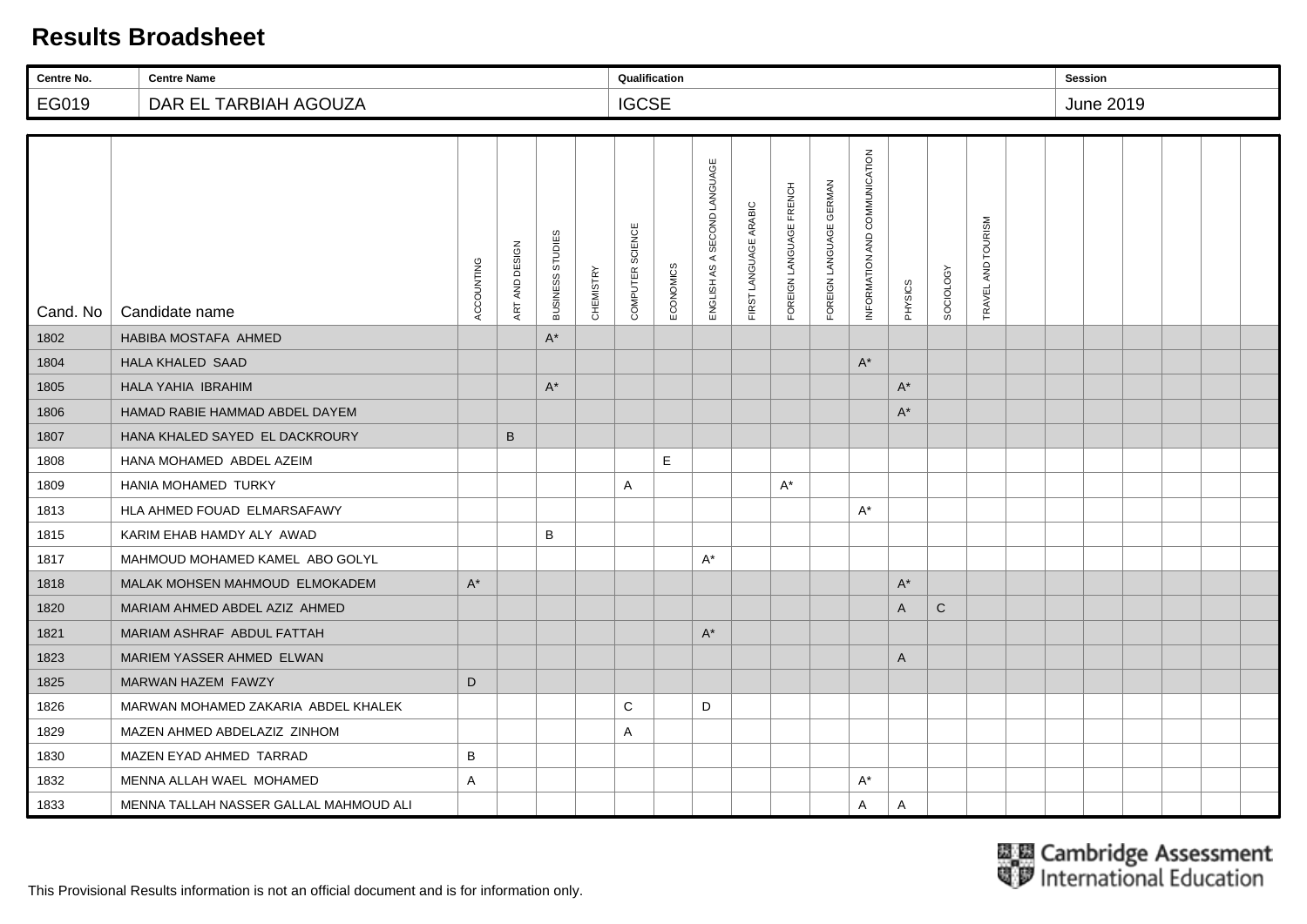| Centre No. | <b>Centre Name</b>              |            |                |                  |           | Qualification    |           |                                 |                       |                         |                         |                               |         |                  |                    | <b>Session</b> |           |  |  |
|------------|---------------------------------|------------|----------------|------------------|-----------|------------------|-----------|---------------------------------|-----------------------|-------------------------|-------------------------|-------------------------------|---------|------------------|--------------------|----------------|-----------|--|--|
| EG019      | DAR EL TARBIAH AGOUZA           |            |                |                  |           | <b>IGCSE</b>     |           |                                 |                       |                         |                         |                               |         |                  |                    |                | June 2019 |  |  |
|            |                                 |            |                |                  |           |                  |           |                                 |                       |                         |                         |                               |         |                  |                    |                |           |  |  |
| Cand. No   | Candidate name                  | ACCOUNTING | ART AND DESIGN | BUSINESS STUDIES | CHEMISTRY | COMPUTER SCIENCE | ECONOMICS | SECOND LANGUAGE<br>ENGLISH AS A | FIRST LANGUAGE ARABIC | FOREIGN LANGUAGE FRENCH | FOREIGN LANGUAGE GERMAN | INFORMATION AND COMMUNICATION | PHYSICS | <b>SOCIOLOGY</b> | TRAVEL AND TOURISM |                |           |  |  |
| 1834       | MERVAT ALAAELDIN                |            |                |                  |           |                  |           |                                 |                       |                         | B                       |                               |         |                  |                    |                |           |  |  |
| 1835       | MICHEAL MOHEEB MIKHAIL          |            |                |                  |           |                  |           |                                 |                       |                         |                         |                               | A       |                  |                    |                |           |  |  |
| 1836       | MINA MEDHAT LATIF AYAD          | $A^*$      |                |                  |           |                  |           |                                 |                       |                         |                         |                               |         |                  |                    |                |           |  |  |
| 1838       | MOHAMED ABD EL REHEM ALI        |            |                |                  |           | A                |           |                                 |                       |                         |                         |                               |         |                  |                    |                |           |  |  |
| 1839       | MOHAMED ADEL MOHAMED ASHOUR     |            |                |                  |           | $A^*$            |           |                                 |                       |                         |                         |                               |         |                  |                    |                |           |  |  |
| 1840       | MOHAMED AYMAN EL HADDAD         |            |                |                  |           |                  |           |                                 |                       |                         |                         | $A^*$                         |         |                  |                    |                |           |  |  |
| 1841       | MOHAMED GAMAL GHARIB IBRAHIM    |            |                | $A^*$            |           |                  |           |                                 |                       |                         |                         |                               |         |                  |                    |                |           |  |  |
| 1842       | MOHAMED GAMAL MAHMOUD           |            |                |                  |           | $\mathbf C$      |           |                                 |                       |                         |                         |                               |         |                  |                    |                |           |  |  |
| 1843       | MOHAMED HANY ABDEL GHANY GOUDA  |            |                |                  |           | B                |           |                                 |                       |                         |                         |                               | B       |                  |                    |                |           |  |  |
| 1844       | MOHAMED HESHAM SHABAKA          |            |                |                  |           | B                |           |                                 |                       |                         |                         | B                             | D       |                  |                    |                |           |  |  |
| 1845       | MOHAMED HISHAM MOHAMED OMAR     | B          |                |                  |           |                  |           | E                               |                       |                         |                         |                               |         |                  |                    |                |           |  |  |
| 1847       | MOHAMED KHALED SAMIR            |            |                |                  |           | $\mathsf{A}$     |           |                                 |                       |                         |                         |                               |         |                  |                    |                |           |  |  |
| 1848       | MOHAMED MOATASEM BELLAH MOHAMED |            |                |                  |           |                  |           | A                               |                       |                         |                         |                               | $A^*$   |                  |                    |                |           |  |  |
| 1849       | MOHAMED OSAMA ALI               |            |                |                  |           |                  |           |                                 |                       |                         |                         |                               | B       |                  |                    |                |           |  |  |
| 1850       | MOHAMED OSAMA MOHAMED MOUSSA    |            |                |                  |           | $A^*$            |           |                                 |                       |                         |                         |                               |         |                  |                    |                |           |  |  |
| 1851       | MOHAMMAD HOSSAM ELDIN AHMED     |            |                |                  |           |                  |           |                                 |                       |                         |                         | $\mathsf{A}^\star$            |         |                  |                    |                |           |  |  |
| 1852       | MOHANAD AHMED EL BAHR           |            |                |                  |           | B                |           |                                 |                       |                         |                         |                               |         |                  |                    |                |           |  |  |
| 1853       | MOKHTAR SAMEH ABDELAZEEM        |            |                |                  |           |                  |           |                                 |                       |                         |                         |                               | $A^*$   |                  |                    |                |           |  |  |
| 1854       | MONA MOHSEN MOHAMED HASSAN      |            |                |                  |           |                  |           | Α                               |                       |                         |                         |                               |         |                  |                    |                |           |  |  |
| 1856       | MUSTAFA HESHAM AHMED            | E          |                | E                |           |                  | E         |                                 | $\mathsf C$           |                         |                         | C                             |         |                  |                    |                |           |  |  |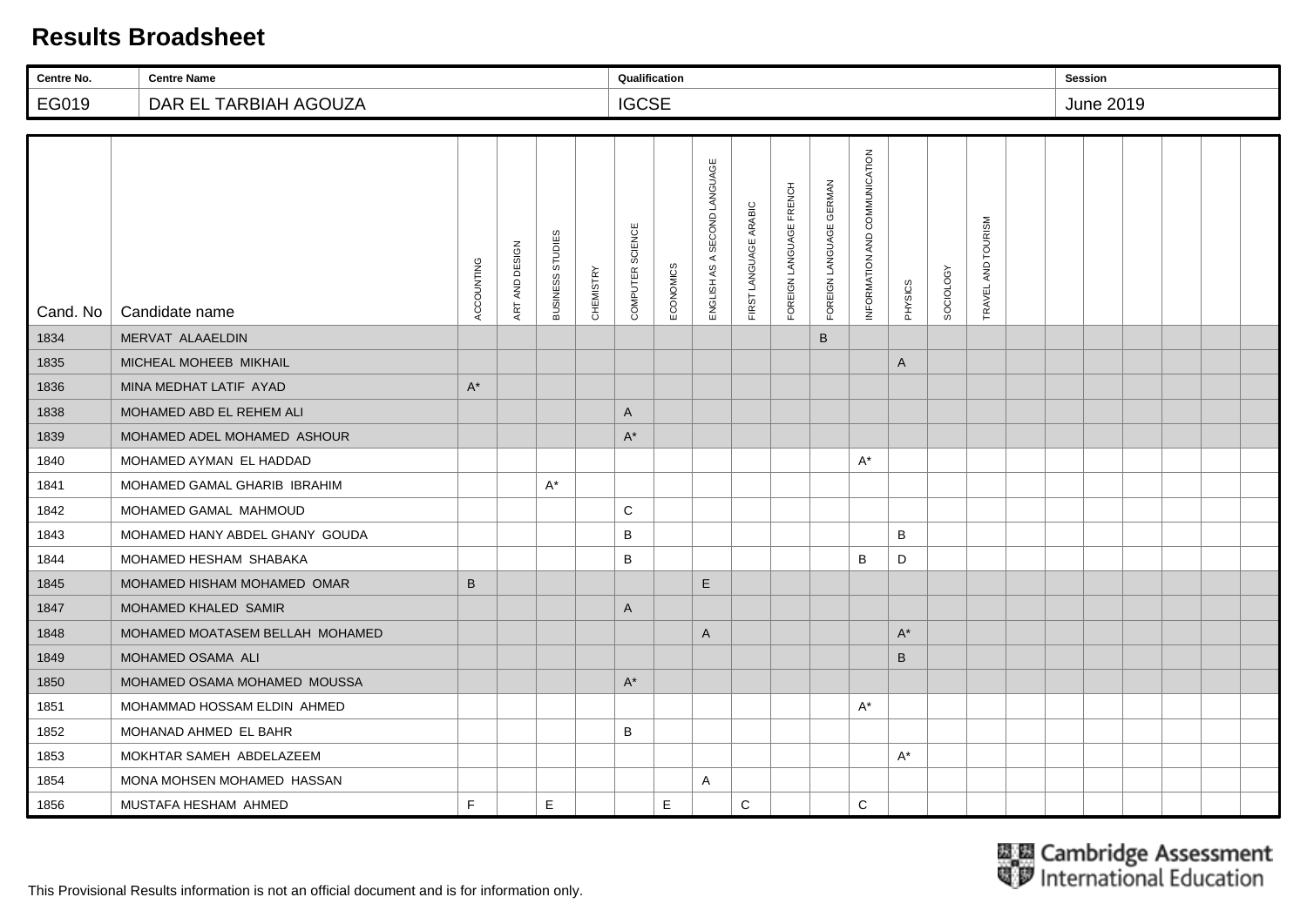| Centre No. | <b>Centre Name</b>                   |             |                |                  |           | Qualification    |           |                                 |                       |                         |                                   |                               |              |           |                        | <b>Session</b> |           |  |  |
|------------|--------------------------------------|-------------|----------------|------------------|-----------|------------------|-----------|---------------------------------|-----------------------|-------------------------|-----------------------------------|-------------------------------|--------------|-----------|------------------------|----------------|-----------|--|--|
| EG019      | DAR EL TARBIAH AGOUZA                |             |                |                  |           | <b>IGCSE</b>     |           |                                 |                       |                         |                                   |                               |              |           |                        |                | June 2019 |  |  |
|            |                                      |             |                |                  |           |                  |           |                                 |                       |                         |                                   |                               |              |           |                        |                |           |  |  |
| Cand. No   | Candidate name                       | ACCOUNTING  | ART AND DESIGN | BUSINESS STUDIES | CHEMISTRY | COMPUTER SCIENCE | ECONOMICS | SECOND LANGUAGE<br>ENGLISH AS A | FIRST LANGUAGE ARABIC | FOREIGN LANGUAGE FRENCH | <b>GERMAN</b><br>FOREIGN LANGUAGE | INFORMATION AND COMMUNICATION | PHYSICS      | SOCIOLOGY | AND TOURISM<br>TRAVEL. |                |           |  |  |
| 1857       | NADA BESHEER MOSTAFA MOHAMED         |             |                |                  |           |                  |           |                                 |                       |                         |                                   | $\mathsf{A}^*$                |              |           |                        |                |           |  |  |
| 1858       | NADA MAHMOUD KAMEL ABDEL BAKI SOROUR |             |                |                  |           |                  |           |                                 |                       | A                       |                                   |                               | A            |           |                        |                |           |  |  |
| 1859       | NADA MOHAMED ABDEL FATTAH MANSOUR    |             |                |                  |           |                  |           |                                 |                       |                         |                                   | $A^*$                         |              |           |                        |                |           |  |  |
| 1860       | NADA MOHAMED SAYED ABDELKHALEK       |             |                |                  |           |                  |           | A                               |                       |                         |                                   |                               | A            |           |                        |                |           |  |  |
| 1864       | NOUR EL DEEN KHALED MOHAMED FAYEZ    | $\mathbf C$ |                |                  |           | $\mathbf C$      |           |                                 |                       |                         |                                   | $\mathbf C$                   |              |           |                        |                |           |  |  |
| 1865       | NOUR SAYED HAMED                     |             |                |                  |           | $\overline{A}$   |           | B                               |                       |                         |                                   |                               |              |           |                        |                |           |  |  |
| 1866       | NOUR TAHA ELTANBOULY                 |             |                |                  |           | $A^*$            |           |                                 |                       |                         |                                   |                               |              |           |                        |                |           |  |  |
| 1867       | NOUR TAMER ADEL ABDUL AZIZ           |             |                |                  |           |                  |           |                                 |                       | B                       |                                   | A                             | A            |           |                        |                |           |  |  |
| 1869       | OMAR KARIM MOHAMED RAOUF LABIB       |             |                | A                |           |                  |           |                                 |                       |                         |                                   |                               |              |           |                        |                |           |  |  |
| 1870       | OMAR KHALED MAHMOUD ZIEDAN           |             |                |                  |           |                  | A         |                                 |                       |                         |                                   |                               |              |           |                        |                |           |  |  |
| 1875       | OMAR SAYED AHMED MOUSSA              |             |                |                  |           | $\overline{A}$   |           |                                 |                       |                         |                                   | $\overline{A}$                |              |           |                        |                |           |  |  |
| 1877       | OMAR WAHEED ELSHERBEENY              |             |                | D                |           | B                |           | $\mathsf{C}$                    |                       |                         |                                   |                               | $\mathsf{C}$ |           |                        |                |           |  |  |
| 1880       | RANA OSAMA AHMED TANTAWY             |             |                |                  |           | $\overline{A}$   |           |                                 |                       |                         |                                   |                               |              |           |                        |                |           |  |  |
| 1882       | RODAINA AHMED LOTFY SALLAM           | $A^*$       |                |                  |           |                  |           |                                 |                       |                         |                                   |                               |              |           |                        |                |           |  |  |
| 1883       | ROLA AHMED ABDEL AZIZ AHMED          |             |                |                  |           |                  |           |                                 |                       |                         |                                   |                               |              | D         |                        |                |           |  |  |
| 1886       | SALMA EYAD MOHAMED GALAL             | $A^*$       |                |                  |           |                  |           |                                 |                       |                         |                                   |                               | Α            |           |                        |                |           |  |  |
| 1890       | SALMA MOSTAFA IBRAHIM ELSHAZLY       | $A^*$       |                |                  |           |                  |           |                                 |                       |                         |                                   |                               | A*           |           |                        |                |           |  |  |
| 1891       | SAMUEL SAMIR SOLIMAN MARZOUK         |             |                |                  |           | C                | Е         |                                 |                       |                         |                                   |                               |              |           |                        |                |           |  |  |
| 1892       | SARAH ADEL IBRAHIM                   |             |                | D                |           |                  |           |                                 |                       |                         |                                   | C                             | D            |           |                        |                |           |  |  |
| 1893       | SARA AHMED MUHAMMED MEDAWARA         |             |                | $\mathsf{A}$     |           |                  |           |                                 |                       |                         |                                   |                               | B            |           |                        |                |           |  |  |

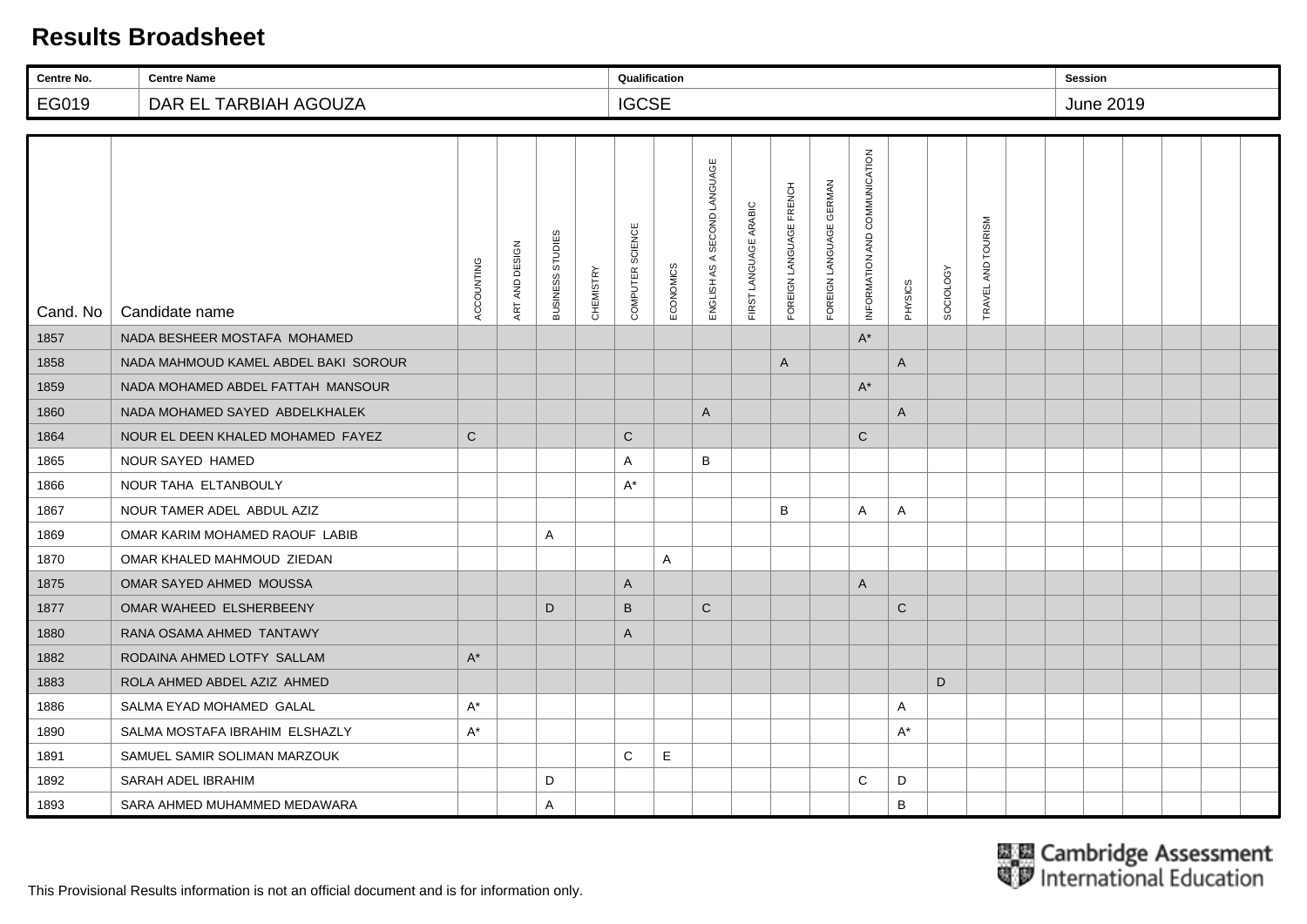| Centre No. | <b>Centre Name</b>                              |              |                |                  |                  | Qualification    |           |                                 |                       |                         |                            |                               |         |           |                        | Session |           |  |  |
|------------|-------------------------------------------------|--------------|----------------|------------------|------------------|------------------|-----------|---------------------------------|-----------------------|-------------------------|----------------------------|-------------------------------|---------|-----------|------------------------|---------|-----------|--|--|
| EG019      | DAR EL TARBIAH AGOUZA                           |              |                |                  |                  | <b>IGCSE</b>     |           |                                 |                       |                         |                            |                               |         |           |                        |         | June 2019 |  |  |
|            |                                                 |              |                |                  |                  |                  |           |                                 |                       |                         |                            |                               |         |           |                        |         |           |  |  |
| Cand. No   | Candidate name                                  | ACCOUNTING   | ART AND DESIGN | BUSINESS STUDIES | <b>CHEMISTRY</b> | COMPUTER SCIENCE | ECONOMICS | AS A SECOND LANGUAGE<br>ENGLISH | FIRST LANGUAGE ARABIC | FOREIGN LANGUAGE FRENCH | GERMAN<br>FOREIGN LANGUAGE | INFORMATION AND COMMUNICATION | PHYSICS | SOCIOLOGY | AND TOURISM<br>TRAVEL. |         |           |  |  |
| 1895       | SEIF ELDIN ADEL MOHAMED                         |              |                |                  |                  | $\mathsf{C}$     |           |                                 |                       |                         |                            |                               | F.      |           |                        |         |           |  |  |
| 1896       | <b>SEIF OSAMA TAHA</b>                          | $\, {\bf B}$ |                |                  |                  |                  |           |                                 |                       |                         |                            |                               | A       |           |                        |         |           |  |  |
| 1900       | SHROUK AHMED MOHAMED EL SALAMONY                |              |                |                  |                  |                  |           |                                 |                       |                         |                            |                               | D       |           |                        |         |           |  |  |
| 1901       | SIMONE SAMIR SOLIMAN MARZOUK                    |              |                |                  |                  | $A^*$            |           |                                 |                       |                         |                            |                               |         |           |                        |         |           |  |  |
| 1902       | SUMAYA ESSAM EL DIN FAWZY IBRAHIM MOHAMED EISSA |              |                |                  |                  |                  |           |                                 |                       |                         |                            |                               |         | $\sf B$   |                        |         |           |  |  |
| 1903       | WAADALLAH SAID MOHAMED MORSY                    | E            |                |                  |                  |                  |           |                                 |                       |                         |                            |                               | B       |           |                        |         |           |  |  |
| 1907       | YASMINE GEORGE SOLIMAN                          |              |                | A                |                  |                  |           |                                 |                       |                         |                            |                               |         |           |                        |         |           |  |  |
| 1908       | YASSIN MOHAMED ABDEL FATAH ABUBAKR              |              |                |                  |                  |                  |           |                                 |                       |                         |                            | $A^*$                         | A*      |           |                        |         |           |  |  |
| 1909       | YASSIN SABBAH SAIED SABBAH                      |              |                |                  |                  |                  |           | C                               |                       |                         |                            | B                             |         |           |                        |         |           |  |  |
| 1910       | YASSMIN AYMAN HUSSEIN MOHAMED KAMAR             | $A^*$        |                |                  |                  |                  |           |                                 |                       |                         |                            |                               |         |           |                        |         |           |  |  |
| 1911       | YOUSRA AMR ABDEL HAMID ZAKI                     |              |                | A                |                  |                  |           |                                 |                       |                         |                            |                               |         |           |                        |         |           |  |  |
| 1912       | YOUSSEF AHMED HAMDY                             | $\mathsf{A}$ |                |                  |                  |                  |           |                                 |                       |                         |                            |                               |         |           |                        |         |           |  |  |
| 1914       | YOUSSEF HESHAM AHMED AHMED                      |              |                |                  |                  | $\sf B$          |           |                                 |                       |                         |                            |                               |         |           |                        |         |           |  |  |
| 1915       | YOUSSEF HOSSAM ELDEEN MOHAMED ANWAR HASSAN      |              |                |                  |                  | A                |           | B                               |                       |                         |                            |                               |         |           |                        |         |           |  |  |
| 1917       | YOUSSEF MOHAMED ALI                             |              |                |                  |                  | B                |           | $\mathsf{C}$                    |                       |                         |                            |                               |         |           |                        |         |           |  |  |
| 1918       | YOUSSEF OSAMA MOHAMED                           |              |                |                  |                  |                  |           | B                               |                       | C                       |                            |                               |         |           |                        |         |           |  |  |
| 1921       | ZEYAD NABIL ABD ELGABER                         |              |                |                  |                  | Α                |           |                                 |                       |                         |                            |                               |         |           |                        |         |           |  |  |
| 1922       | ZIAD AMR AHMED EL MOSHNEB                       |              |                |                  |                  | B                |           |                                 |                       |                         |                            |                               |         |           |                        |         |           |  |  |
| 1923       | ZIAD AYMAN MAHMOUD ELSHAHED                     |              |                |                  |                  |                  |           | Α                               |                       |                         |                            |                               |         |           |                        |         |           |  |  |
| 1924       | AHMED ANAS EL ANSARY                            |              |                |                  |                  |                  |           | C                               |                       |                         |                            |                               |         |           |                        |         |           |  |  |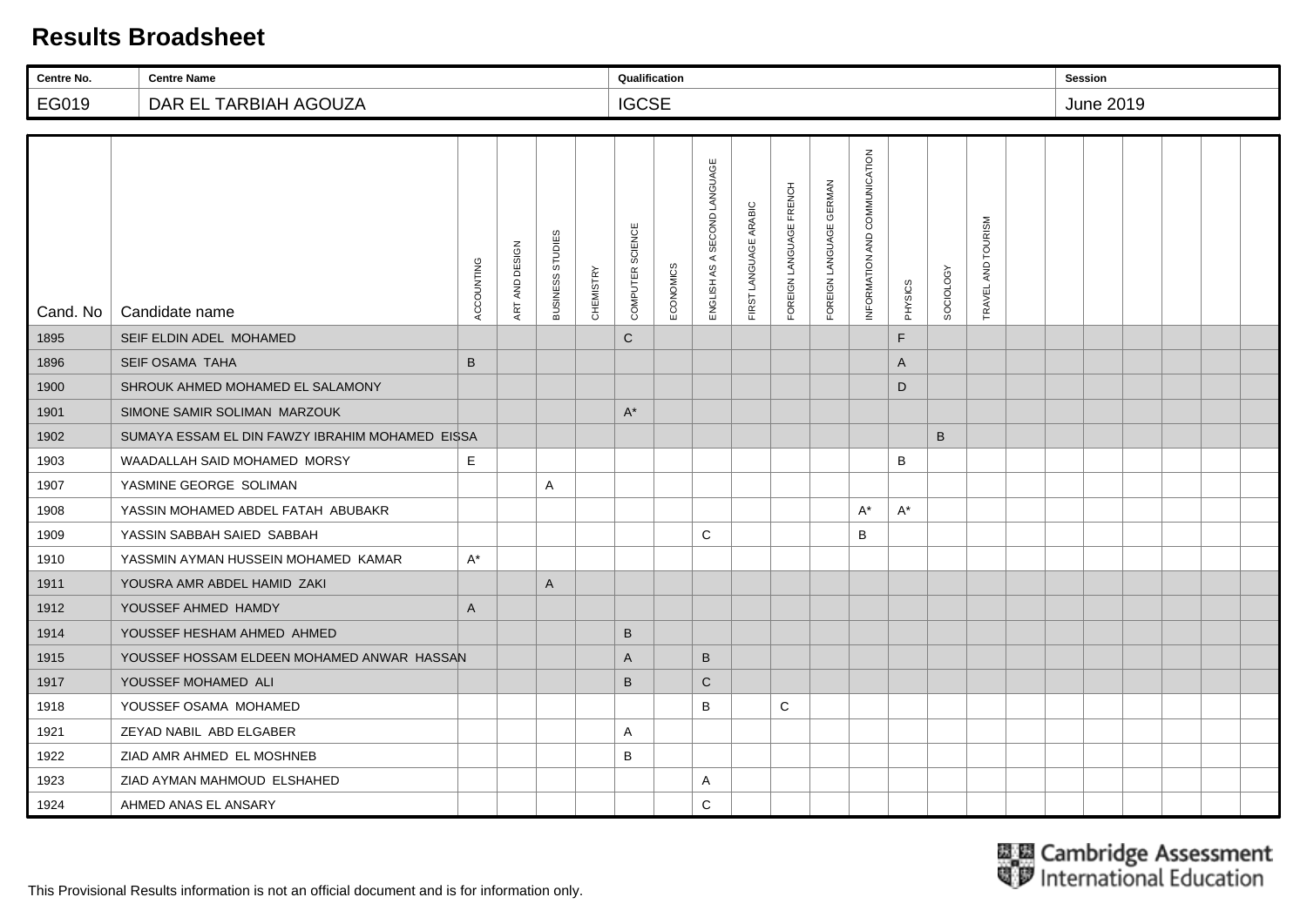| Centre No. | <b>Centre Name</b>                    |            |                |                            |           | Qualification    |             |                              |                       |                         |                         |                               |              |                  |                        | <b>Session</b> |           |  |  |
|------------|---------------------------------------|------------|----------------|----------------------------|-----------|------------------|-------------|------------------------------|-----------------------|-------------------------|-------------------------|-------------------------------|--------------|------------------|------------------------|----------------|-----------|--|--|
| EG019      | DAR EL TARBIAH AGOUZA                 |            |                |                            |           | <b>IGCSE</b>     |             |                              |                       |                         |                         |                               |              |                  |                        |                | June 2019 |  |  |
|            |                                       |            |                |                            |           |                  |             |                              |                       |                         |                         |                               |              |                  |                        |                |           |  |  |
| Cand. No   | Candidate name                        | ACCOUNTING | ART AND DESIGN | STUDIES<br><b>BUSINESS</b> | CHEMISTRY | COMPUTER SCIENCE | ECONOMICS   | ENGLISH AS A SECOND LANGUAGE | FIRST LANGUAGE ARABIC | FOREIGN LANGUAGE FRENCH | FOREIGN LANGUAGE GERMAN | INFORMATION AND COMMUNICATION | PHYSICS      | <b>SOCIOLOGY</b> | AND TOURISM<br>TRAVEL, |                |           |  |  |
| 1925       | <b>BELAL OSAMA MOHAMED BELAL</b>      | G          |                |                            |           |                  |             |                              |                       |                         |                         | E                             | U            |                  |                        |                |           |  |  |
| 1926       | HOSSAM HASSANAIN EL HALAFAWYY         |            |                | $\mathbf C$                |           | $\sf B$          |             |                              |                       |                         |                         |                               | $\mathsf C$  |                  |                        |                |           |  |  |
| 1927       | HOSSAM SAMEH MOHAMED HAMED ZAKY       |            |                |                            |           | $\mathsf{A}$     |             | $A^*$                        |                       |                         |                         |                               |              |                  |                        |                |           |  |  |
| 1929       | MAHYNOUR HAITHAM AHMED                |            |                | F.                         |           |                  |             |                              |                       |                         |                         | $\mathsf E$                   |              |                  | $\mathsf E$            |                |           |  |  |
| 1930       | MINA ATEF BENIAMEN SARKES             |            |                |                            |           |                  |             | A                            |                       |                         |                         |                               |              |                  |                        |                |           |  |  |
| 1931       | MOHAMED ABU BAKR ABDEL AZIZ           |            |                |                            |           |                  |             |                              |                       |                         |                         |                               | Α            |                  |                        |                |           |  |  |
| 1932       | MOUSTAFA ALI MOUSTAFA AMER            |            |                |                            |           | Α                |             |                              |                       |                         |                         |                               |              |                  |                        |                |           |  |  |
| 1933       | OMAR ESSAM ELDIN AHMED ALANSARY       | $A^*$      |                |                            |           |                  |             |                              |                       |                         |                         |                               | A*           |                  |                        |                |           |  |  |
| 1934       | RAWAN AMR AL SHAMI                    |            |                |                            |           | Α                |             |                              |                       |                         |                         |                               |              |                  |                        |                |           |  |  |
| 1935       | ZEINA TAREK SALAH ELDIN HUSSEIN       |            |                | $\mathsf{A}$               |           |                  | $\mathsf C$ |                              |                       |                         |                         |                               |              |                  |                        |                |           |  |  |
| 2084       | SALMA MOHAMED MOHAMED IBRAHIM         |            |                |                            |           |                  |             |                              |                       |                         |                         |                               |              | F.               | $\mathsf F$            |                |           |  |  |
| 2116       | AHMED DIAA HUSSIEN MOHAMED            |            |                |                            |           |                  |             |                              |                       |                         |                         |                               | B            |                  |                        |                |           |  |  |
| 2129       | AMR KHALED MOHAMED KHALIL             |            |                |                            | F         |                  |             |                              |                       |                         |                         |                               | E            |                  |                        |                |           |  |  |
| 2135       | ESRAA ASHRAF FAYEZ RAMADAN            |            |                |                            |           | A                |             |                              |                       |                         |                         |                               |              |                  |                        |                |           |  |  |
| 2214       | OMAR ABDALLAH ABDEL HALIM AL SHARKAWY |            |                |                            |           |                  |             |                              |                       |                         |                         |                               | $\mathsf{A}$ |                  |                        |                |           |  |  |
| 2261       | YOUSSEF MOHAMED MOHAMED MOHAMED SEDKY |            |                | B                          |           |                  |             |                              |                       |                         |                         | D                             |              |                  |                        |                |           |  |  |
| 2275       | ABDELRAHMAN SHERIF MAHROUS AHMED      | G          |                | C                          |           |                  |             | D                            |                       |                         |                         |                               |              |                  |                        |                |           |  |  |
| 2290       | ESLAM USAMA MOHAMED ELDEEB            |            |                |                            |           |                  |             | В                            |                       |                         |                         |                               |              |                  |                        |                |           |  |  |
|            |                                       |            |                |                            |           |                  |             |                              |                       |                         |                         |                               |              |                  |                        |                |           |  |  |
|            |                                       |            |                |                            |           |                  |             |                              |                       |                         |                         |                               |              |                  |                        |                |           |  |  |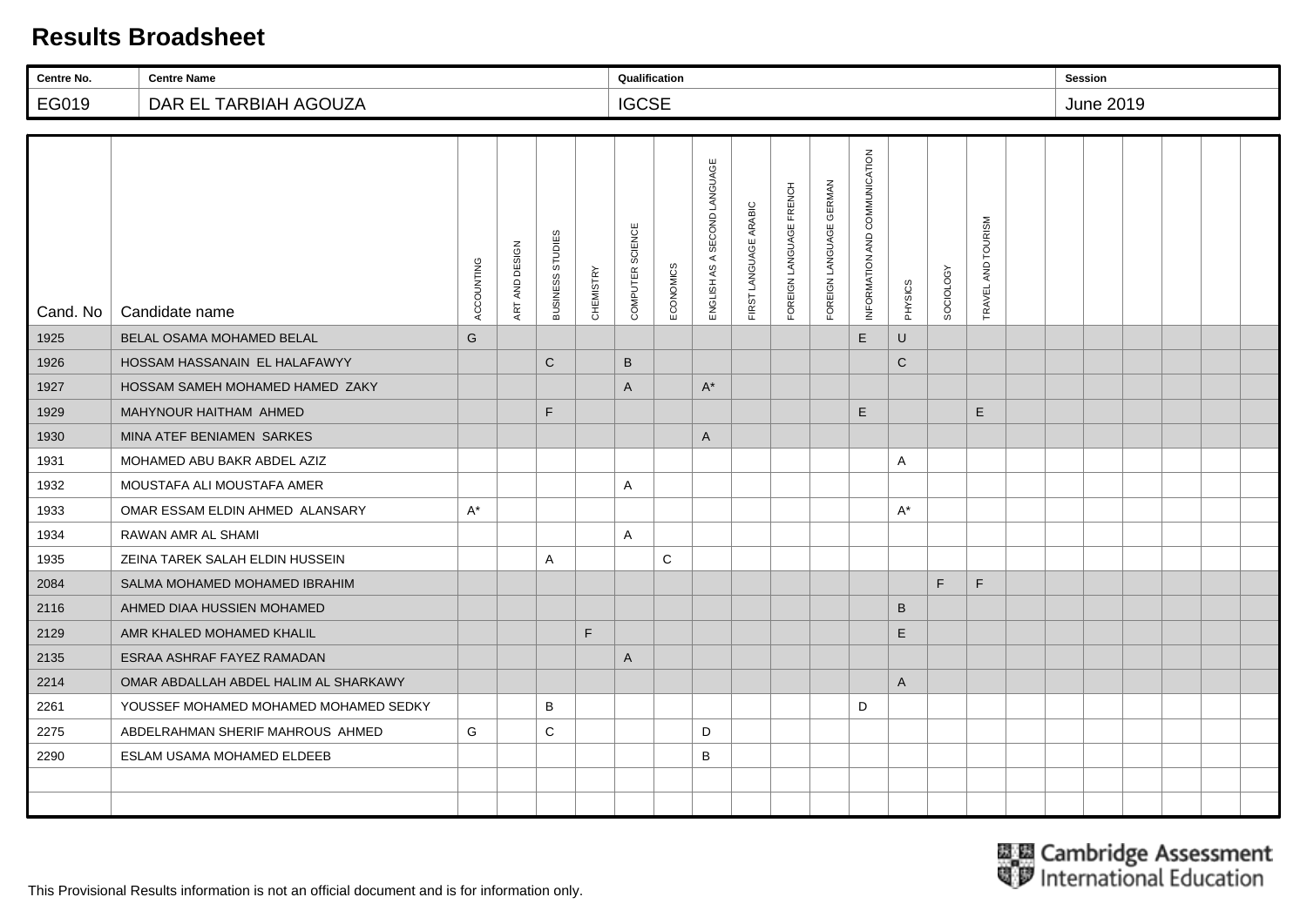| Centre No. | <b>Centre Name</b>                                     |              |                  |                              |              | Qualification |                   |  |  |  |  |  | <b>Session</b>   |  |  |
|------------|--------------------------------------------------------|--------------|------------------|------------------------------|--------------|---------------|-------------------|--|--|--|--|--|------------------|--|--|
| EG019      | DAR EL TARBIAH AGOUZA                                  |              |                  |                              |              |               | <b>IGCSE Core</b> |  |  |  |  |  | <b>June 2019</b> |  |  |
|            |                                                        |              |                  |                              |              |               |                   |  |  |  |  |  |                  |  |  |
| Cand. No   | Candidate name                                         | BIOLOGY      | <b>CHEMISTRY</b> | ENGLISH AS A SECOND LANGUAGE | MATHEMATICS  | PHYSICS       |                   |  |  |  |  |  |                  |  |  |
| 1301       | ABDEL RAHMAN MOHAMED KAMAL                             | $\mathsf{C}$ | $\mathsf C$      | $\mathsf{C}$                 | $\mathbf C$  | ${\bf C}$     |                   |  |  |  |  |  |                  |  |  |
| 1303       | ABDELRAHMAN AHMED BAHLOUL                              | $\mathbf C$  | C                | ${\bf C}$                    | $\mathbf C$  | $\mathbf C$   |                   |  |  |  |  |  |                  |  |  |
| 1304       | ABDELRAHMAN MOHAMMED SHAWKI ABDELSALAM MOHAMMEDCATTMAN |              |                  |                              | $\mathsf{C}$ | $\mathbf C$   |                   |  |  |  |  |  |                  |  |  |
| 1305       | AHMED IHAB ABDELMEGUID KHALIFA                         | $\mathsf{C}$ | $\mathsf{C}$     | $\mathsf{C}$                 | $\mathsf{C}$ | $\mathsf C$   |                   |  |  |  |  |  |                  |  |  |
| 1306       | AHMED IHAB IBRAHIM ABOUELEYOUN                         | $\mathsf{C}$ | $\mathsf{C}$     | $\mathsf{C}$                 | $\mathsf{C}$ | $\mathbf C$   |                   |  |  |  |  |  |                  |  |  |
| 1307       | AHMED MOHAMED AHMED HUSSIEN ELSERSE                    | D            | C                | C                            | C            | C             |                   |  |  |  |  |  |                  |  |  |
| 1308       | AHMED MOHAMED KHAIRY HUSSEIN                           | D            | C                | E                            | C            | C             |                   |  |  |  |  |  |                  |  |  |
| 1309       | AHMED MOHAMED MOHAMED EL WASSEEF                       | C            | $\mathbf C$      | C                            | C            | $\mathsf C$   |                   |  |  |  |  |  |                  |  |  |
| 1310       | AHMED MOHSEN ELMOKADEM                                 | C            | C                | C                            | C            | C             |                   |  |  |  |  |  |                  |  |  |
| 1311       | ALI AMR ABDELREHIM                                     | Е            | C                | C                            | C            | C             |                   |  |  |  |  |  |                  |  |  |
| 1312       | ALI GAMAL MOHAMED AHMED                                | $\mathsf F$  | E                | D                            | D            | F             |                   |  |  |  |  |  |                  |  |  |
| 1313       | AMIRA MOHAMED ESSAM                                    | C            | C                | $\mathsf{C}$                 | $\mathsf{C}$ | $\mathsf{C}$  |                   |  |  |  |  |  |                  |  |  |
| 1314       | AMR TAMER AHMED MOUNIR                                 | D            | $\mathsf{C}$     | $\mathsf{C}$                 | $\mathsf{C}$ | D             |                   |  |  |  |  |  |                  |  |  |
| 1315       | ANTWAN MICHAEL FAYEK                                   | $\mathsf{C}$ | C                | D                            | $\mathsf{C}$ | $\mathsf{C}$  |                   |  |  |  |  |  |                  |  |  |
| 1316       | ASEEL AHMED IBRAHIM SOLIMAN                            | C            | C                | $\mathsf{C}$                 | $\mathsf{C}$ | C             |                   |  |  |  |  |  |                  |  |  |
| 1317       | BASSANT MOHAMMED ABDOU HANAFY                          | C            | C                | C                            | C            | $\mathbf C$   |                   |  |  |  |  |  |                  |  |  |
| 1318       | <b>BELAL HATEM FAWZI</b>                               | C            | C                | C                            | C            | ${\bf C}$     |                   |  |  |  |  |  |                  |  |  |
| 1319       | DANNY VICTOR MOUNIR                                    | C            | C                | C                            | C            | $\mathbf C$   |                   |  |  |  |  |  |                  |  |  |
| 1320       | DINA HESHAM MOUNIR ZAKI                                | C            | C                | C                            | D            | C             |                   |  |  |  |  |  |                  |  |  |
| 1321       | FARAH IBRAHIM MOHAMED ALLAM                            | E            | E                | $\mathbf C$                  | E            | $\mathsf E$   |                   |  |  |  |  |  |                  |  |  |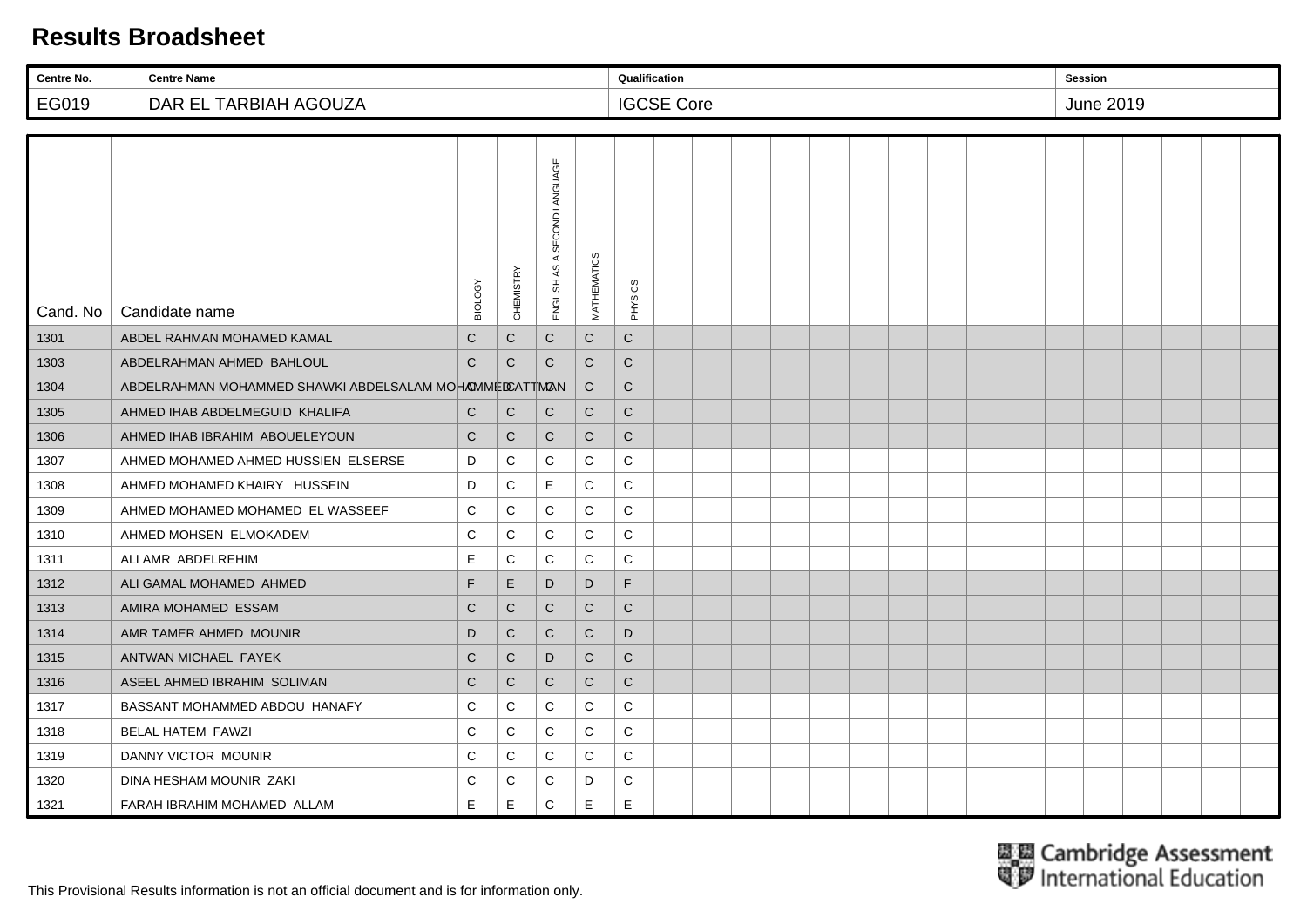| Centre No.                     | <b>Centre Name</b>                     |              | Qualification    |                              |              |              |                   |  |  |  |  |  |  | <b>Session</b> |  |  |  |                  |  |  |  |  |  |
|--------------------------------|----------------------------------------|--------------|------------------|------------------------------|--------------|--------------|-------------------|--|--|--|--|--|--|----------------|--|--|--|------------------|--|--|--|--|--|
| DAR EL TARBIAH AGOUZA<br>EG019 |                                        |              |                  |                              |              |              | <b>IGCSE Core</b> |  |  |  |  |  |  |                |  |  |  | <b>June 2019</b> |  |  |  |  |  |
|                                |                                        |              |                  |                              |              |              |                   |  |  |  |  |  |  |                |  |  |  |                  |  |  |  |  |  |
| Cand. No                       | Candidate name                         | BIOLOGY      | <b>CHEMISTRY</b> | ENGLISH AS A SECOND LANGUAGE | MATHEMATICS  | PHYSICS      |                   |  |  |  |  |  |  |                |  |  |  |                  |  |  |  |  |  |
| 1322                           | FARIDA ALAA MAHMOUD DAKROURY           | $\mathsf{C}$ | $\mathsf{C}$     | D                            | $\mathsf{C}$ | $\mathsf{C}$ |                   |  |  |  |  |  |  |                |  |  |  |                  |  |  |  |  |  |
| 1323                           | FARIDA KHALED EBN ELWALID              | F            | D                | D                            | D            | E            |                   |  |  |  |  |  |  |                |  |  |  |                  |  |  |  |  |  |
| 1324                           | GAMILA MOSTAFA MAHMOUD                 | $\mathsf{C}$ | $\mathsf{C}$     | $\mathsf{C}$                 | $\mathsf{C}$ | $\mathbf C$  |                   |  |  |  |  |  |  |                |  |  |  |                  |  |  |  |  |  |
| 1325                           | HAMZA AHMED M. MOUNIR ELGOHARY         | $\mathsf{C}$ | $\mathsf{C}$     | $\mathsf{C}$                 | $\mathsf{C}$ | $\mathsf{C}$ |                   |  |  |  |  |  |  |                |  |  |  |                  |  |  |  |  |  |
| 1326                           | HUSSEIN MOHAMED ABDEL-FATAH DAWOOD     | $\mathsf{C}$ | C                | $\mathsf{C}$                 | C            | $\mathsf{C}$ |                   |  |  |  |  |  |  |                |  |  |  |                  |  |  |  |  |  |
| 1327                           | HUSSIEN MOHAMED ABDALLAH ABDELRAHMAN   | C            | C                | D                            | C            | С            |                   |  |  |  |  |  |  |                |  |  |  |                  |  |  |  |  |  |
| 1328                           | IHAB AHMED MOHAMED AHAB                | C            | C                | C                            | C            | $\mathsf C$  |                   |  |  |  |  |  |  |                |  |  |  |                  |  |  |  |  |  |
| 1329                           | JANA AHMED HAFEZ                       | C            | C                | C                            | C            | $\mathsf C$  |                   |  |  |  |  |  |  |                |  |  |  |                  |  |  |  |  |  |
| 1330                           | JANA HATEM MAHMOUD TAHER               | E            | C                | C                            | C            | ${\bf C}$    |                   |  |  |  |  |  |  |                |  |  |  |                  |  |  |  |  |  |
| 1331                           | JANA HAZEM FAWZY                       | Е            | D                | E                            | D            | E.           |                   |  |  |  |  |  |  |                |  |  |  |                  |  |  |  |  |  |
| 1332                           | JANA TAREK FEKRY MOSTAFA               | $\mathsf{C}$ | C                | $\mathsf{C}$                 | $\mathsf{C}$ | $\mathsf{C}$ |                   |  |  |  |  |  |  |                |  |  |  |                  |  |  |  |  |  |
| 1333                           | JANA TAREK SALAH ALI                   | $\mathsf{C}$ | $\mathsf{C}$     | D                            | $\mathsf{C}$ | D            |                   |  |  |  |  |  |  |                |  |  |  |                  |  |  |  |  |  |
| 1334                           | KAREEM AHMED MUSTAFA AHMED SHOAIB      | ${\bf C}$    | $\mathsf{C}$     | $\mathsf{C}$                 | $\mathsf{C}$ | $\mathsf{C}$ |                   |  |  |  |  |  |  |                |  |  |  |                  |  |  |  |  |  |
| 1335                           | KAREM YASSER MOHAMED EMAM              | $\mathsf{C}$ | C                | $\mathsf{C}$                 | $\mathsf{C}$ | D            |                   |  |  |  |  |  |  |                |  |  |  |                  |  |  |  |  |  |
| 1336                           | KARIM OSAMA ABDELMONIEM                | E            | E.               | D                            | D            | E            |                   |  |  |  |  |  |  |                |  |  |  |                  |  |  |  |  |  |
| 1337                           | MADEEH MOHAMED SOBHI ABDELGHANI        | C            | C                | C                            | C            | ${\bf C}$    |                   |  |  |  |  |  |  |                |  |  |  |                  |  |  |  |  |  |
| 1338                           | MAHDY MOHAMED MOHAMED ELMAHDY ABDULLAH | C            | C                | C                            | C            | С            |                   |  |  |  |  |  |  |                |  |  |  |                  |  |  |  |  |  |
| 1339                           | MAHMOUD ALAA ELDIN MAHMOUD ELGEBEILY   | D            | C                | C                            | C            | $\mathbf C$  |                   |  |  |  |  |  |  |                |  |  |  |                  |  |  |  |  |  |
| 1340                           | MALAK AHMED ABDEL SATTAR               | C            | C                | C                            | C            | C            |                   |  |  |  |  |  |  |                |  |  |  |                  |  |  |  |  |  |
| 1341                           | MARIAM KHALED MOHYEDDIN                | C            | $\mathbf C$      | $\mathbf C$                  | C            | $\mathbf C$  |                   |  |  |  |  |  |  |                |  |  |  |                  |  |  |  |  |  |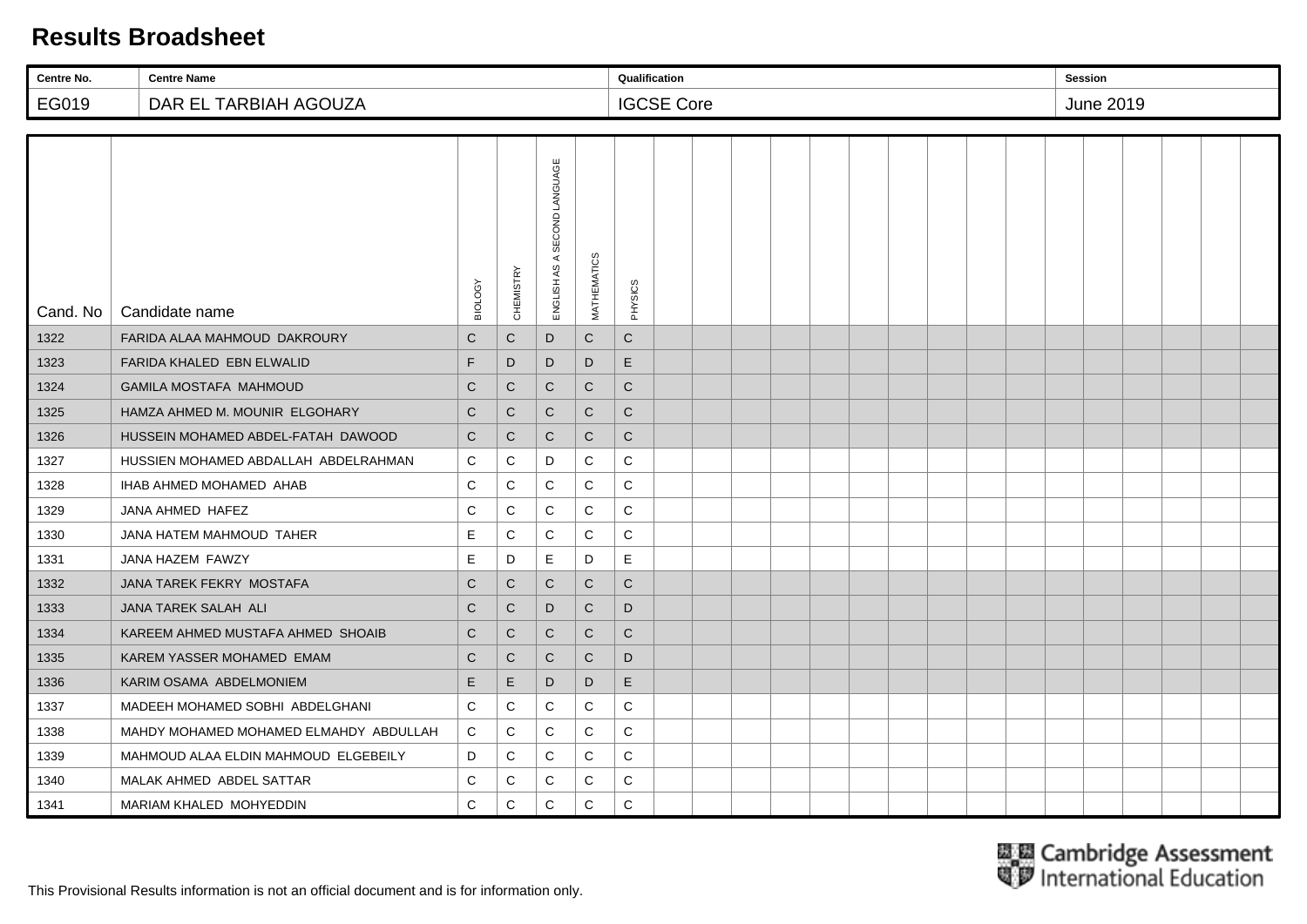| Centre No.                     | <b>Centre Name</b>                   |              | Qualification    |                                 |              |              |                   |  |  |  |  |  |  |  | <b>Session</b> |  |  |  |                  |  |  |  |  |  |  |
|--------------------------------|--------------------------------------|--------------|------------------|---------------------------------|--------------|--------------|-------------------|--|--|--|--|--|--|--|----------------|--|--|--|------------------|--|--|--|--|--|--|
| EG019<br>DAR EL TARBIAH AGOUZA |                                      |              |                  |                                 |              |              | <b>IGCSE Core</b> |  |  |  |  |  |  |  |                |  |  |  | <b>June 2019</b> |  |  |  |  |  |  |
|                                |                                      |              |                  |                                 |              |              |                   |  |  |  |  |  |  |  |                |  |  |  |                  |  |  |  |  |  |  |
| Cand. No                       | Candidate name                       | BIOLOGY      | <b>CHEMISTRY</b> | A SECOND LANGUAGE<br>ENGLISH AS | MATHEMATICS  | PHYSICS      |                   |  |  |  |  |  |  |  |                |  |  |  |                  |  |  |  |  |  |  |
| 1342                           | MAZEN AHMED FOUAD ABDELWAHAB         | D            | $\mathsf{C}$     | $\mathsf{C}$                    | $\mathsf{C}$ | $\mathsf{C}$ |                   |  |  |  |  |  |  |  |                |  |  |  |                  |  |  |  |  |  |  |
| 1343                           | MAZEN HANY AHMED GABER               | $\mathsf C$  | $\mathbf C$      | ${\bf C}$                       | $\mathbf C$  | $\mathsf C$  |                   |  |  |  |  |  |  |  |                |  |  |  |                  |  |  |  |  |  |  |
| 1344                           | MAZEN WAEL ABOUBAKR                  | U            | F                | E                               | F            | U            |                   |  |  |  |  |  |  |  |                |  |  |  |                  |  |  |  |  |  |  |
| 1345                           | MOHAMED MAHMOUD YOUNES               | $\mathsf{C}$ | $\mathsf{C}$     | $\mathsf{C}$                    | $\mathsf{C}$ | $\mathsf{C}$ |                   |  |  |  |  |  |  |  |                |  |  |  |                  |  |  |  |  |  |  |
| 1346                           | MOHAMED MEDHAT MOHAMED ELSAYED       | C            | $\mathsf{C}$     | $\mathsf{C}$                    | $\mathsf{C}$ | $\mathsf{C}$ |                   |  |  |  |  |  |  |  |                |  |  |  |                  |  |  |  |  |  |  |
| 1347                           | MOHAMED WAEL NABIH                   | C            | C                | E                               | C            | C            |                   |  |  |  |  |  |  |  |                |  |  |  |                  |  |  |  |  |  |  |
| 1348                           | NADIN SOLIMAN GOUDA SOLIMAN DESSOUKY | C            | C                | C                               | C            | $\mathbf C$  |                   |  |  |  |  |  |  |  |                |  |  |  |                  |  |  |  |  |  |  |
| 1349                           | NOUR ALI MOHAMED SHAWKY              | C            | C                | C                               | C            | $\mathbf C$  |                   |  |  |  |  |  |  |  |                |  |  |  |                  |  |  |  |  |  |  |
| 1350                           | NOUR ELDIN EHAB HAMDY                | C            | C                | C                               | C            | $\mathbf C$  |                   |  |  |  |  |  |  |  |                |  |  |  |                  |  |  |  |  |  |  |
| 1351                           | NOUR KHALED ANWAR ELDABEA            | Ε            | D                | D                               | C            | C            |                   |  |  |  |  |  |  |  |                |  |  |  |                  |  |  |  |  |  |  |
| 1352                           | NOVY AHMAD ABD EL-AZIZ AFIFY         | C            | $\mathsf{C}$     | $\mathsf{C}$                    | $\mathsf{C}$ | $\mathsf{C}$ |                   |  |  |  |  |  |  |  |                |  |  |  |                  |  |  |  |  |  |  |
| 1353                           | OMAR ADEL ALY SADEK                  | E            | $\mathsf{C}$     | $\mathsf{C}$                    | D            | $\mathsf{C}$ |                   |  |  |  |  |  |  |  |                |  |  |  |                  |  |  |  |  |  |  |
| 1354                           | OMAR BALIGH HAMDY                    | D            | $\mathsf{C}$     | $\mathsf C$                     | $\mathsf{C}$ | $\mathsf{C}$ |                   |  |  |  |  |  |  |  |                |  |  |  |                  |  |  |  |  |  |  |
| 1355                           | OMAR MAGDY MOSTAFA                   | $\mathsf C$  | C                | $\mathsf C$                     | $\mathsf{C}$ | $\mathsf{C}$ |                   |  |  |  |  |  |  |  |                |  |  |  |                  |  |  |  |  |  |  |
| 1356                           | OMAR MAHMOUD MOHAMED ELSHAZLY        | C            | C                | $\mathsf{C}$                    | $\mathsf{C}$ | $\mathsf{C}$ |                   |  |  |  |  |  |  |  |                |  |  |  |                  |  |  |  |  |  |  |
| 1357                           | PAKINAM WAEL ALI HASSAN              | C            | C                | C                               | C            | $\mathbf C$  |                   |  |  |  |  |  |  |  |                |  |  |  |                  |  |  |  |  |  |  |
| 1358                           | RAHAF YASSER MOHAMED RAAFAT ZAKI     | C            | C                | C                               | C            | C            |                   |  |  |  |  |  |  |  |                |  |  |  |                  |  |  |  |  |  |  |
| 1359                           | SARA NABIL BADR ELZOMOR              | C            | C                | ${\bf C}$                       | C            | $\mathbf C$  |                   |  |  |  |  |  |  |  |                |  |  |  |                  |  |  |  |  |  |  |
| 1360                           | SEIF OSAMA ABDALLAH                  | D            | C                | C                               | C            | C            |                   |  |  |  |  |  |  |  |                |  |  |  |                  |  |  |  |  |  |  |
| 1361                           | WALID MOUSSA KHALIL IBRAHIM          | C            | $\mathbf C$      | $\mathbf C$                     | $\mathbf C$  | $\mathbf C$  |                   |  |  |  |  |  |  |  |                |  |  |  |                  |  |  |  |  |  |  |